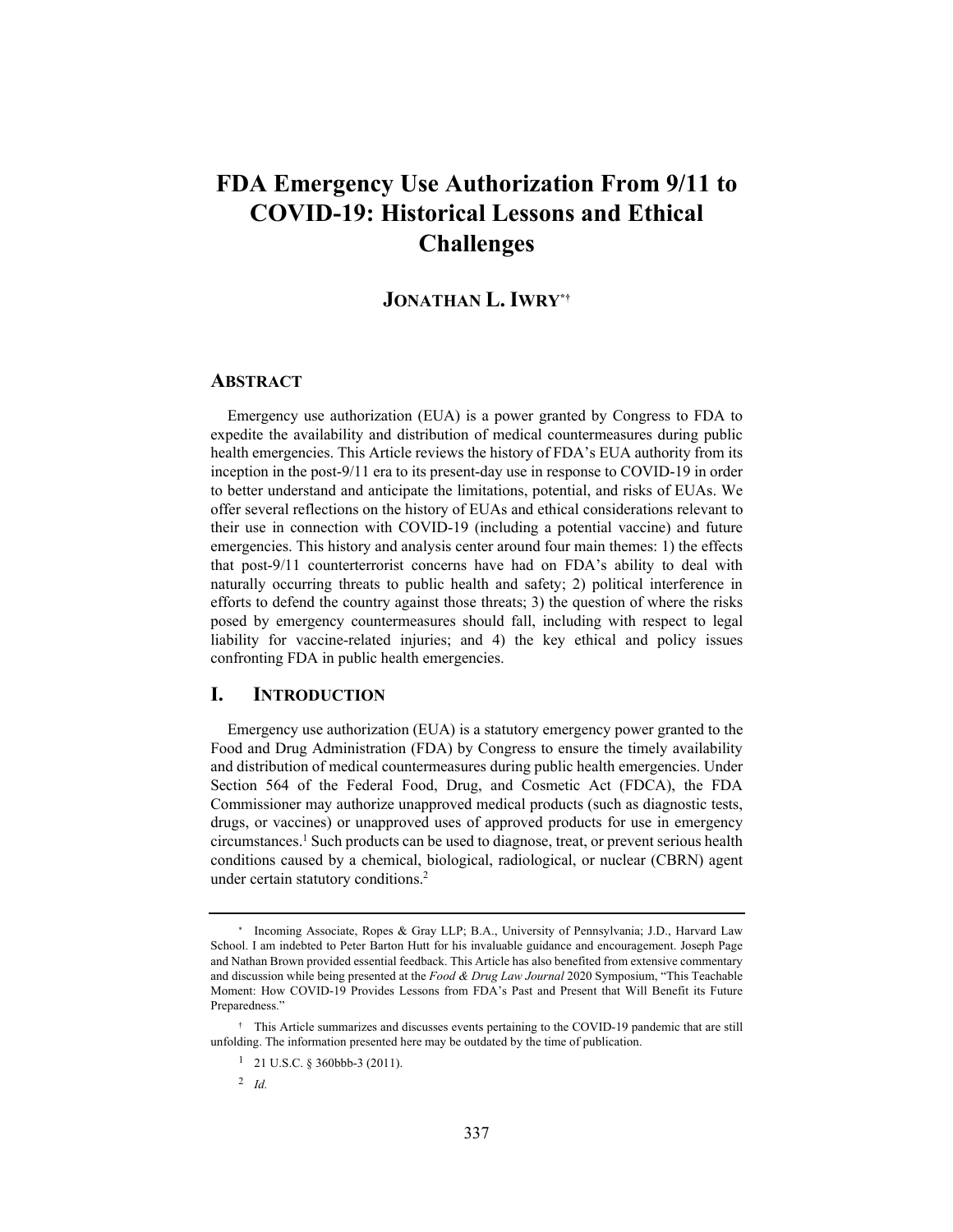Issuance of an EUA by FDA for medical countermeasures requires a declaration by the Secretary of Health and Human Services (HHS) justifying the authorization. This in turn depends on a declaration of the existence of a public health emergency, or a potential public health emergency, that could affect national security or threaten the health and security of U.S. citizens abroad.<sup>3</sup> FDA then consults with the HHS Assistant Secretary for Preparedness and Response, the National Institutes of Health, and the Centers for Disease Control and Prevention (CDC) in deciding whether to issue an EUA.<sup>4</sup> Unlike the strict standard of safety and efficacy used by FDA for ordinary product approvals,<sup>5</sup> an EUA for a given product requires only a finding that "it is reasonable to believe that the product may be effective for the specified use,"6 combined with a determination that there are no formally approved alternatives to the product in question and that the "known and potential benefits" of issuing an EUA for that product outweigh the risks.<sup>7</sup> Each issuance of an EUA requires a public notice in the Federal Register.<sup>8</sup> EUAs limit the informed consent process normally used by FDA for human research while requiring that patients be adequately informed to the fullest extent possible given the circumstances of the emergency.<sup>9</sup> EUAs also give considerable discretion to the FDA Commissioner in regulating the distribution of EUA products.10 According to CDC, this power of authorization "fills the need for timely and practical medical treatment when the relevant product has not already been approved or approved for this specific use by FDA."11

EUAs are playing a critical role in responding to the current COVID-19 pandemic, a situation developing constantly with near-daily emergency authorizations of medical countermeasures. In the past fifteen months, FDA has issued an unprecedented number of EUAs for the use of protective equipment, medical equipment, diagnostic tests, and treatments that have yet to run the gauntlet of FDA's extensive ordinary approval process.12 However, we have yet to chronicle the evolution of this important power

<sup>3</sup> *Id*.

<sup>4</sup> *Summary of Process for EUA Issuance*, U.S. FOOD & DRUG ADMIN. (Feb. 7, 2020), https://www.fda.gov/emergency-preparedness-and-response/mcm-legal-regulatory-and-policy-framework/ summary-process-eua-issuance [https://perma.cc/3H8N-XWVS].

<sup>5</sup> For a thorough review of FDA's generally applicable approval process, see chapters on "Human Drugs," "Biological Products: Vaccines, Blood, Tissue Transplants, and Cellular Therapies," and "Medical Devices" in PETER BARTON HUTT, RICHARD A. MERRILL & LEWIS A. GROSSMAN, FOOD AND DRUG LAW: CASES AND MATERIALS (4th ed. 2014).

<sup>6</sup> *Emergency Use Authorization of Medical Products and Related Authorities: Guidance for Industry and Other Stakeholders*, U.S. FOOD & DRUG ADMIN. (Oct. 17, 2018), https://www.fda.gov/regulatoryinformation/search-fda-guidance-documents/emergency-use-authorization-medical-products-and-relatedauthorities [https://perma.cc/6MFK-KEE8].

<sup>7</sup> *Id.*

<sup>8</sup> *Summary of Process for EUA Issuance*, U.S. FOOD & DRUG ADMIN. (Feb. 7, 2020), https://www.fda.gov/emergency-preparedness-and-response/mcm-legal-regulatory-and-policyframework/summary-process-eua-issuance [https://perma.cc/3H8N-XWVS].

<sup>9</sup> Stewart L. Nightingale, Joanna M. Prasher & Stewart Simonson, *Emergency Use Authorization (EUA) to Enable Use of Needed Products in Civilian and Military Emergencies, United States*, 13 EMERGING INFECTIOUS DISEASES 1046, 1049 (2007).

<sup>10</sup> *Id.*

<sup>11</sup> *Id.* at 1050.

<sup>12</sup> U.S. FOOD & DRUG ADMIN., COVID-19 RESPONSE: AT-A-GLANCE SUMMARY (July 19, 2021), https://www.fda.gov/media/137005/download [https://perma.cc/BY89-UH3P].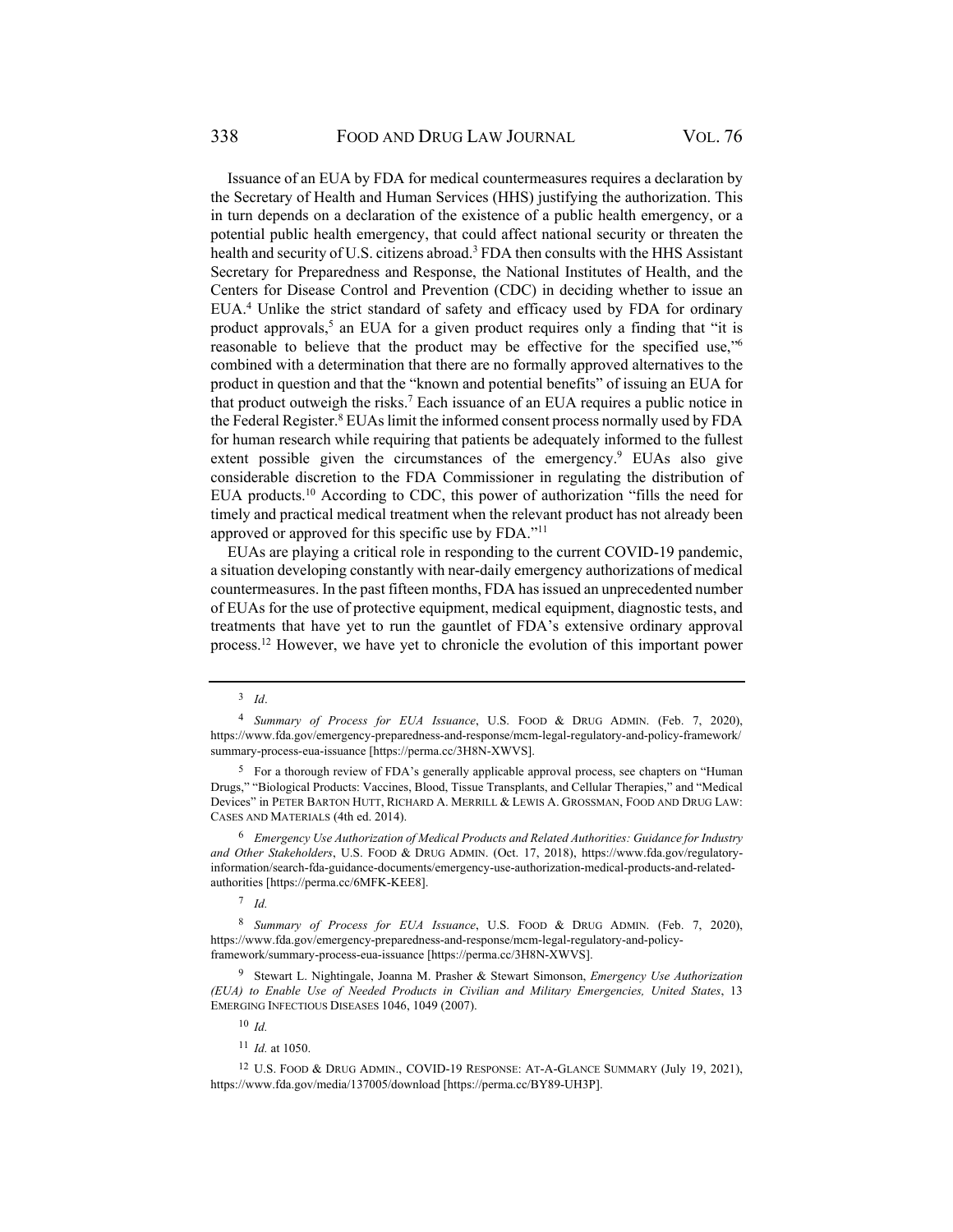from its inception through its use against COVID-19, the most consequential public health emergency since the 1918 Spanish flu.

This Article reviews the history of FDA's EUA authority to better understand and anticipate EUAs' limitations, potential, and risks. Together, this history and accompanying analysis of EUAs center around four main themes: 1) the effects that counterterrorist concerns in the post-9/11 era have had on the United States' ability to deal with naturally occurring threats to public health and safety; 2) the inevitable specter of political interference in efforts to defend the country against those threats; 3) the question of where the risks posed by emergency countermeasures should fall, including with respect to legal liability for vaccine-related injuries; and 4) the key ethical and policy issues that confront FDA in responding to public health emergencies.

Part II of the Article starts by considering four events that set the stage for the inception of EUAs: 1) the swine flu affair of 1976; 2) FDA's response to the AIDS crisis in 1990; 3) the controversy over administering the DryVax smallpox vaccine to first responders in 2001; and 4) the SARS outbreak of 2002. Part III then details the establishment and early use of EUA authority in the wake of 9/11, focusing on its enactment under Project BioShield in 2004 and enhancement by the Public Readiness and Emergency Preparedness (PREP) Act in 2005. Part IV reviews early uses of EUAs, including during the H1N1 crisis of 2009. Part V reviews the use of EUAs in response to COVID-19. Parts VI and VII reflect on the history of EUAs and consider ethical questions relevant to their use in connection with COVID-19 and emergencies to come.

# **II. SETTING THE STAGE: THE PRE-EUA PERIOD**

#### *A. 1976: Swine Flu Vaccine Liability*

The swine flu affair of 1976 is widely remembered as a health policy disaster.<sup>13</sup> Although an outbreak of swine flu did not materialize, the government's preemptive course of action was a major event that set the stage both for diminished widespread vigilance against pandemics and for conflicts over manufacturing and distribution of medical countermeasures in crises to come—issues that would converge decades later in the development and use of EUAs.

In 1976, a soldier in New Jersey contracted a fatal case of influenza.14 CDC acquired viral samples and feared that Influenza A, the class of influenza viruses responsible for all historic flu pandemics, might have undergone an antigenic shift—a convergence of separate strains into a new and deadlier form—that could be as significant as the form that caused the Spanish flu of 1918.15 The federal government quickly developed an unprecedented plan to manufacture and administer a "swine flu" vaccine and immunize the entire country. While the World Health Organization (WHO) advocated a more cautious approach, President Gerald Ford, who was running for reelection in

<sup>&</sup>lt;sup>13</sup> For a thorough chronology of the swine flu affair of 1976, see RICHARD NEUSTADT & HARVEY V. FINEBERG, THE SWINE FLU AFFAIR: DECISION-MAKING ON A SLIPPERY DISEASE (1978).

<sup>14</sup> *Id.*

<sup>15</sup> *Id.*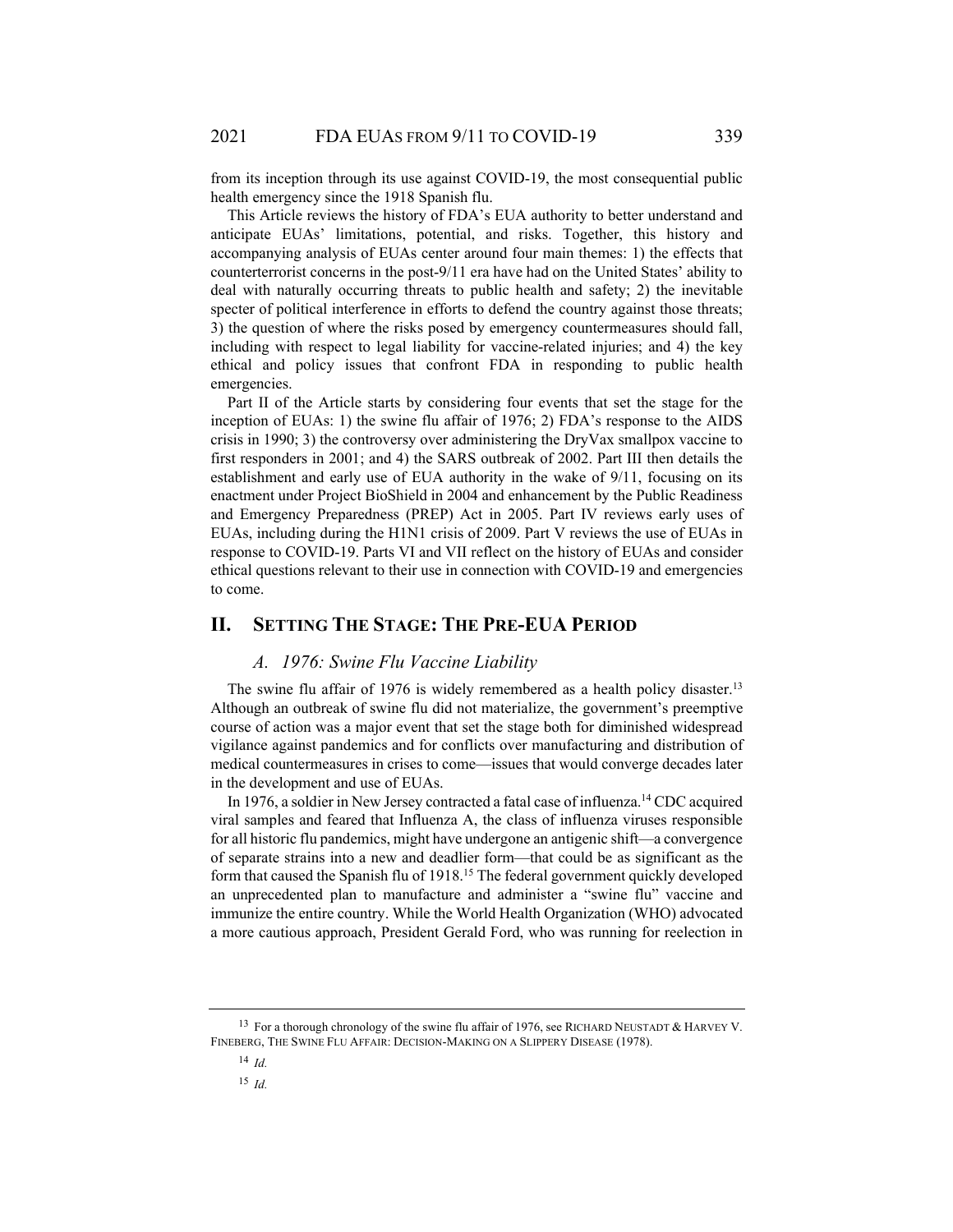1976, was reportedly pushing hard for rapid implementation of a national immunization program.<sup>16</sup>

Major vaccine providers were willing to cooperate with the federal government to address the threat of swine flu, but they were skittish about the risks involved in preparing a vaccine for use on a national scale. The vaccine industry had not been completely without incident. For example, Wyeth Labs, a major vaccine provider, had recently been brought to court after their polio vaccine resulted in a child contracting the disease; Judge Wisdom had found the company liable even though it had no power to warn vaccinated persons about the risk of contracting polio.17 Vaccines are not guaranteed to work exactly as planned in every case, and the prospect of a nationwide vaccination program entailed considerable risk for private-sector entities tasked with producing those vaccines.

What resulted was a compromise between government actors insisting on a rapid response and manufacturers reluctant to supply a vaccine without economic protection. The legislation, the National Swine Flu Immunization Program, was enacted in August  $1976<sup>18</sup>$  The program precluded liability against manufacturers, requiring that any related suits be brought against the federal government under the Federal Tort Claims Act (FTCA).<sup>19</sup> In other words, parties claiming to have been injured as a result of the national vaccination program would be able to file suit only against the federal government—and only through the standard process for any other tort claim against a federal employee acting within the scope of employment, subject to the same exceptions and limitations on damages. The government in turn would have a right against manufacturers for indemnification, but only upon a finding that the government's liability had arisen from manufacturers' failure to meet their contractual obligations to manufacture the vaccine properly.20

Unfortunately, the vaccine developed against swine flu had considerable side effects, and the government's effort to immunize the general public resulted in widespread personal injury claims over cases of Guillain-Barré syndrome.<sup>21</sup> The next several years saw extensive litigation against the government and vaccine manufacturers, with a generous compensation system offering plaintiffs a second stream of payment in addition to court-awarded damages. The tort claims branch of the Department of Justice decided to settle cases where there was reasonable evidence

<sup>16</sup> *See* Rebecca Kreston, *The Public Health Legacy of the 1976 Swine Flu Outbreak*, DISCOVER MAG. (Sept. 30, 2013), https://www.discovermagazine.com/health/the-public-health-legacy-of-the-1976-swineflu-outbreak [https://perma.cc/EU87-QWF6].

<sup>17</sup> *See* Reyes v. Wyeth Labs*.*, 498 F.2d 1264 (5th Cir. 1974).

<sup>18 42</sup> U.S.C. § 201 note (2010).

<sup>&</sup>lt;sup>19</sup> The Federal Tort Claims Act (FTCA) is a federal statute providing limited exceptions to 11th Amendment sovereign immunity under which potential plaintiffs can file suits against the United States, and potentially receive compensation, for tortious misconduct committed by federal employees within the scope of their employment (specifically *excluding* independent contractors such as private-sector vaccine manufacturers). *See* 28 U.S.C. § 1346 (2011).

<sup>20</sup> *See* 42 U.S.C. § 201 note (2010).

<sup>21</sup> David J. Sencer & J. Donald Millar, *Reflections on the 1976 Swine Flu Vaccination Program*, 12 EMERGING INFECTIOUS DISEASES 29 (2006).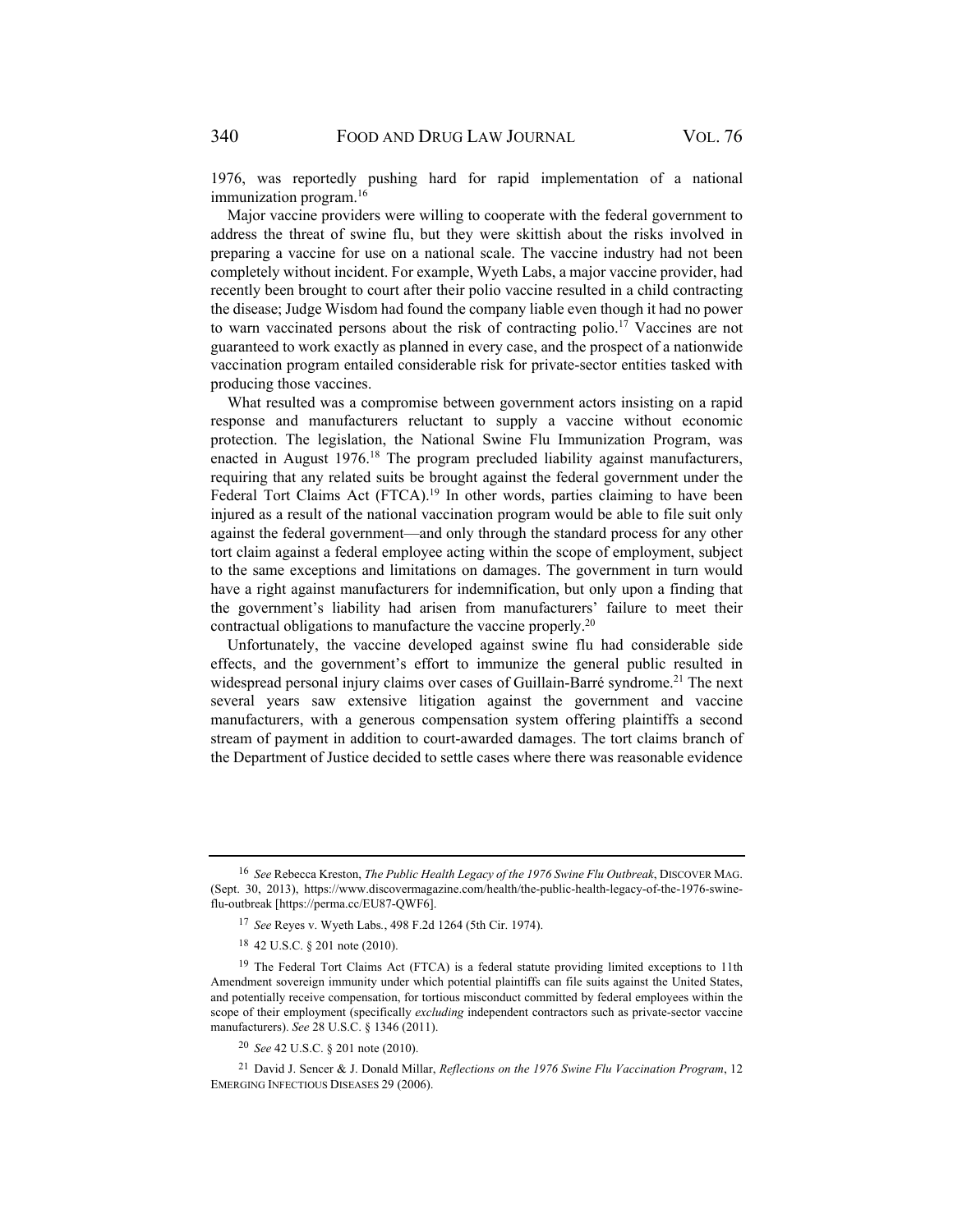of vaccination having resulted in Guillain-Barré syndrome, creating an hoc settlement scheme.<sup>22</sup>

This led to an increase in general litigation against vaccine manufacturers, including for mishaps involving other vaccines.<sup>23</sup> Mandatory vaccination for children against polio, measles, tetanus, and other illnesses had been a public health success, though not without accompanying risks. Polio vaccines could occasionally cause polio in children, and vaccines for whooping cough were later reported to result in occasional incidents of encephalopathy.<sup>24</sup> The resulting product liability cases ballooned alongside settlement claims for the swine flu vaccine. Wyeth Labs, still reeling from the unfavorable ruling over its polio vaccine in 1974, was one of several major manufacturers that began pulling out of the vaccine market; it ceased production of its tetanus vaccine in 1984, citing "extreme liability exposure, cost of litigation and the difficulty of continuing to obtain adequate insurance."<sup>25</sup> Between 1963 and 1986, seven of the eight drug companies manufacturing diphtheria-pertussis-tetanus (DPT) vaccines ceased to do so.26

Fearing that massive losses would drive companies out of the vaccine market altogether, Congress responded by enacting the National Childhood Vaccine Injury Compensation (NCVIC) Act in 1986.<sup>27</sup> The NCVIC Act created a no-fault compensation system funded by an excise tax and administered in a Court of Federal Claims.28 Potential plaintiffs would have to go through the compensation system before they would be able to turn their compensation offers down and proceed to litigation, rather than pursuing both remedies simultaneously.<sup>29</sup> The NCVIC Act also ensured a strong legal presumption that FDA warnings were adequate, precluded strict liability under conditions of proper manufacturing and adequate warning, offered a strong defense against punitive damages, and specified civil procedural requirements in vaccine injury suits to ensure dispassionate jury findings.<sup>30</sup> Finally, the NCVIC Act limited the recovery of damages for vaccine-related deaths and pain, suffering, and emotional distress to  $$250,000.<sup>31</sup>$  The National Childhood Vaccine Injury Compensation Act thereby offered compensation for children who may have suffered adverse side effects from vaccination while offering vaccine manufacturers protection from liability.

<sup>24</sup> *Id.* at 169.

- 26 Reitze, Jr., *supra* note 23, at 194.
- 27 42 U.S.C. §§ 300aa-1–34 (2010).
- <sup>28</sup> *Id.*
- <sup>29</sup> *Id.*
- <sup>30</sup> *Id.*

<sup>22</sup> For more on the history of swine flu litigation, see Paul D. Rheingold & Clifford J. Shoemaker, *The Swine Flu Litigation*, 8 LITIGATING WITH THE GOV'T 28, 29 (1981).

<sup>23</sup> *See* Arnold W. Reitze, Jr., *Federal Compensation for Vaccination Induced Injuries*, 13 B.C. ENV'T AFF. L. REV. 169, 192 (1986) (reviewing the history of litigation against vaccine manufacturers for vaccination-related injuries and its effects on the vaccine market).

<sup>25</sup> *Vaccine Injury Compensation: Hearings on H.R. 5810 Before the Subcomm. on Health & the Env't of the H. Comm. on Energy & Commerce*, 98th Cong. 295 (1984) (statement of Dr. Daniel L. Shaw, Jr., Vice-President, Medical Affairs, Wyeth Laboratories).

<sup>31 42</sup> U.S.C.A. § 300aa-15(a)(2),(4) (West, Westlaw through PL 117-12 with the exception of PL 116-283).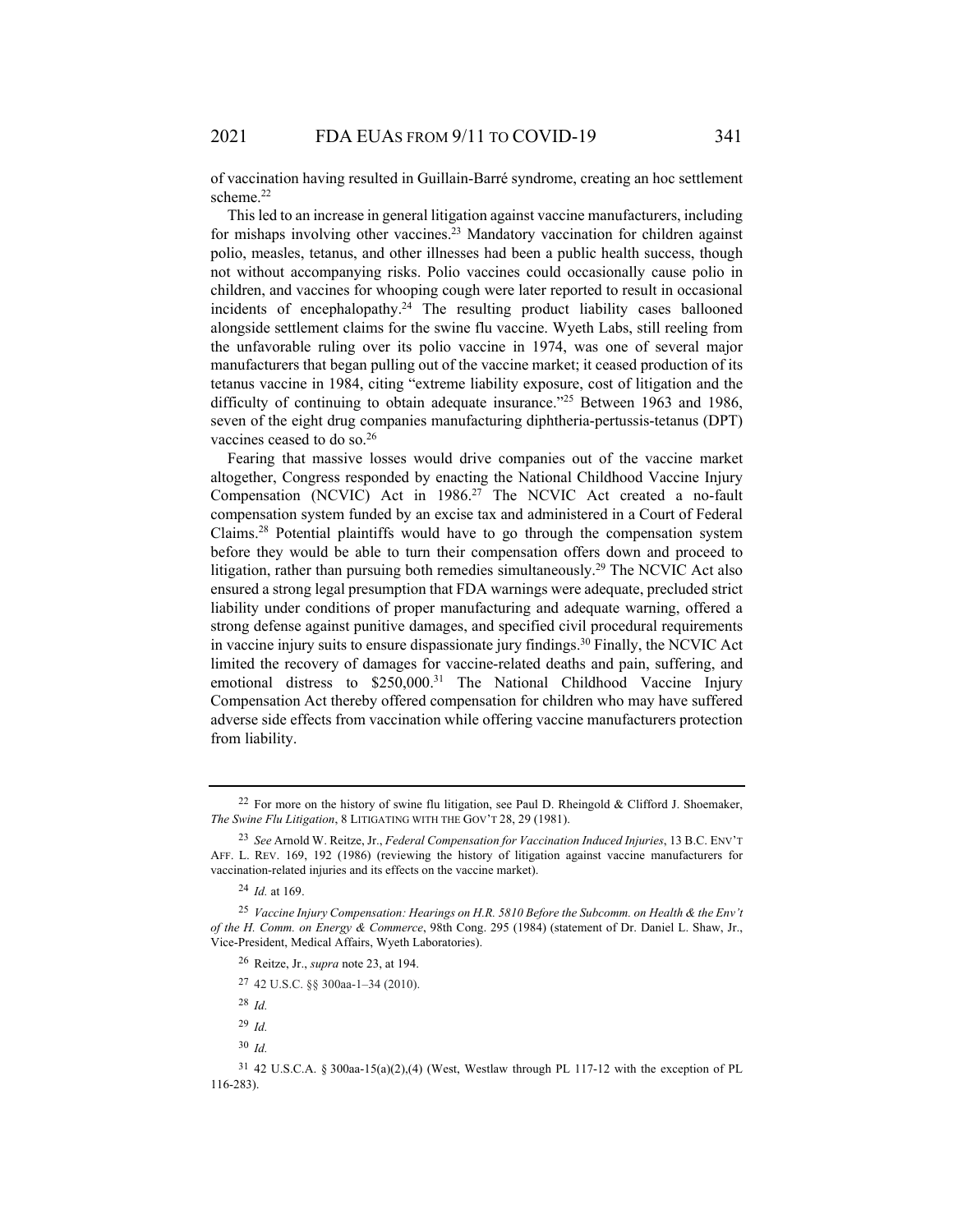342 FOOD AND DRUG LAW JOURNAL VOL. 76

Looking back, the swine flu affair of 1976 resulted in a system that largely eliminated vaccine injury litigation while still compensating injured parties. These efforts to incentivize FDA and industry to pursue better new vaccines appear to have revitalized the vaccine development industry, which had been threatening to become moribund in the 1970s and 1980s; many more entrepreneurial companies have since entered into the vaccine development and manufacturing business. While the means of protection offered to manufacturers could have provided greater compensation to injured parties, they appear to have succeeded in addressing economic risks so as to ensure a sizable vaccine market for future emergencies.

#### *B. 1990: Emergency Use During the AIDS Crisis*

Before emergency use authorization was enacted in 2004, no formal mechanism existed for bringing promising drugs to market in a large-scale public health crisis. A variety of pathways could be and had been used before, but none laid out a sufficiently clear or official path to compel more risk-averse regulators within FDA to take bold measures in times of emergency.

One notable counterexample involves FDA's efforts to respond to the AIDS crisis of the 1980s. In 1989, FDA announced its intention to allow dideoxynosine (DDI), an experimental AIDS treatment drug, to be sent to market while continuing to put it through clinical trials, having not yet approved the drug for safety and efficacy.32 DDI had only completed Phase I review—the first of three phases—and had been found to occasionally cause swelling and pancreatic pain, albeit at high doses.<sup>33</sup>

Because of the observed side effects, the drug's provider, Bristol Myers Squibb, ultimately agreed with FDA to distribute DDI only to patients unable to take AZT the only AIDS treatment drug on the market at the time—while FDA proceeded to put the drug though the next two phases of testing.<sup>34</sup> This "Parallel Track" process would make an exception to standard protocol to allow simultaneous distribution and testing given the dire circumstances.35 FDA's decision was considered an unprecedented departure from its typical mode of conduct; a *New York Times* article called it "the first step toward the F.D.A.'s much-heralded fast track in delivering drugs to people with fatal diseases, a policy that has been called the 'parallel track' because testing and wide distribution go on simultaneously."<sup>36</sup>

FDA's longstanding conservative approach to approving new drugs was at least partly a reaction to tragic historical mishaps resulting from hasty distribution of dangerous pharmaceutical drugs. Perhaps the most notorious was the thalidomide incident of the 1960s, when a treatment for nausea administered to pregnant women

<sup>32</sup> *See* Eve Nichols, *Expanding Access to Investigational Therapies for HIV Infection and AIDS: March 12–13, 1990 Conference Summary* (1991), https://www.ncbi.nlm.nih.gov/books/NBK234129/ [https://perma.cc/V8XV-VA4Y]. For a related policy proposal by HHS, see Expanded Availability of Investigational New Drugs Through a Parallel Track Mechanism for People with AIDS and HIV-related Disease, 55 Fed. Reg. 20858 (May 21, 1990).

<sup>33</sup> Philip J. Hilts, *F.D.A., in Big Shift, Will Permit Use of Experimental Aids Drug*, N.Y. TIMES (Sept. 29, 1989), https://www.nytimes.com/1989/09/29/us/fda-in-big-shift-will-permit-use-of-experimental-aidsdrug.html [https://perma.cc/NJG9-XDAN].

<sup>34</sup> *Id.*

<sup>35</sup> *Id.*

<sup>36</sup> *Id.*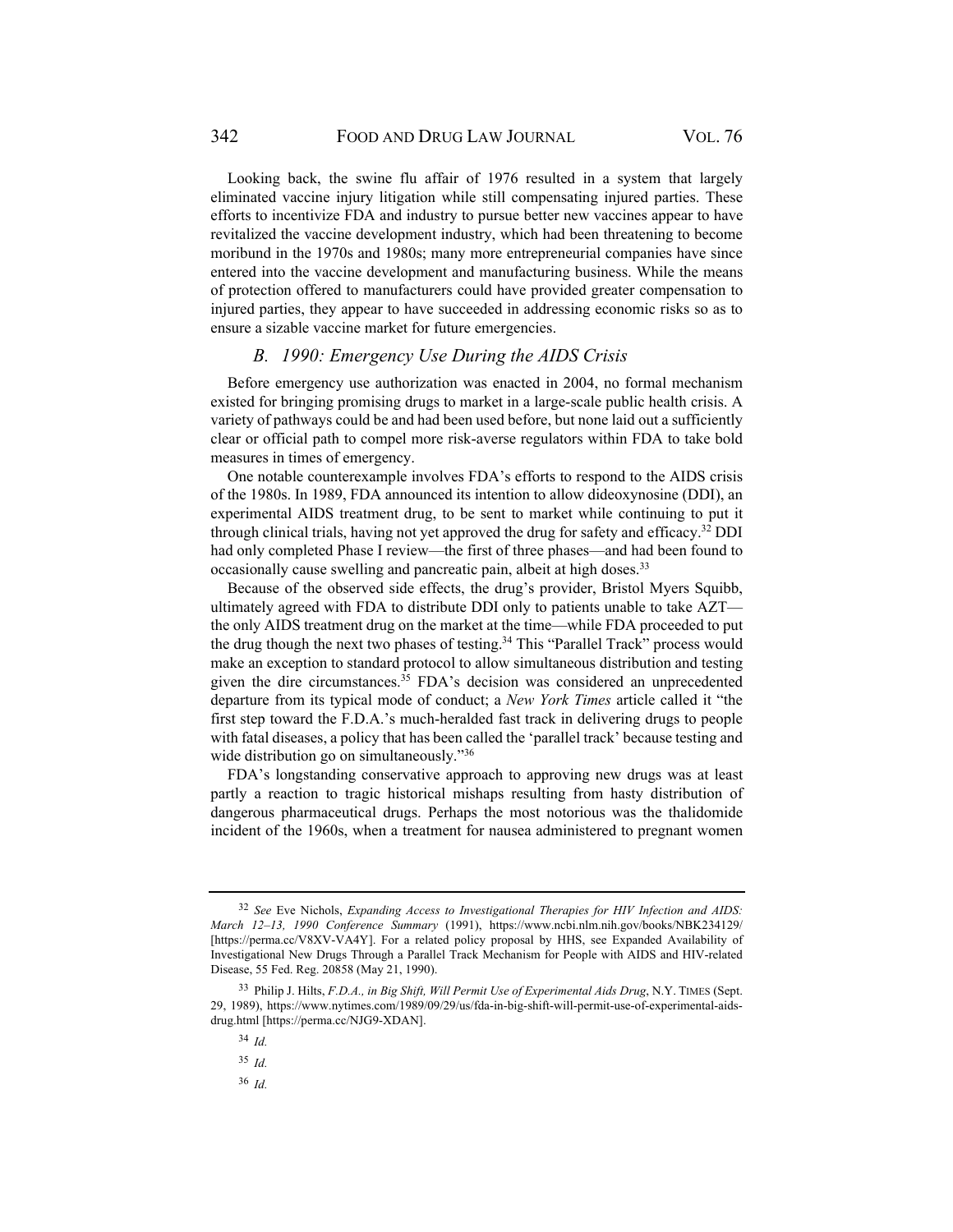in West Germany resulted in widespread birth defects.<sup>37</sup> In recent years, however, advocates for AIDS victims had been putting considerable pressure on FDA to find faster ways of bringing new drugs to market, arguing that many of those infected with HIV could not afford to wait years for a promising drug to gain full approval, and would rather take their chances with an unknown drug that might have a chance of saving their lives.<sup>38</sup>

It is debatable to what extent public pressure to relax (or bypass) FDA's usual standards of vigilance reflected a rational and disinterested cost–benefit analysis of the associated risk, and to what extent it reflected an exceptional sense of desperation amid an ongoing crisis claiming thousands of lives. Some, such as former FDA commissioner Dr. Jere Goyan, expressed serious uncertainty, predicting that:

"we will see some late-arriving side effects, and some price will be paid. The question is how high a price will society have to pay? . . . Maybe this is the right experiment to do, but I hope in doing it we don't destroy the clinical trials, and lose the information that will tell us whether this drug works."39

Dr. Anthony Fauci, Director of the National Institute of Allergy and Infectious Diseases (NIAID), was more emphatic about getting the treatment to market and allowing patients to weigh the costs and benefits for themselves, though he too expressed concern that patients might not appreciate the risks involved:

"It is clear from a humanitarian point of view that when there are practically no alternative treatments, we cannot say to patients, 'If you are not eligible for clinical trials, too bad, you cannot get this drug. . . .' 'People who take the drug under this program do have to understand that there is a real risk here . . . . There could be toxic side effects. But as long as it is an informed choice, it is worth trying this.'"40

This unease on the part of public health officials included an urgent practical concern. Ordinarily, the only way for members of the public to get access to a new and uncertain drug like DDI was to volunteer for clinical trials. Making it easier for people to obtain the drug without entering trials would disincentivize people from volunteering for those trials and thus could make it harder to find enough subjects to test the drug in the first place. In addition, setting a precedent with one drug could bring about a future in which members of the public were generally less willing to participate in trials before bringing other drugs to market, undermining the testing and evaluation process generally.

What results is an ethical dilemma with an added wrinkle: putting an uncertain drug on the market would not only invite sick patients to take risks they might not be in a position to weigh objectively, but could also make it harder to gain more accurate information about the risks involved for countless future patients. How should

<sup>39</sup> *Id.*

<sup>40</sup> *Id.*

<sup>37</sup> *See* Morton Mintz, *"Heroine" of FDA Keeps Bad Drug Off Market*, WASH. POST (July 15, 1962), https://www.washingtonpost.com/wp-srv/washtech/longterm/thalidomide/keystories/071598drug.htm [https://perma.cc/7FCN-DNZW]. *See also* Max Sherman & Steven Strauss, *Thalidomide: A Twenty-Five Year Perspective*, 41 FOOD DRUG COSM. L.J. 458, 460 (1986).

<sup>38</sup> *See* Hilts, *supra* note 33.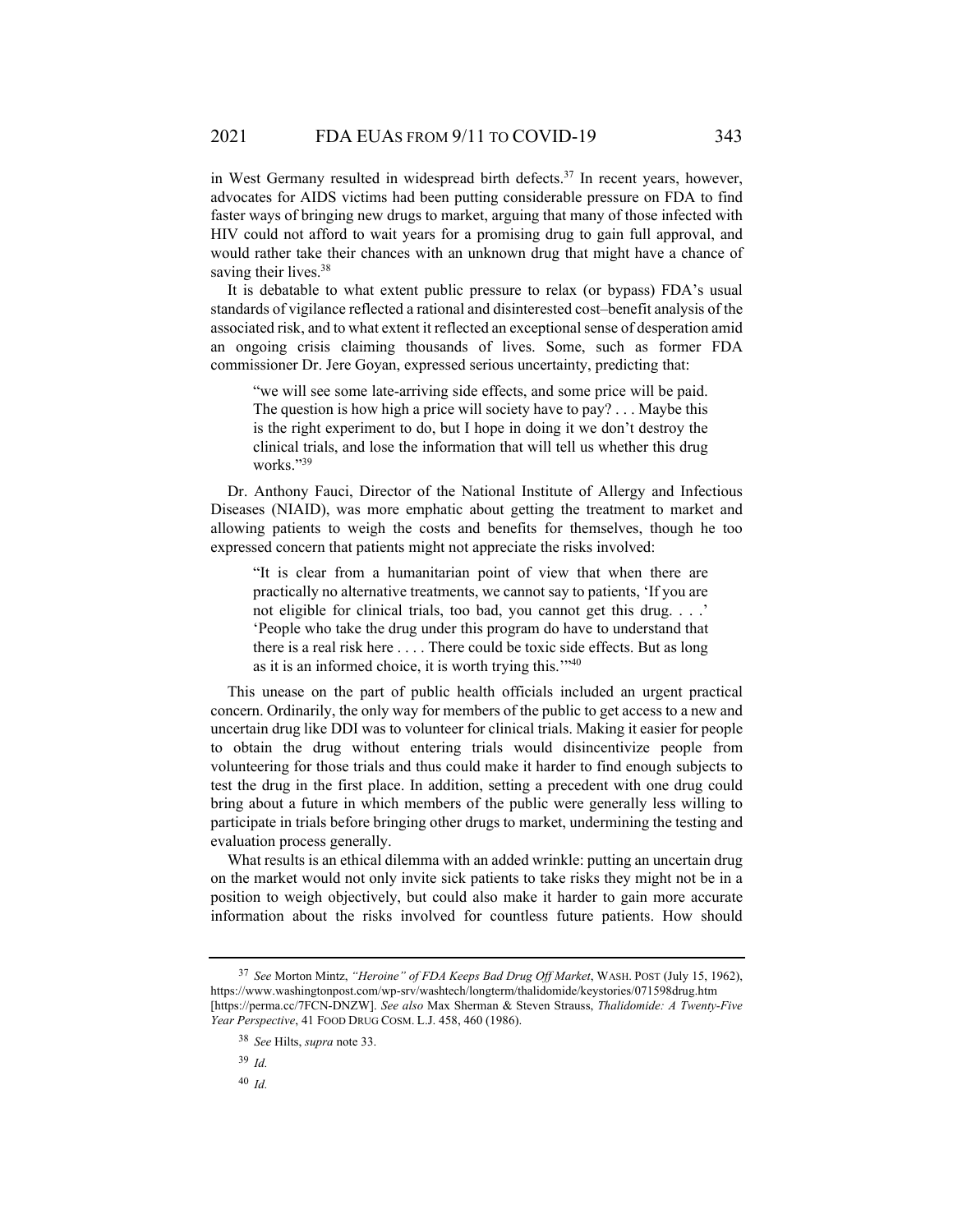regulators weigh these concerns against the value of getting potentially useful drugs to market quickly?

In October 1991, FDA granted approval for distribution of DDI to patients who had not used AZT extensively.41 Two years later, a study overseen by NIAID found common reports of neuropathy and pancreatitis at high doses.42 FDA would later issue a 2010 finding that DDI put patients at higher risk of non-cirrhotic portal hypertension, a rare but deadly liver disorder.<sup>43</sup>

FDA already had other means to distribute DDI; if a drug company wanted to allow for expanded use, there were already ways of doing so. FDA had a variety of expanded access programs for "investigational new drugs" (INDs) at its disposal, some of which dated back decades.<sup>44</sup> Emergency Use INDs, for instance, authorized access to INDs in times of emergency and dated back to 1962.<sup>45</sup> Treatment IND was yet another formal mechanism to get FDA approval and give patients access to an IND.46 Orphan Drug, Tropical Drug, and Special Exception INDs abounded,<sup>47</sup> all of which FDA officials were reluctant to use. The general notion of "compassionate use" had also been used since the 1950s to justify informally giving unapproved drugs to patients who were unable to volunteer for clinical trials—effectively acting as a catchall for circumstances falling outside any particular expanded access IND program.48

These procedures all effectively amounted to the same thing: giving an investigational and unapproved drug to desperate patients who were unable to access that drug via clinical trials. If regulators in FDA had been so inclined, they could have found a way to put those measures to use for AIDS victims without any essential change in basic procedure.<sup>49</sup> Fauci and others introduced the concept of a "Parallel Track" IND to frame FDA's decision to authorize DDI as a new, salient, and independently legitimate authority.50 A number of high-level FDA regulators strongly resisted the term until it was endorsed by President George H.W. Bush.<sup>51</sup> FDA's decision was unprecedented relative to its typical pattern of behavior, not to its formal capabilities.

<sup>44</sup> *See* HUTT et al., *supra* note 5, at 765.

<sup>45</sup> *Id.*

<sup>46</sup> *Id.* at 766.

<sup>47</sup> *Id.* at 769–70.

<sup>48</sup> *Id.* at 769.

<sup>49</sup> *See* Nichols, *supra* note 32.

<sup>50</sup> *Id.*

51 Bill Snyder, *Anthony Fauci: Unfinished Business*, LENS MAG. (Apr. 2004), https://lens. newsarchive.vumc.org/article/?id=85&pg=4 [https://perma.cc/3LCE-9Z7R].

<sup>41</sup> *AIDS Drug DDI is More Useful*, WASH. POST (Sept. 29, 1992), https://www.washingtonpost.com/ archive/lifestyle/wellness/1992/09/29/aids-drug-ddi-is-more-useful/0990f158-cc0d-4819-b7e9-a0007835 ac28/ [https://perma.cc/A2YW-UEGM].

<sup>&</sup>lt;sup>42</sup> NAT'L INST. OF ALLERGY & INFECTIOUS DISEASES, CLINICAL ALERT: IMPORTANT THERAPEUTIC INFORMATION ON TREATMENT OF HIV INFECTION IN HIV-INFECTED PATIENTS WHO ARE INTOLERANT OF OR HAVE FAILED ZIDOVUDINE THERAPY (Feb. 1, 1993), https://www.nlm.nih.gov/databases/alerts/ddi\_ ddc.html [https://perma.cc/DL6Y-AD7T].

<sup>43</sup> *FDA Drug Safety Communication: Serious Liver Disorder Associated with the Use of Videx/Videx EC (Didanosine)*, U.S. FOOD & DRUG ADMIN. (Jan. 19, 2010), https://www.fda.gov/drugs/postmarket-drugsafety-information-patients-and-providers/fda-drug-safety-communication-serious-liver-disorderassociated-use-videxvidex-ec-didanosine [https://perma.cc/C4TZ-WHVN].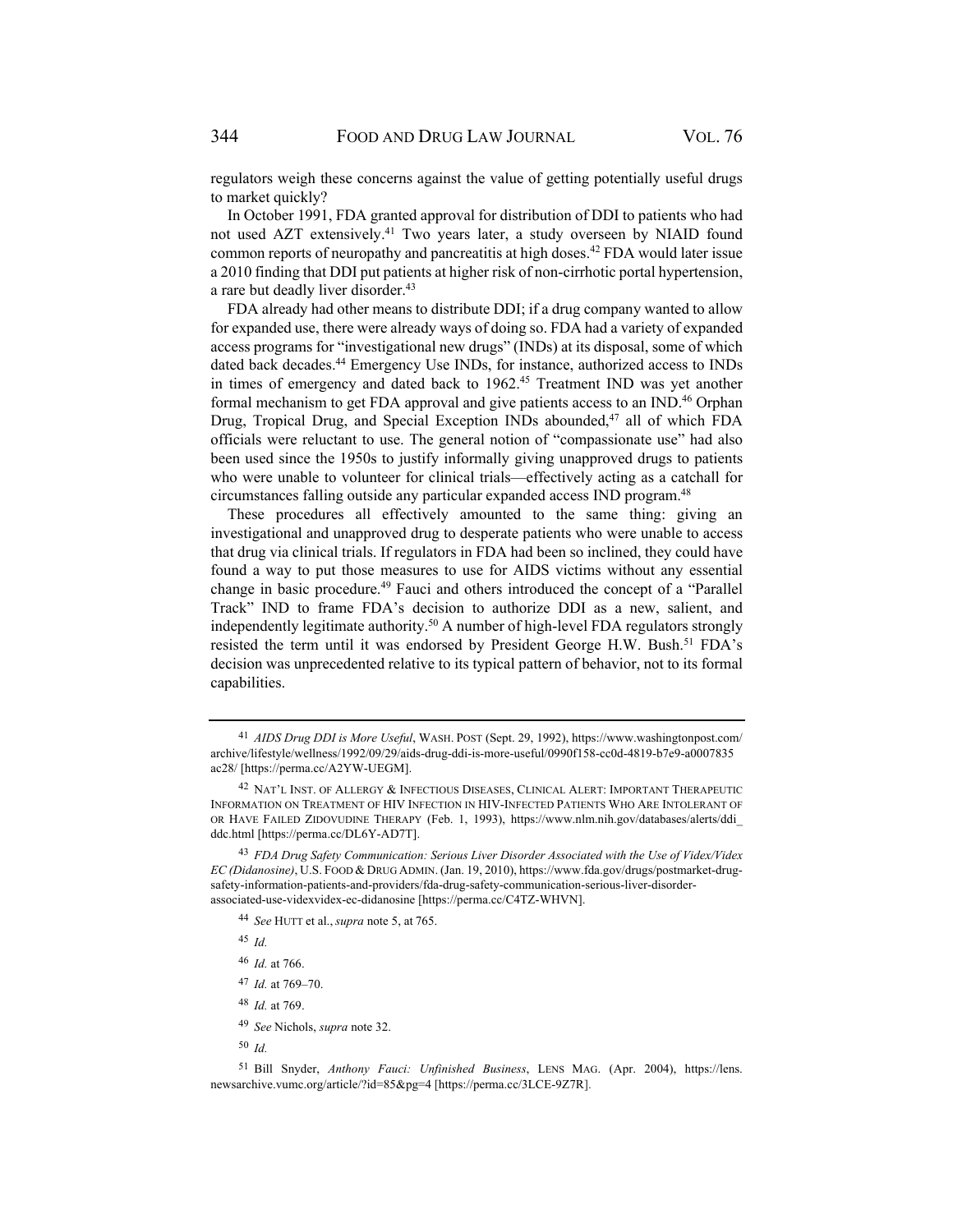## *C. 2001: Smallpox Vaccine Liability*

The events of September 11, 2001 had a significant impact on the development of U.S. public policy. With a wave of anthrax attacks occurring only weeks later,<sup>52</sup> the federal government grew even more concerned about defense against bioterrorism.<sup>53</sup> The next few years would see a wave of preemptive measures to protect the American military and citizenry against weaponized versions of infectious agents, focusing mainly on anthrax and smallpox.

In 2001, the government turned to an old smallpox vaccine—one that had been in storage since the 1970s—and administered it to first responders in case of a bioterror attack. The vaccine, known as DryVax, was considered to be unusually volatile, and this round of vaccination resulted in occasional cases of heart failure.<sup>54</sup>

Fearing another swine flu debacle, the government terminated the vaccination program in 2002 and followed up by adding a liability shield to the Homeland Security Act of 2002.<sup>55</sup> This amendment, Section 304 of the Homeland Security Act, gave legal coverage to smallpox vaccine manufacturers as employees of the Public Health Service.<sup>56</sup> This had two critical effects. First, in keeping with the swine flu liability shield of 1976, it rendered manufacturers immune to liability, prohibiting any injury claims from being brought against manufacturers directly. Second, it prohibited parties injured by the smallpox vaccine from bringing product liability claims related to the vaccine in state court, allowing them to bring claims only against the federal government under the FTCA in federal court. Manufacturers could be forced to pay for vaccine-related injuries only upon a finding that they had violated their contractual obligations or engaged in "gross misconduct" and were thus required to reimburse the government for losing a suit under the FTCA.57 Some considered the government's measures to be excessive; the president of the National Vaccine Information Center worried that the bill "hands over unprecedented power to federal employees and does not preclude allowing them to use the military to strip citizens of informed consent rights and force them to risk their lives with highly reactive vaccines . . . that will injure or kill thousands of Americans if used on a mass basis."58

Anthrax and smallpox had by now permeated debates over health policy, joining (or, perhaps, eclipsing) concerns about naturally occurring pandemics to spur more

<sup>55</sup> *See* Homeland Security Act of 2002, Pub. L. No. 107-296, § 304, 116 Stat. 2135, 2165 (2002).

- <sup>56</sup> *Id.* at § 304(c).
- 57 42 U.S.C. § 233(p)(6)(A).

<sup>52</sup> U.S. GOV'T ACCOUNTABILITY OFFICE, GAO-04-152, BIOTERRORISM: PUBLIC HEALTH RESPONSE TO ANTHRAX INCIDENTS OF 2001 (2003).

<sup>53</sup> *See, e.g.*, 150 CONG. REC. H5721, 5729 (2004) (statement of Rep. Turner) ("[I]n spite of this dire and clear warning, our biodefenses are no better than they were in September of 2001. No new medical treatments, vaccines, or lifesaving drugs have been approved for use. There is no antitoxin for ricin poisoning, no vaccine to protect against the plague, and no treatments of any kind against the deadly ebola virus.").

<sup>54</sup> CTRS. FOR DISEASE CONTROL & PREVENTION, *Cardiac Adverse Events Following Smallpox Vaccination*, MORBIDITY & MORTALITY WKLY. REP. (Mar. 28, 2003), https://www.cdc.gov/mmwr/ preview/mmwrhtml/mm5212a2.htm [https://perma.cc/J8LS-F74E].

<sup>58</sup> *Homeland Security Bill Could Allow DHHS to Force Smallpox Vaccination While No One is Liable for Harm*, INFECTION CONTROL TODAY (Nov. 18, 2002), https://www.infectioncontroltoday.com/vaccinesvaccination/homeland-security-bill-could-allow-dhhs-force-smallpox-vaccination-while-no-one [https://perma.cc/J4DK-AW9R].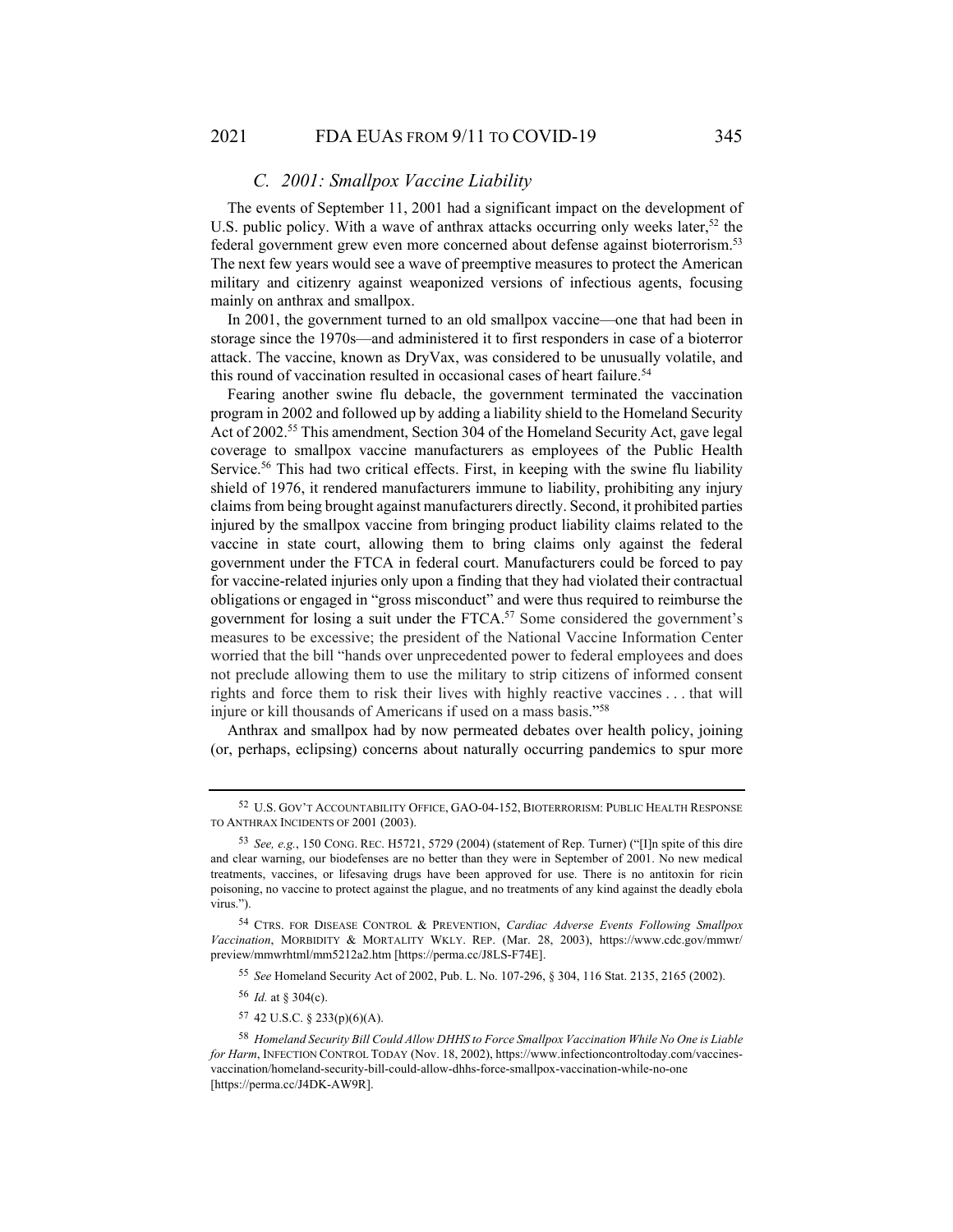extensive efforts at medical preparedness for a public health emergency. These events inured Congress to the idea that at least one prong of the solution to ensuring available countermeasures to infectious threats was to insulate vaccine providers from liability. The liability shield for smallpox vaccines echoed the swine flu liability shield from 1976; together they would ultimately inspire the liability shield inscribed in the PREP Act of 2005 for general countermeasures against health emergencies.

# *D. 2002: SARS*

In late 2002, an outbreak of a virus causing severe acute respiratory syndrome (SARS) infected 5,300 people in China.59 WHO declared SARS a "worldwide health threat."60 SARS spread across the globe and claimed 774 lives before vanishing abruptly in 2004.<sup>61</sup> Unlike other looming threats to public health that dominated policy discussions in this area, this infectious disease was of natural origin. The United States experienced only a handful of infections and no deaths, though the event led public health experts to question the federal government's readiness for naturally occurring infectious disease outbreaks in the future—an issue that would resurface time and again in congressional hearings for years to come and play a background role in prompting the PREP Act of 2005.

# **III. THE GENESIS OF THE EUA**

## *A. 2004: Project BioShield*

FDA's emergency use authorization powers officially came into being in 2004 in the wake of the September 11 terror attacks of 2001. Concerns about anthrax and smallpox were continuing to play a prominent role in the federal government's response, as fear of bioterror attacks prompted massive increases in funding for research into biological warfare and countermeasures. In 2003, for example, Congress increased funding by \$1.5 billion for research related to bioterrorism at NIAID. HHS began preparing for the prospect of a national terrorism-related health crisis requiring widespread use of unapproved products or unapproved use of approved products. Pursuing FDA approval would take years (if it would be granted at all), and regulators at FDA had proven reluctant to break protocol in the past without express permission and even pressure from the President. The only available procedure for making such products available during a national emergency was an Investigational Device Exemption or an exemption for IND, and even those protocols were too cumbersome to respond to a rapidly developing national emergency. According to the CDC, HHS needed "something short of licensure that included specific safety, efficacy, and quality requirements in a manner less administratively burdensome . . . . The country

<sup>59</sup> Yanzhong Huang, *The SARS Epidemic and its Aftermath in China: A Political Perspective*, *in* LEARNING FROM SARS: PREPARING FOR THE NEXT DISEASE OUTBREAK 116 (Stacey Knobler et al. eds., 2004).

<sup>60</sup> *Id.*

<sup>61</sup> Jim Yardley, *After Its Epidemic Arrival, SARS Vanishes*, N.Y. TIMES (May 15, 2005), https://www. nytimes.com/2005/05/15/health/after-its-epidemic-arrival-sars-vanishes.html [https://perma.cc/VJ3D-N7X E].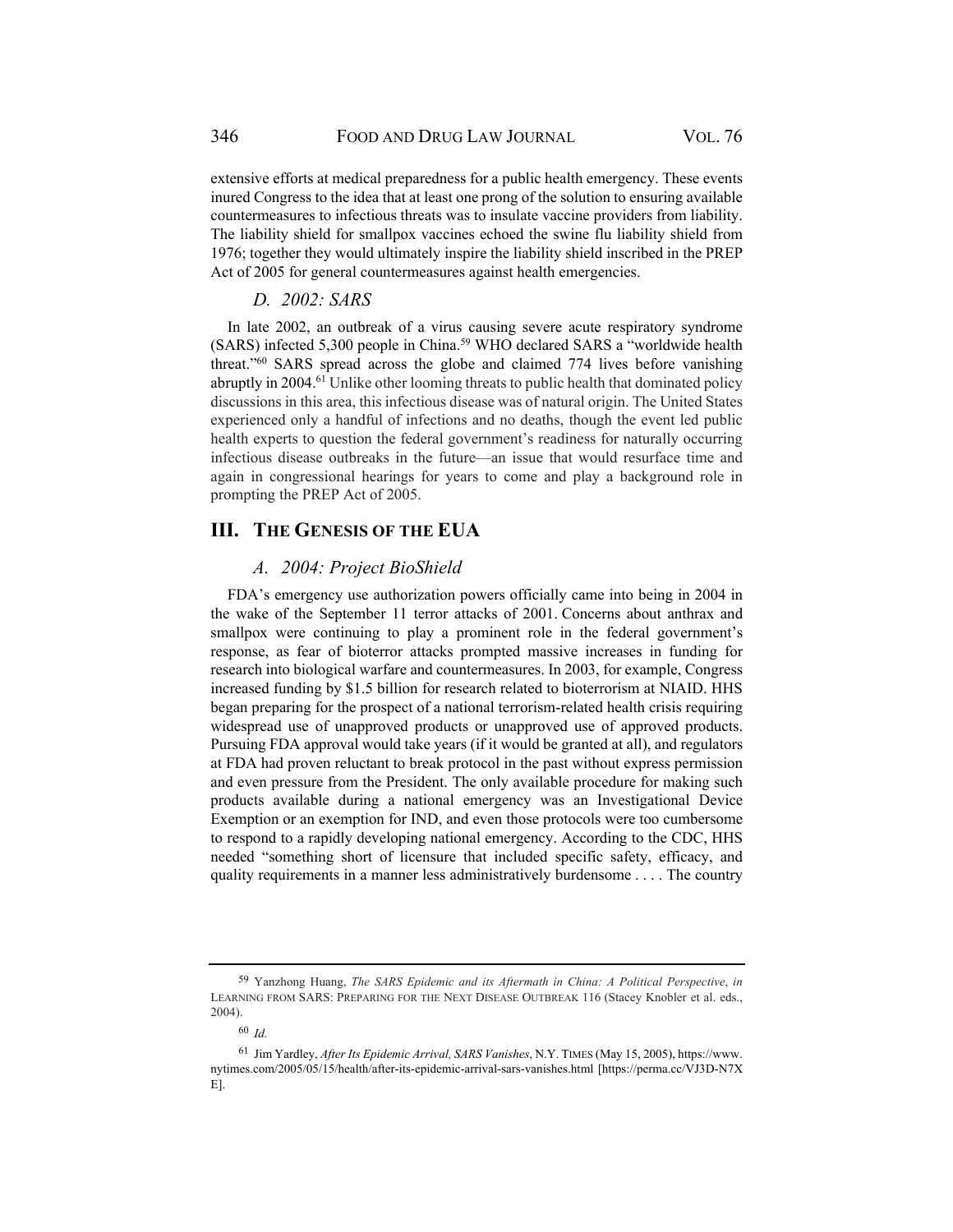needed an emergency mechanism built not on a clinical research model, but on a public health model."<sup>62</sup>

In 2004, Congress passed the Project BioShield Act,  $63$  a bipartisan effort to defend the United States against bioterrorism and related threats to national security and public safety. President George W. Bush explicitly identified counterterrorism as the impetus for Project BioShield, asserting that the statute would "transform our ability to defend the nation" by providing the means "to fight anthrax, smallpox and other potential agents of bioterror."64

The Project BioShield Act prescribed a multipronged strategy to prepare the United States for large-scale national security and public health emergencies. This included authorizing \$5.6 billion for the government to purchase and stockpile vaccines and treatments against likely candidates for a bioterror attack.<sup>65</sup> The Project BioShield Act's primary functions were to expedite government funding and procurements, provide for private-sector development and public-sector acquisition of medical countermeasures, and authorize use of those countermeasures under emergency circumstances.

Accordingly, Project BioShield amended the FDCA to allow FDA to grant emergency use authorization (EUA) to drugs, devices, or biological products that could serve as emergency countermeasures despite lacking formal approval. Any issuance of an EUA required a declaration of emergency by the Secretary of HHS, on the condition that 1) the Secretary of Homeland Security identifies a "domestic emergency, or a significant potential for a domestic emergency, involving a heightened risk of attack with a specified biological, chemical, radiologic, or nuclear agent or agents;"66 2) the Secretary of Defense identifies a similar type of military emergency or potential military emergency;<sup>67</sup> or 3) the Secretary of HHS identifies a similar public health emergency "that affects, or has a significant potential to affect, national security."68

## *B. 2005: The First EUA*

The first EUA issued under Project BioShield met with controversy. Since 1998, the military had made receipt of an anthrax vaccine called Anthrax Vaccine Absorbed (AVA) mandatory for personnel serving in regions considered high risk for anthrax attacks. AVA had been developed in the 1970s for cases of exposure to anthrax not involving inhalation—for which it had been repurposed by the military without being thoroughly tested. More than 1.3 million soldiers had been vaccinated under the mandate, though some had faced disciplinary measures for refusing the vaccine out of

<sup>62</sup> Nightingale et al., *supra* note 9, at 1047.

<sup>63</sup> Project BioShield Act of 2004, Pub. L. No. 108-276, 118 Stat. 835 (2004).

<sup>64</sup> *President Bush Signs Project Bioshield Act of 2004*, WHITE HOUSE (July 21, 2004), https:// georgewbush-whitehouse.archives.gov/news/releases/2004/07/20040721-2.html [https://perma.cc/DG9C-TE6Y].

<sup>65</sup> *See* Project BioShield Act § 510.

<sup>66 21</sup> U.S.C. § 360bbb-3(b)(1) (2011).

<sup>67</sup> *Id.*

<sup>68</sup> *Id.*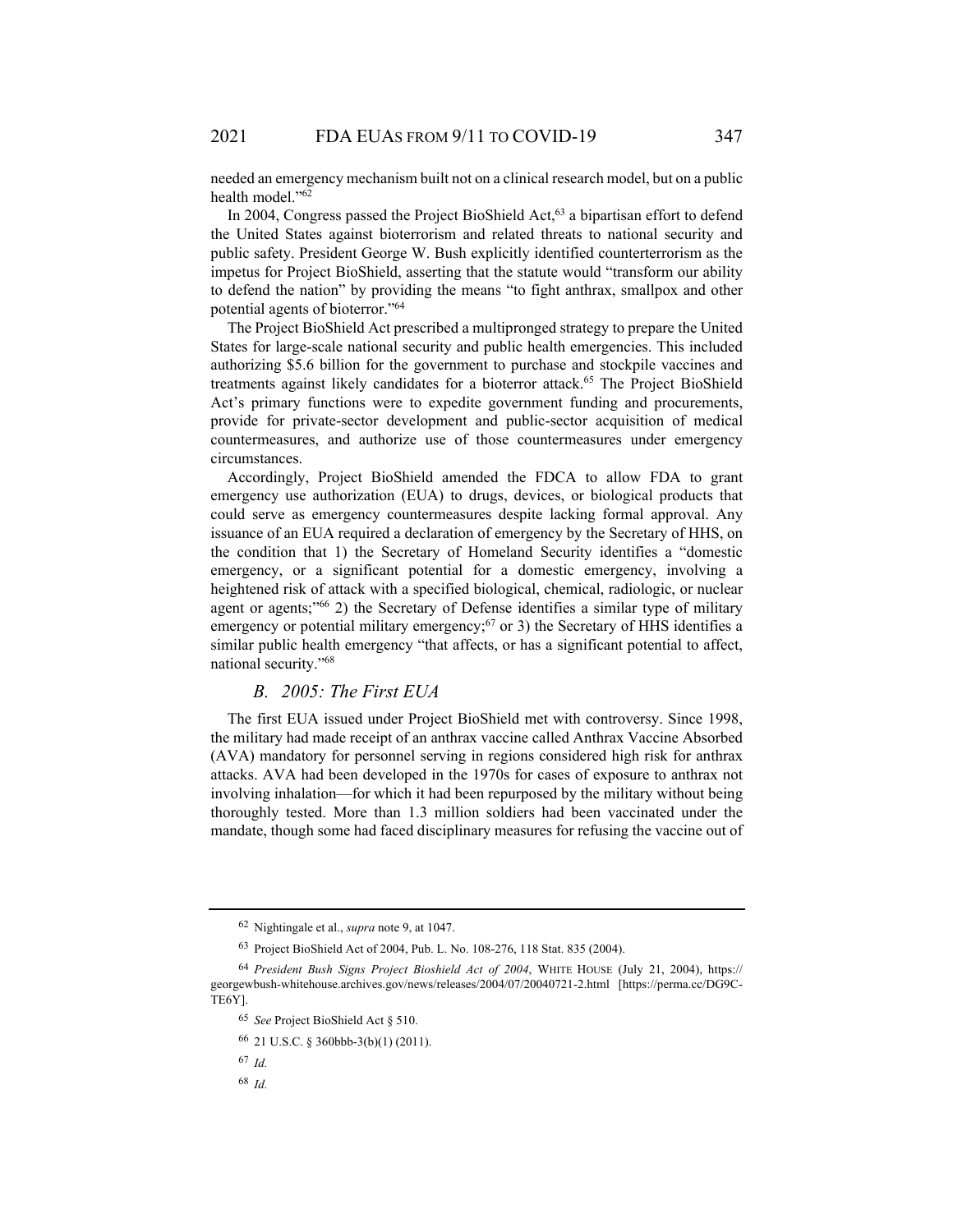concern about potential side effects. $69$  A group of military personnel and civilian contractors filed suit in federal court, and in 2004, a U.S. district judge found that FDA had wrongly authorized AVA for a different intended use than that for which it had been approved and had failed to obtain public comments.<sup>70</sup> The judge pointed to FDA's own regulations for approving drugs and vaccines, including independent reviews by expert panels and a standard notice-and-comment procedure, and found that FDA had relied on insufficient data to infer that AVA was effective against all forms of anthrax and had failed to offer a public comment period.<sup>71</sup> The decision effectively rendered the military's use of AVA an unapproved use of an approved drug, leading the Department of Defense to suspend the program.<sup>72</sup>

Military officials were eager to restore vaccinations for military personnel serving abroad—to address what they "considered to be the adverse effect of the injunction on military readiness."73 In December 2004, they asked HHS to allow FDA to reauthorize administration of AVA, despite the lack of a basis for approval, for emergency use. Then-HHS Secretary Tommy G. Thompson declared a public health emergency on January 14, 2005, finding significant potential for a military emergency involving anthrax. FDA issued its first EUA on January 27, 2005, five weeks after the request, on the condition that vaccination of military personnel remained voluntary.<sup>74</sup> The EUA expired in January 2006, not long after FDA cleared AVA as safe and effective for its intended use.75

## *C. 2005: The PREP Act*

Despite the extensive latitude granted to FDA under Project BioShield, the Project BioShield Act made no mention of protection against liability. This was cause for concern among providers of emergency countermeasures, who feared having to bear the risk of developing or administering medical products with potential side effects that could result in litigation.

These liability concerns became more salient in light of discussions surrounding the possible need to develop a vaccine against "avian flu," an emerging possible threat.76 The specter of avian flu would affect discussions of manufacturing liability in particular, and the trajectory of the federal government's public health emergency

70 Doe v. Rumsfeld, 297 F. Supp. 2d 119 (D.D.C. 2003), *and* 341 F. Supp. 2d 1 (D.D.C. 2004).

<sup>71</sup> *Id.*

73 Nightingale et al., *supra* note 9, at 1050.

74 Doe v. Rumsfeld, Civil Action No. 03-707 (EGS), 2 (D.D.C. Apr. 6, 2005) ("This injunction, however, shall not preclude defendants from administering AVA, on a voluntary basis, pursuant to the terms of a lawful emergency use authorization ["EUA"] pursuant to section 564 of the Federal Food, Drug, and Cosmetic Act, without prejudice to a future challenge to the validity of any such EUA.").

<sup>75</sup> *See* Biological Products; Bacterial Vaccines and Toxoids; Implementation of Efficacy Review; Anthrax Vaccine Adsorbed; Final Order, 70 Fed. Reg. 75,180, 75,186 (Dec. 19, 2005).

76 In 2004, for example, Senate Democrats introduced S. 1821, the Pandemic Preparedness and Response Act, in anticipation of an avian influenza outbreak, citing avian flu as a looming public health threat. *See Pandemic Preparedness and Response Act, S. 1821, 109th Cong. (2005).* 

<sup>69</sup> *DoD to Resume Giving Anthrax Shots*, CTR. FOR INFECTIOUS DISEASE RES. & POL'Y (May 4, 2005), https://www.cidrap.umn.edu/news-perspective/2005/05/dod-resume-giving-anthrax-shots [https:// perma.cc/474S-TU5S].

<sup>72</sup> Robert Roos, *FDA Seeks Comments on Controversial Anthrax Vaccine*, CTR. FOR INFECTIOUS DISEASE RES. & POL'Y (Jan. 13, 2005), https://www.cidrap.umn.edu/news-perspective/2005/01/fda-seekscomments-controversial-anthrax-vaccine [https://perma.cc/WYS5-YYAP].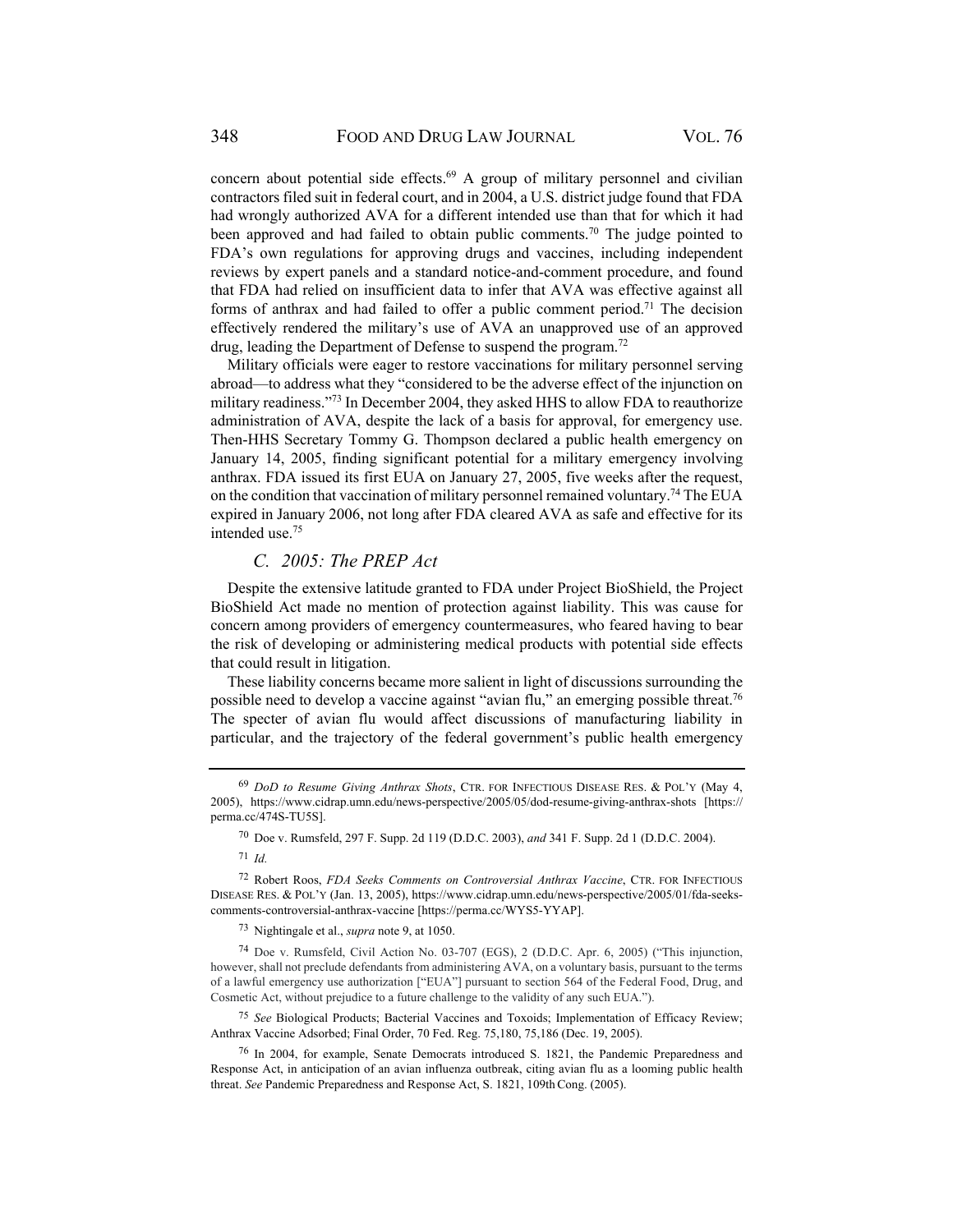readiness in general. Public health experts had already been concerned about the United States' ability to combat infectious diseases given the SARS outbreak of 2002 when reports arrived of a new strain of influenza appearing in domestic poultry in Asia in 2005. Despite its low rate of transmission to humans—the only people known to have been infected lived in close proximity to birds—the strain showed 60–80% lethality, and like the Spanish flu, it was mostly killing healthy young people, including eighteen-year-olds with no pre-existing conditions.<sup>77</sup>

EUAs had by now existed for over a year, and the threat of an avian flu pandemic only underscored the apparent need for a strong liability shield to accompany EUAs (as well as New Drug Applications and other measures under FDA protocol). There were two strands to this issue: one involved bioterror, the other natural pandemics. Both required 1) a fast process to approve products in an emergency; and 2) adequate guarantees of protection for providers of risky countermeasures for which there was no time to conduct ordinary testing.

Although avian flu did not become the global pandemic that health experts worried it would, it nonetheless triggered a massive preemptive push to develop a new vaccine and immunize the public. With the Vaccine Injury Compensation Program already in place and being applied to seasonal flus, the question was raised whether to include an avian flu vaccine under the program. The resulting legislation left open the possibility of compensation but offered no funding; Congress would have to appropriate compensation money in the event of a vaccine injury debacle.<sup>78</sup>

This proposed legislation, called the Public Readiness and Emergency Preparedness (PREP) Act, was proposed as a follow up to Project BioShield bolstering privatesector investment in emergency readiness. The PREP Act would direct \$3.8 billion to preparation for a pandemic scenario,<sup>79</sup> but its most distinctive feature was its extensive liability shield. Injured parties would be denied a right to sue in any state court.<sup>80</sup> Any case brought in federal court would have no discovery until the court had considered a motion for summary judgment.<sup>81</sup> Suits could only be brought in cases of "willful misconduct" by providers, for which plaintiffs would bear the burden of proof.82 If the defendant was protected under the FTCA, willful misconduct could be shown only by proving the existence of an ongoing investigation against that provider by FDA or the Department of Justice.<sup>83</sup> Moreover, any provider of a drug approved for clinical trials during an emergency, whether issued through an EUA or not, would enjoy immunity from suit.<sup>84</sup>

<sup>84</sup> *Id.*

<sup>77</sup> Matt Phillips, *A Closer Look at Bird Flu's Victims*, WALL ST. J. (Jan. 8, 2007), https://online. wsj.com/public/resources/documents/retro06-avfludeaths-date\_desc.html [https://perma.cc/RXS7-J8LH].

<sup>78</sup> DEP'T OF HEALTH & HUM. SERVS., PREP ACT Q&AS (Sept. 5, 2019), https://www.phe.gov/ Preparedness/legal/prepact/Pages/prepqa.aspx [https://perma.cc/B3TW-AJ3H].

<sup>79</sup> *See* DEP'T OF STATE, FACT SHEET: ADVANCING THE NATION'S PREPAREDNESS FOR PANDEMIC INFLUENZA (May 3, 2006), https://www.presidency.ucsb.edu/documents/fact-sheet-advancing-the-nationspreparedness-for-pandemic-influenza [https://perma.cc/H85R-7SH9]; *see also* H.R. REP. NO. 109-359 (2005).

<sup>80</sup> *See* Public Readiness and Emergency Preparedness Act., Pub. L. No. 109-148, Division C, § 2 (2005).

<sup>81</sup> *See id.*

<sup>82</sup> *Id.*

<sup>83</sup> *See id.*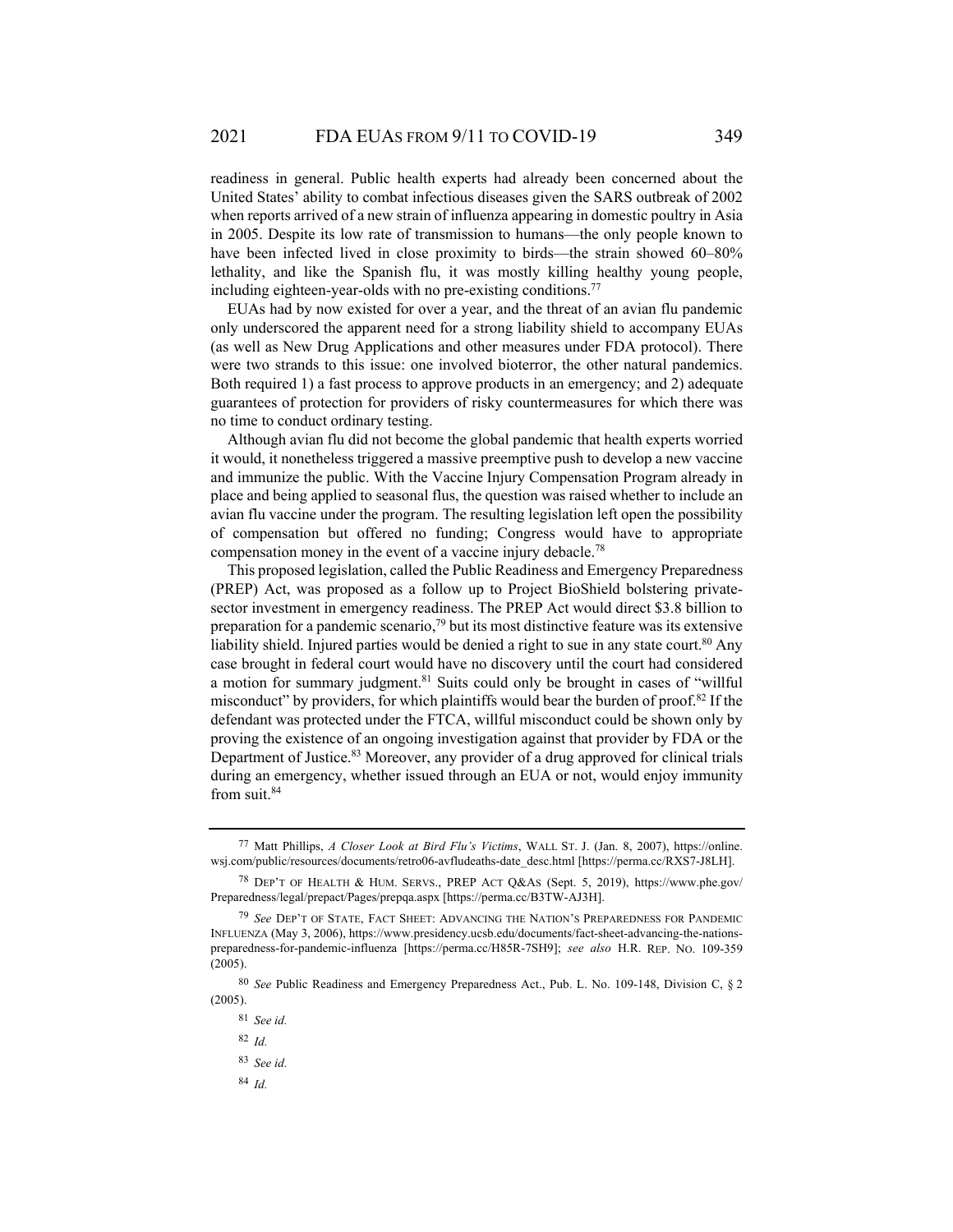The proposal proved controversial. While some viewed the PREP Act as necessary to incentivize the private sector to produce needed countermeasures for a public health emergency, others viewed it as favoring the drug industry at the expense of injured parties and their right to seek damages. Democrats in the Senate characterized the PREP Act's liability shield as a "Christmas present to the drug industry and a bag of coal to everyday Americans."85

The debate surrounding the PREP Act's enactment pointed back to the same fundamental question raised in earlier debates over liability shields: where should the loss fall in times of crisis? Emergency countermeasures are practically bound to have adverse consequences for at least a small number of unlucky individuals; mounting a rapid and effective response to a public health emergency requires policymakers and providers of countermeasures to take risks that will almost surely be imposed on the public. In such cases, a decision must be made as to who will (and who should) bear the loss when parties are forced to confront those risks by engaging in conduct that benefits both themselves and the general public.

The PREP Act was signed into law as P.L. 109-148 on December 30, 2005. The PREP Act was first applied on January 6, 2007, when HHS declared that "there is a credible risk that the spread of avian influenza viruses and resulting disease could in the future constitute a public health emergency."86 The declaration triggered a liability shield for anyone involved in producing or distributing a vaccine for avian flu.<sup>87</sup> A vaccine was never developed, so no EUAs were triggered under the declaration.

The next two years would be a period of relative calm. Only one other EUA would be issued during this time, responding to continuing concerns over the threat of anthrax mail attacks. A declaration by HHS led FDA to authorize the use of antibiotic emergency kits containing doxycycline hyclate tablets in response to anthrax exposure in October 2008; the authorization would be renewed repeatedly and is still in effect.<sup>88</sup>

#### *D. 2009: The H1N1 Crisis*

The first national health emergency to occur after the enactment of Project BioShield turned out to be a form of influenza other than avian flu. The culprit, a "swine flu" called H1N1, was also a new strain of Influenza A—the same category of virus that had caused the Spanish flu of 1918. The outbreak began in Mexico in March 2009 and spread to the United States in the course of a month; swine flu cases began to appear in the United States in April 2009.89

<sup>85</sup> *Pandemic Funding, Liability Shield Clear Congress*, CTR. FOR INFECTIOUS DISEASE RES. & POL'Y (Dec. 28, 2005), https://www.cidrap.umn.edu/news-perspective/2005/12/pandemic-funding-liability-shield -clear-congress [https://perma.cc/NF6B-DEBQ].

<sup>&</sup>lt;sup>86</sup> Pandemic Countermeasures; Declaration Under the Public Readiness and Emergency Preparedness Act, 72 Fed. Reg. 4710 (Feb. 1, 2007).

<sup>87 42</sup> U.S.C. § 247d-6d (2012).

<sup>88</sup> Authorization of Emergency Use of Doxycycline Hyclate Tablet Emergency Kits for Eligible United States Postal Service Participants in the Cities Readiness Initiative and Their Household Members, 73 Fed. Reg. 62507 (Oct. 21, 2008).

<sup>89</sup> Sarah A. Lister & C. Stephen Redhead, CONG. RSCH. SERV., R40554, THE 2009 INFLUENZA PANDEMIC: AN OVERVIEW (Sept. 10, 2009), https://fas.org/sgp/crs/misc/R40554.pdf [https://perma.cc/ HY7E-RLPZ].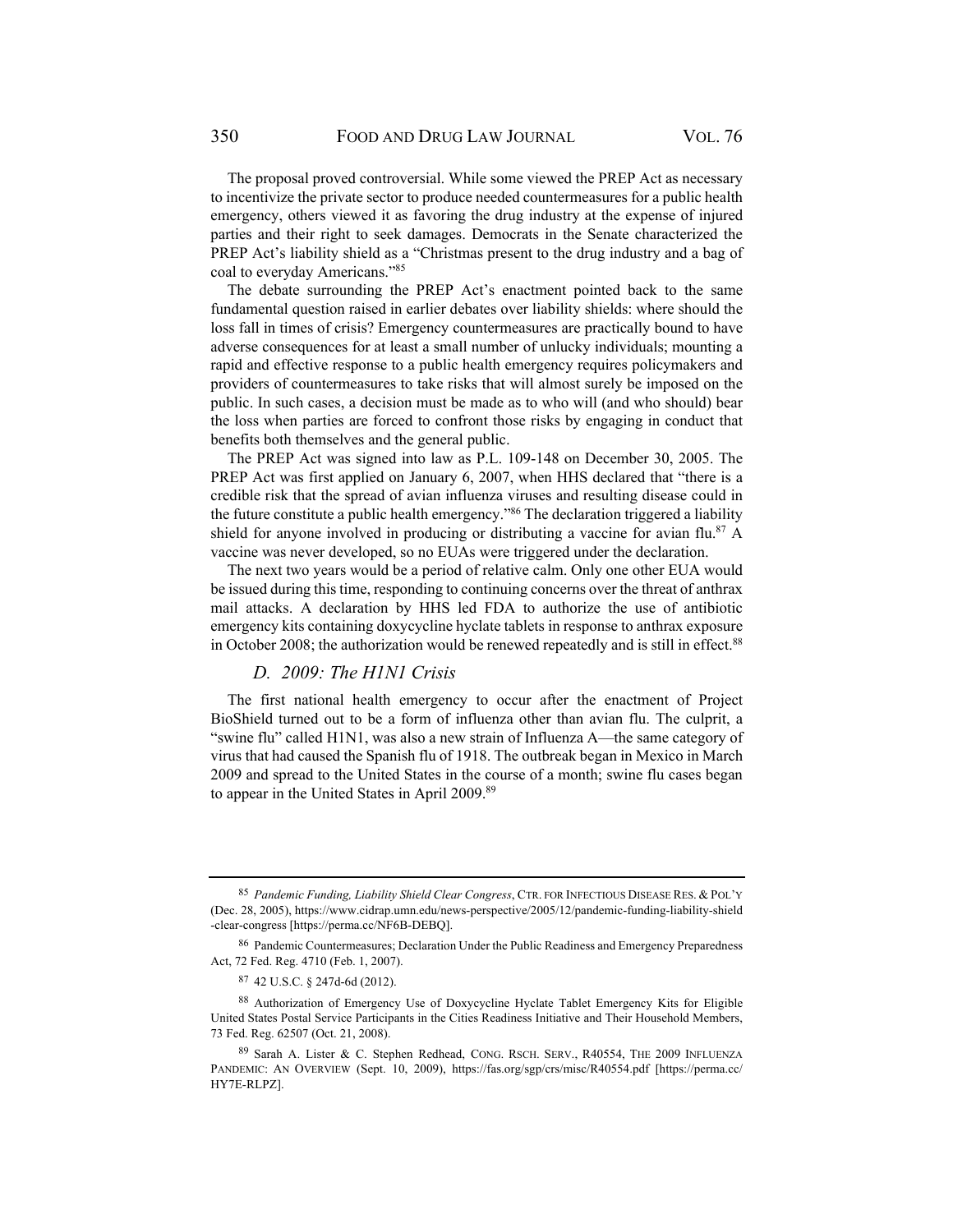Only a handful of cases had been reported across the country when HHS declared an emergency on April 26, 2009, and FDA began issuing EUAs the next day.<sup>90</sup> One EUA was issued for N95 respirators, three for antiviral drugs, and eighteen for diagnostic tests.91 Almost all were issued during a single year-long period between May 2009 and May 2010, making this the most active period of EUA use as of that time and the second-most active in FDA's history.<sup>92</sup>

FDA's EUA authority enabled a rapid and largely effective response to the outbreak. As with the anthrax vaccine years before, it facilitated unapproved uses of approved drugs. It also enabled FDA to address medical shortages across the country: FDA both authorized use of Tamiflu (an antiviral medicine used to treat influenza) for infants and severely ill patients and expanded access by testing and authorizing expired Tamiflu lots, making Tamiflu more widely available to fight the virus.<sup>93</sup> FDA then authorized expanded use of Relenza and authorized certain expired lots of the drug.<sup>94</sup>

This was also the first time that FDA authorized emergency use of an unapproved product: an antiviral drug called peramivir, which was authorized in October 2009 on the condition that practitioners and patients were given emergency use information pertaining to its use.<sup>95</sup> In doing so, FDA compiled an extensive and transparent collection of information to advise practitioners on the drug's known risks and benefits.96

The HHS declaration of emergency in response to swine flu expired in June 2010, and the resulting EUAs were terminated accordingly.

## **IV. EUAS AFTER H1N1**

The period after swine flu saw a return to relatively low levels of EUA activity. In July 2011, a prior EUA issued for anthrax exposure was reauthorized with amendments to include all forms of oral doxycycline and enable mass dispensing of doxycycline kits through the National Postal Model in the event of an anthrax attack.<sup>97</sup> Another EUA would not be issued until April 2013.

#### *A. 2013: PAHPRA*

On March 13, 2013, the Pandemic and All-Hazards Preparedness Reauthorization Act (PAHPRA) was signed into law by President Barack Obama, reauthorizing the

95 Debra Birkrant & Edward Cox, *The Emergency Use Authorization of Peramivir for Treatment of 2009 H1N1 Influenza*, 361 NEW ENG. J. MED. 2204, 2204 (2009).

<sup>96</sup> *Id.*

<sup>90</sup> *Id.* at 11.

<sup>91</sup> *Historical Information about Device Emergency Use Authorizations*, U.S. FOOD & DRUG ADMIN. (Oct. 28, 2019), https://www.fda.gov/medical-devices/emergency-situations-medical-devices/historicalinformation-about-device-emergency-use-authorizations [https://perma.cc/3L7S-BB42].

<sup>92</sup> *Id.*

<sup>93</sup> *See* Letter from Joshua M. Sharfstein, Principal Deputy Commissioner, U.S. Food & Drug Admin., to Richard E. Besser, Acting Director, Ctrs. for Disease Control & Prevention (Apr. 27, 2009), https://www.cdc.gov/swineflu/eua/pdf/fda\_letter\_tamiflu.pdf [https://perma.cc/E625-4PC8].

<sup>94</sup> *Id.*

<sup>97</sup> DEP'T OF HEALTH & HUM. SERVS., *HHS Preparedness Grants Help Cities Plan for Anthrax Attacks*, HHS NEWS (Aug. 1, 2011), https://www.phe.gov/Preparedness/news/Pages/postalgrants-110801. aspx [https://perma.cc/8Y6C-YDBL].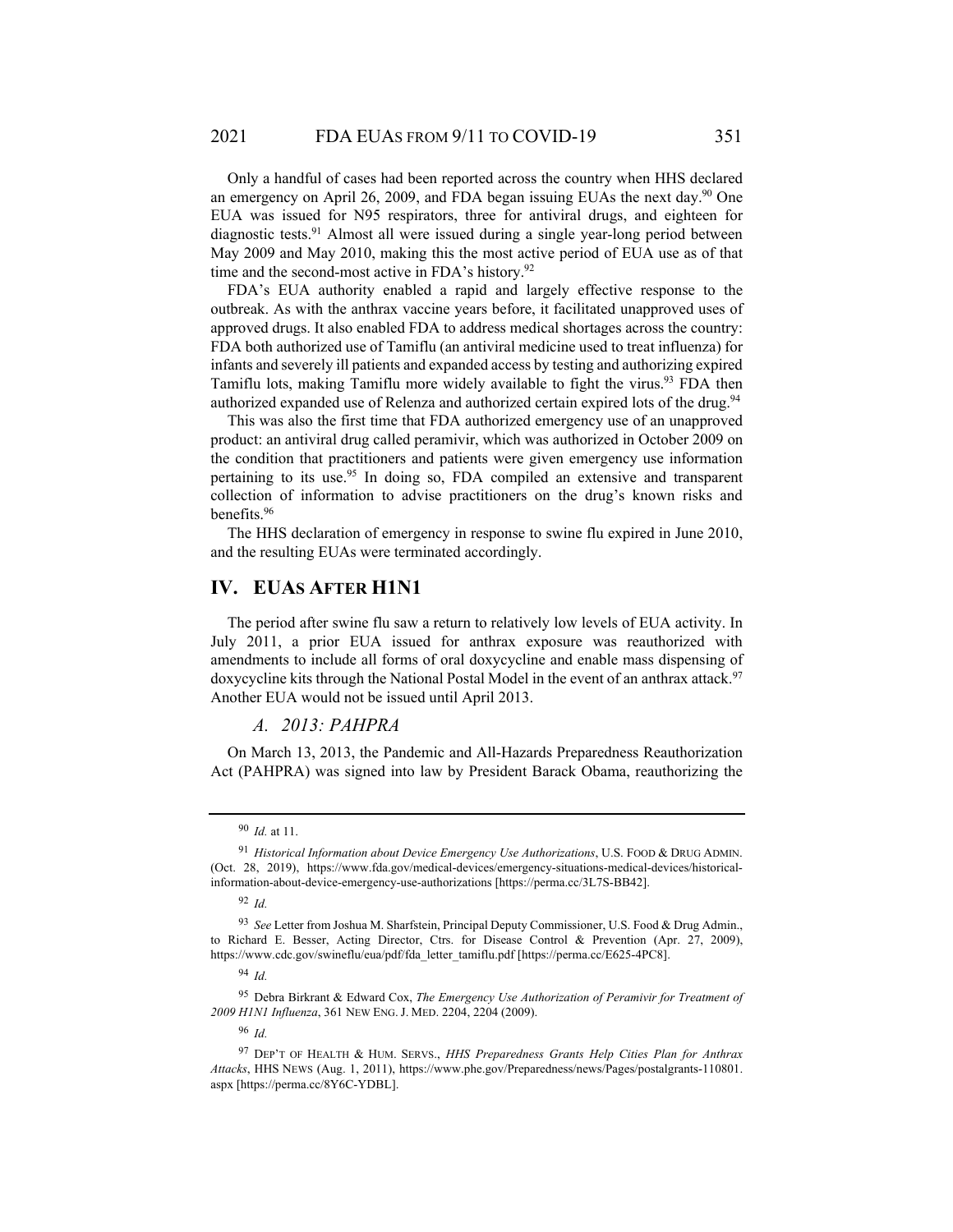Pandemic and All-Hazards Preparedness Act of 2006 with new additions to enhance emergency readiness. PAHPRA was partly intended to address stockpiling issues faced during the H1N1 affair of 2009.<sup>98</sup> PAHPRA thus signified an expansion in the federal government's scope of awareness to include natural pandemics alongside bioterror, reflecting their experiences with swine flu several years prior.

PAHPRA included a number of revisions to FDA's EUA provisions under the FDCA, several of which made EUA protocol more flexible. For example, PAHPRA removed the word "specified" before "biological, chemical, radiological, or nuclear agent" under  $\S$  564(b)(1), allowing even broader grounds for determining the presence or possibility of an emergency warranting an EUA. PAHPRA also added a new and fourth basis on which the Secretary of HHS can make an emergency declaration toward an EUA, grounded in the "identification of a material threat" by the DHS Secretary "sufficient to affect national security or the health and security of U.S. citizens living abroad."99

PAHPRA also provided clearer authorization for FDA to issue an EUA in advance of a possible emergency. Authority to issue an EUA originally required a declaration of emergency, often limiting EUAs to an actual emergency; PAHPRA explicitly allowed the Secretary of HHS to declare that "circumstances exist justifying the authorization" of emergency use, offering more discretion in issuing EUAs.<sup>100</sup> These provisions were intended to promote better coordination in the event of a possible crisis by giving time for relevant parties to mobilize and prepare for countermeasures under an EUA.<sup>101</sup> Before PAHPRA, HHS declarations would expire after one year; PAHPRA replaced the time limit with a set of conditions that would significantly extend the duration of EUAs' applicability.<sup>102</sup> PAHPRA also facilitated more efficient execution of emergency countermeasures by permitting FDA to waive standard manufacturing requirements under emergency circumstances<sup>103</sup> and by permitting emergency dispensing of emergency medical products without requiring individual prescriptions for each recipient.<sup>104</sup>

## *B. 2013–2019: A Long Calm with Six False Starts*

By clarifying FDA's scope of authority, PAHPRA enabled FDA to authorize emergency countermeasures in advance of actual emergencies. FDA issued a limited number of EUAs later in 2013 for preparedness purposes to respond to events that emerged in other countries. As described below, the next few years would see an assortment of potential health threats, none of which ultimately materialized in the United States, and the resulting EUAs were few.

<sup>98</sup> U.S. FOOD & DRUG ADMIN., PANDEMIC AND ALL-HAZARDS PREPAREDNESS REAUTHORIZATION ACT OF 2013 (PAHPRA) MEDICAL COUNTERMEASURE (MCM) AUTHORITIES: FDA QUESTIONS AND ANSWERS FOR PUBLIC HEALTH PREPAREDNESS AND RESPONSE STAKEHOLDERS (Jan. 2014), https://www.fda.gov/media/87718/download [hereinafter PAHPRA MEDICAL COUNTERMEASURE AUTHORITIES] [https://perma.cc/XDW5-AJSX].

<sup>&</sup>lt;sup>99</sup> Federal Food, Drug, and Cosmetic Act § 564(b)(1)(D).

<sup>100</sup> *Id.* § 564(b)(1).

<sup>101</sup> PAHPRA MEDICAL COUNTERMEASURE AUTHORITIES, *supra* note 100.

<sup>102</sup> Federal Food, Drug, and Cosmetic Act § 564(b)(2).

<sup>103</sup> *Id.* § 564A(c). *See also* Emergency Use Authorization of Medical Products and Related Authorities; Guidance for Industry and Other Stakeholders, 82 Fed. Reg. 4362 (Jan. 13, 2017).

 $104$  Federal Food, Drug, and Cosmetic Act § 564A(d).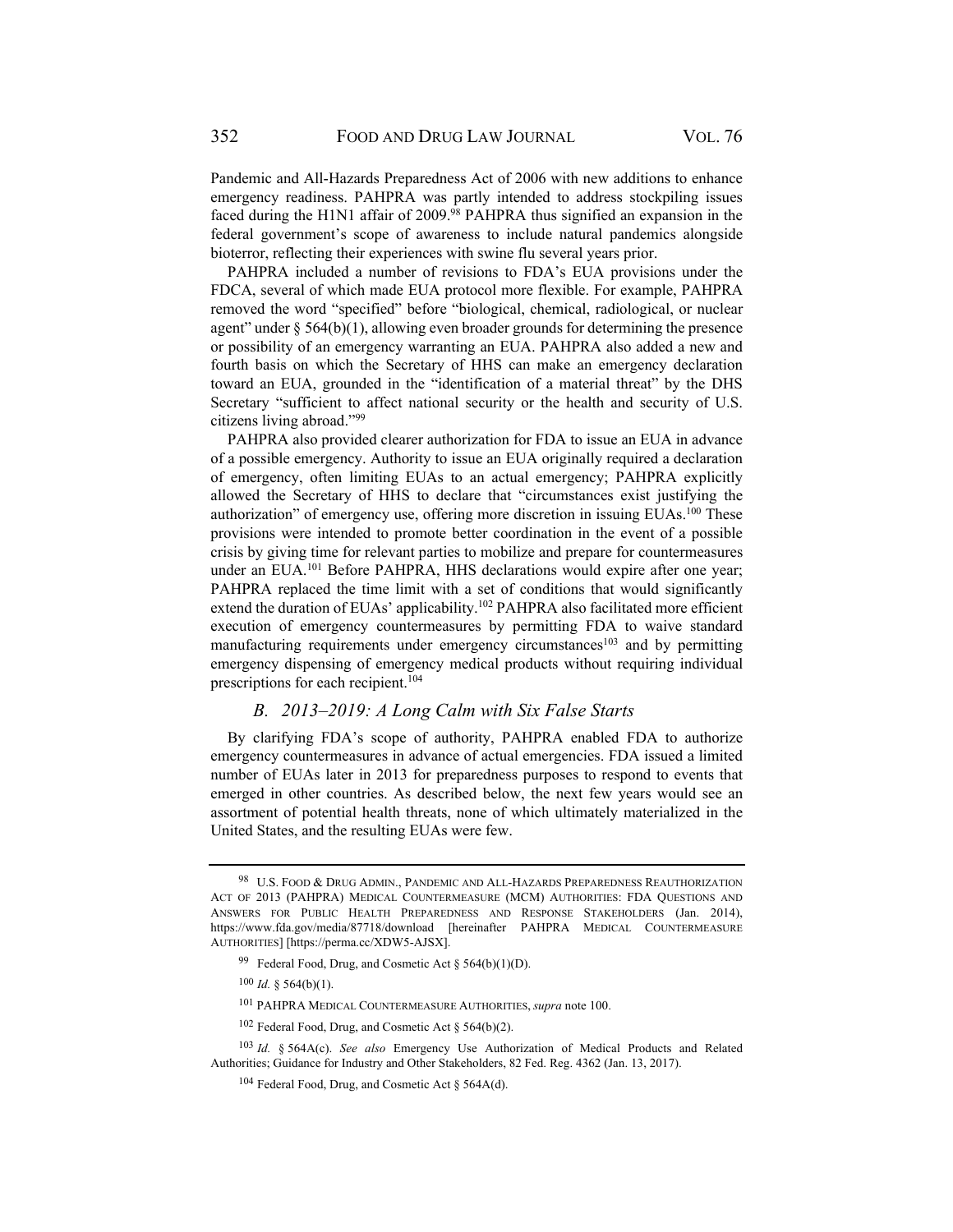#### *1. 2013: H7N9*

In 2013, a number of cases of H7N9, a novel strain of influenza, were identified in China without sustained human-to-human transmission.<sup>105</sup> The federal government nonetheless took proactive steps in declaring significant potential for an emergency under PAHPRA on April 19, 2013.<sup>106</sup> FDA issued two EUAs for diagnostic tests in February and April 2014<sup>107</sup> and would later issue a third in March 2018.<sup>108</sup> There were limited infections in the United States and few deaths worldwide.

#### *2. 2013: MERS*

In 2012, Saudi Arabia experienced an outbreak of MERS-Cov-2, a coronavirus with low rates of human-to-human transmission but a high fatality rate.<sup>109</sup> HHS Secretary Kathleen Sebelius found MERS to have significant potential for a public health emergency justifying EUAs for diagnostic testing on May 29, 2013.<sup>110</sup> FDA issued EUAs for diagnostic tests in June 2013111 and July 2015.112 MERS spread across the world over the course of 2014 and 2015, but caused only a handful of cases in the United States.

#### *3. 2014: Enterovirus D68*

In August 2014, North America experienced an outbreak of Enterovirus D68. The virus had first been identified in the United States in California in 1962, producing only a handful of cases between 1970 and 2006. The 2014 wave started in Kansas and soon spread across the continent. Approximately 700 people had been infected, and five children had died, by October 2014.113 HHS Secretary Sylvia Burwell declared

<sup>105</sup> CTRS. FOR DISEASE CONTROL & PREVENTION, *H7N9 Update* (Oct. 28, 2013), https://www.cdc.gov/flu/spotlights/h7n9-oct2013-update.htm [https://perma.cc/RPB2-8U6X].

<sup>106</sup> Determination and Declaration Regarding Emergency Use of In Vitro Diagnostics for Detection of the Avian Influenza A (H7N9) Virus, 78 Fed. Reg. 25273 (Apr. 30, 2013).

<sup>&</sup>lt;sup>107</sup> Letter from Margaret A. Hamburg, Commissioner of Food and Drugs, U.S. Food & Drug Admin., to John Tamerius, Quidel Corp. (Feb. 14, 2014), https://www.fda.gov/media/87767/download [https://perma.cc/V8XD-YJHZ]; letter from Margaret A. Hamburg, Commissioner of Food and Drugs, U.S. Food & Drug Admin., to Peter Lu, Arbor Vita Corp. (Apr. 25, 2014), https://www.fda.gov/medicaldevices/emergency-situations-medical-devices/ah7n9-influenza-rapid-test-letter-authorization [https://perma.cc/B982-ZQ38].

<sup>108</sup> Letter from Rachel Sherman, Principal Deputy Commissioner, U.S. Food & Drug Admin., to Anne Schuchat, Acting Director, Ctrs. For Disease Control & Prevention (Mar. 27, 2018), https://www.fda.gov/ media/85910/download [https://perma.cc/98AS-JDYA].

<sup>109</sup> Alimuddin Zumla, David S. Hui & Stanley Perlman, *Middle East Respiratory Syndrome*, 386 LANCET 995, 995 (2015).

<sup>110</sup> Determination and Declaration Regarding Emergency Use of In Vitro Diagnostics for Detection of Middle East Respiratory Syndrome Coronavirus (MERS-CoV), 78 Fed. Reg. 33842 (June 5, 2013).

<sup>111</sup> Letter from Margaret A. Hamburg, Commissioner of Food and Drugs, U.S. Food & Drug Admin., to Thomas R. Frieden, Director, Ctrs. For Disease Control & Prevention (June 10, 2014), https://www.fda.gov/media/88518/download [https://perma.cc/PJL9-DKLS].

<sup>112</sup> Letter from Stephen M. Ostroff, Acting Commissioner of Food and Drugs, U.S. Food & Drug Admin., to Sven Cramer, altona Diagnostics GmbH (Feb. 12, 2016), https://www.fda.gov/media/93040/ download [https://perma.cc/4FYX-X7FW].

<sup>113</sup> CTRS. FOR DISEASE CONTROL & PREVENTION, *States with Lab-Confirmed Enterovirus D68* (Oct. 10, 2014), https://web.archive.org/web/20141012094650/http://www.cdc.gov/non-polio-enterovirus/ outbreaks/EV-D68-states.html [https://perma.cc/YW8C-UTYR].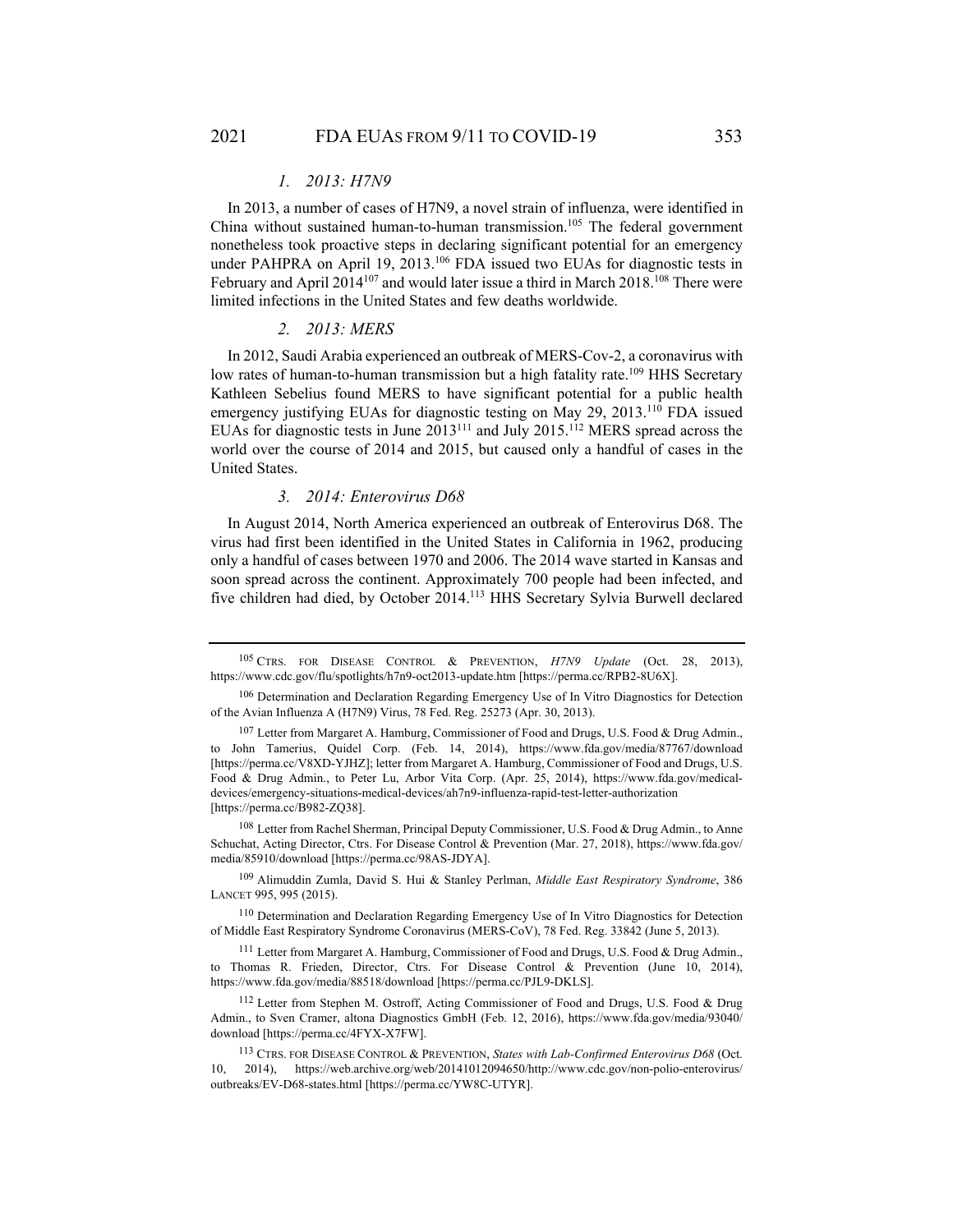significant potential for a public health emergency on February 6, 2015.<sup>114</sup> FDA issued one EUA for a diagnostic test on May 12, 2015.<sup>115</sup>

## *4. 2014: Ebola*

In March 2014, West Africa experienced a significant outbreak of Ebola virus.<sup>116</sup> The outbreak had caused over 27,000 infections and 11,000 deaths by late 2015.117 The federal government took preemptive steps to prevent the outbreak from reaching the United States: HHS declared a potential emergency on August 4, 2014,<sup>118</sup> and FDA issued EUAs for ten in vitro diagnostic tests.<sup>119</sup> The United States experienced only a handful of cases and no deaths.

#### *5. 2016: Zika*

Although the Zika virus had existed for decades, a 2016 epidemic of the virus began in Brazil and spread across South and North America.120 While not typically fatal, the disease was found to cause microcephaly in children of infected mothers, leading WHO to declare a Public Health Emergency of International Concern in February  $2016$ <sup>121</sup> HHS subsequently declared a potential emergency on February 26, 2016,<sup>122</sup> and FDA issued EUAs for fifteen diagnostic tests from February 2016 through September 2017.<sup>123</sup> Despite considerable panic both at home and abroad, an epidemic never materialized in the United States.

<sup>&</sup>lt;sup>114</sup> Determination and Declaration Regarding Emergency Use of In Vitro Diagnostics for Detection of Enterovirus D68, 80 Fed. Reg. 10685 (Feb. 27, 2015).

<sup>115</sup> Letter from Stephen M. Ostroff, Acting Commissioner of Food and Drugs, U.S. Food & Drug Admin., to Thomas R. Frieden, Director, Ctrs. For Disease Control & Prevention (May 12, 2015), https://www.fda.gov/media/120425/download [https://perma.cc/U3SR-7M73].

<sup>116</sup> CTRS. FOR DISEASE CONTROL & PREVENTION, GUIDELINES FOR EVALUATION OF US PATIENTS SUSPECTED OF HAVING EBOLA VIRUS DISEASE (Aug. 1, 2014), https://stacks.cdc.gov/view/cdc/24830 [https://perma.cc/Z3TR-58Z].

<sup>117</sup> INT'L ORG. FOR MIGRATION, REGIONAL RESPONSE TO EBOLA CRISIS: EXTERNAL SITUATION REPORT (May 29, 2015), https://www.iom.int/sites/default/files/situation\_reports/file/IOM\_Ebola\_Crisis Response\_Programme\_External\_SitRep\_2015-05-29.pdf [https://perma.cc/9N3Y-28UB].

<sup>118</sup> Determination and Declaration Regarding Emergency Use of In Vitro Diagnostics for Detection of Ebola Virus, 79 Fed. Reg. 47141 (Aug. 12, 2014).

<sup>119</sup> *See Emergency Use Authorizations for Medical Devices*, U.S. FOOD & DRUG ADMIN. (Mar. 1, 2021), https://www.fda.gov/medical-devices/emergency-situations-medical-devices/emergency-useauthorizations-medical-devices [https://perma.cc/9NAY-TTDZ].

<sup>120</sup> Tom Miles & Kevin Liffey, *WHO Sees Zika Outbreak Spreading Through the Americas*, REUTERS (Jan. 25, 2016), https://www.reuters.com/article/health-zika/who-sees-zika-outbreak-spreading-throughthe-americas-idUSL8N15917Z [https://perma.cc/CMJ9-MR7B].

<sup>121</sup> Sabrina Tavernise & Donald G. McNeil, Jr., *Zika Virus a Global Health Emergency, W.H.O. Says*, N.Y. TIMES (Feb. 1, 2016), https://www.nytimes.com/2016/02/02/health/zika-virus-world-health-organiz ation.html [https://perma.cc/YL8Q-W6YF].

<sup>122</sup> Determination and Declaration Regarding Emergency Use of In Vitro Diagnostic Tests for Detection of Zika Virus and/or Diagnosis of Zika Virus Infection, 81 Fed. Reg. 10878 (Mar. 2, 2015).

<sup>123</sup> *See Emergency Use Authorizations for Medical Devices*, U.S. FOOD & DRUG ADMIN. (Mar. 1, 2021), https://www.fda.gov/medical-devices/emergency-situations-medical-devices/emergency-useauthorizations-medical-devices [https://perma.cc/9NAY-TTDZ].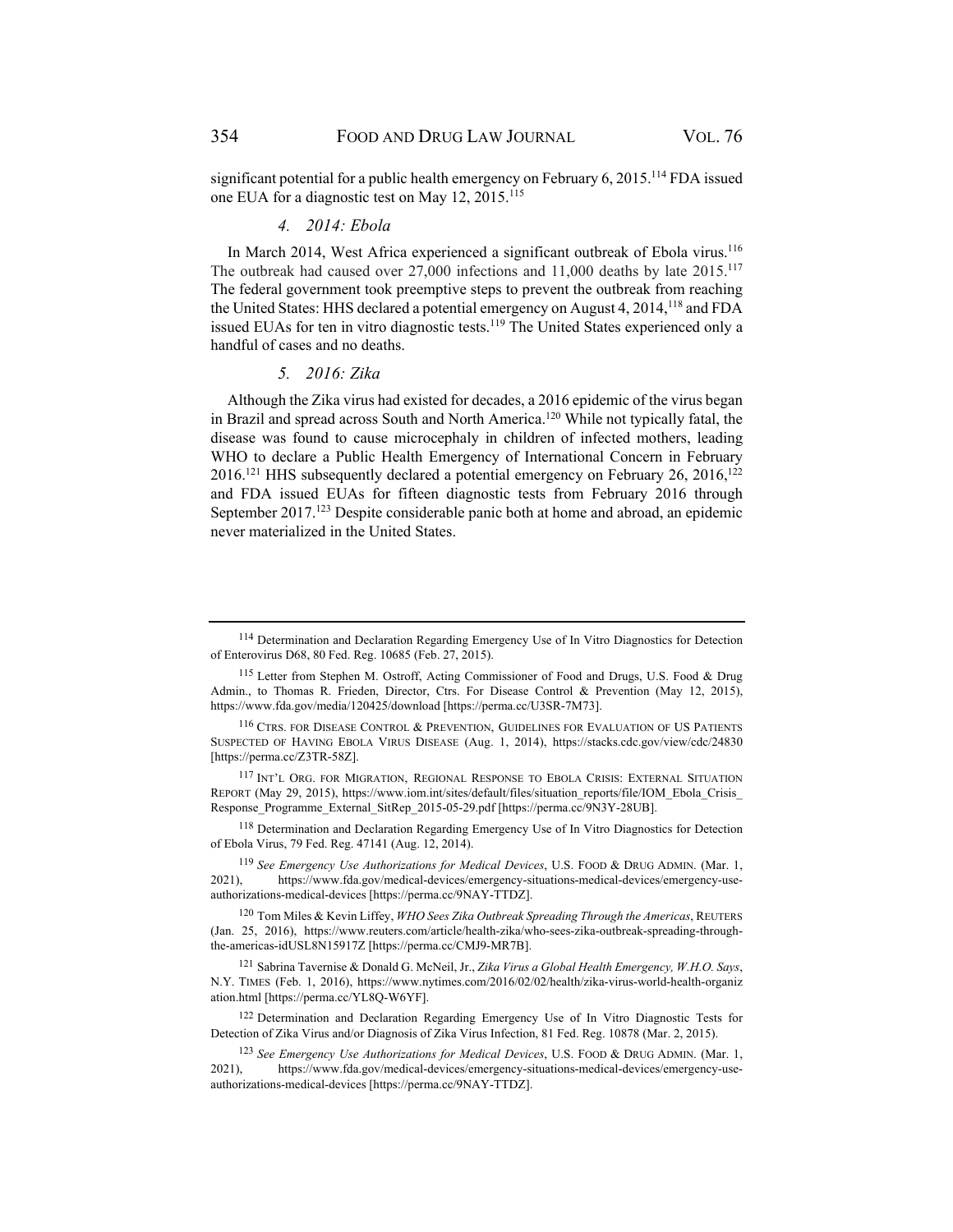#### *6. 2017: Nerve Agents*

On April 11, 2017, HHS declared the potential for an emergency in response to the prospect of poisoning by organophosphorus nerve agents and certain related insecticides.124 FDA immediately issued an EUA for an autoinjector for delivering treatment upon exposure to organophosphorus substances, which would be reauthorized periodically until the autoinjector gained approval in 2018.125

#### *7. 2018: Frozen Plasma*

On July 9, 2018, HHS declared that circumstances justified the potential need for freeze-dried plasma in response to emergencies involving weapons used in military combat.126 FDA issued an EUA on July 16, 2018 for freeze-dried plasma to treat hemorrhage and coagulopathy in emergency situations in which plasma is unavailable or impractical.<sup>127</sup>

\*\*\*

A series of other bills were signed into law over this period to further facilitate research and development of medical countermeasures in the private sector: 1) the 21st-Century Cures Act of 2016;128 2) Public Law 115-92 (2017); and 3) the Pandemic and All-Hazards Preparedness and Advancing Innovation Act of 2019 (PAHPAIA).<sup>129</sup> Public Law 115-92 amended FDCA to allow FDA to issue EUAs in response to an attack involving any agents (as opposed to CBRN agents in particular) that "may cause, or are otherwise associated with, an imminently life-threatening and specific risk to U.S. military forces."130

## **V. EUAS IN RESPONSE TO COVID-19**

FDA's response to the COVID-19 pandemic has made the most significant use of EUA authorization since its inception in 2004. H1N1 resulted in twenty-two EUAs over a two-year period; COVID-19 has resulted in over 500 EUAs over the 1.5-year period since WHO declared the outbreak a pandemic and cases first emerged in the United States.

COVID-19 is widely considered the most serious public health emergency in FDA's history. As of August 3, 2021, over 35.2 million cases and 614,000 deaths due to

<sup>&</sup>lt;sup>124</sup> Determination and Declaration Regarding Emergency Use of Injectable Treatments for Nerve Agent or Certain Insecticide (Organophosphorus and/or Carbamate) Poisoning, 82 Fed. Reg. 18152 (Apr. 17, 2017).

<sup>125</sup> *Emergency Use Authorizations*, U.S. FOOD & DRUG ADMIN. (May 16, 2020), https://www.fda.gov/ emergency-preparedness-and-response/mcm-legal-regulatory-and-policy-framework/emergency-useauthorization#nerveagents [https://perma.cc/3B2Z-NLB5].

<sup>126</sup> Emergency Use of Treatment for Uncontrolled Hemorrhage Due to Agents of Military Combat, 83 Fed. Reg. 32884 (July 16, 2018).

<sup>127</sup> Press Release, U.S. Food & Drug Admin., FDA Takes Action to Support American Military Personnel by Granting an Authorization for Freeze-dried Plasma Product to Enable Broader Access While the Agency Works Toward Approval of the Product (July 10, 2018), https://www.fda.gov/newsevents/press-announcements/fda-takes-action-support-american-military-personnel-grantingauthorization-freeze-dried-plasma [https://perma.cc/K9D9-7A7H].

<sup>128 21</sup>st Century Cures Act, Pub. L. 114-255.

<sup>129</sup> Pandemic and All-Hazards Preparedness and Advancing Innovation Act of 2019, Pub. L. 116-22.

<sup>130 21</sup> U.S.C. § 360bbb-3(b)(1)(B).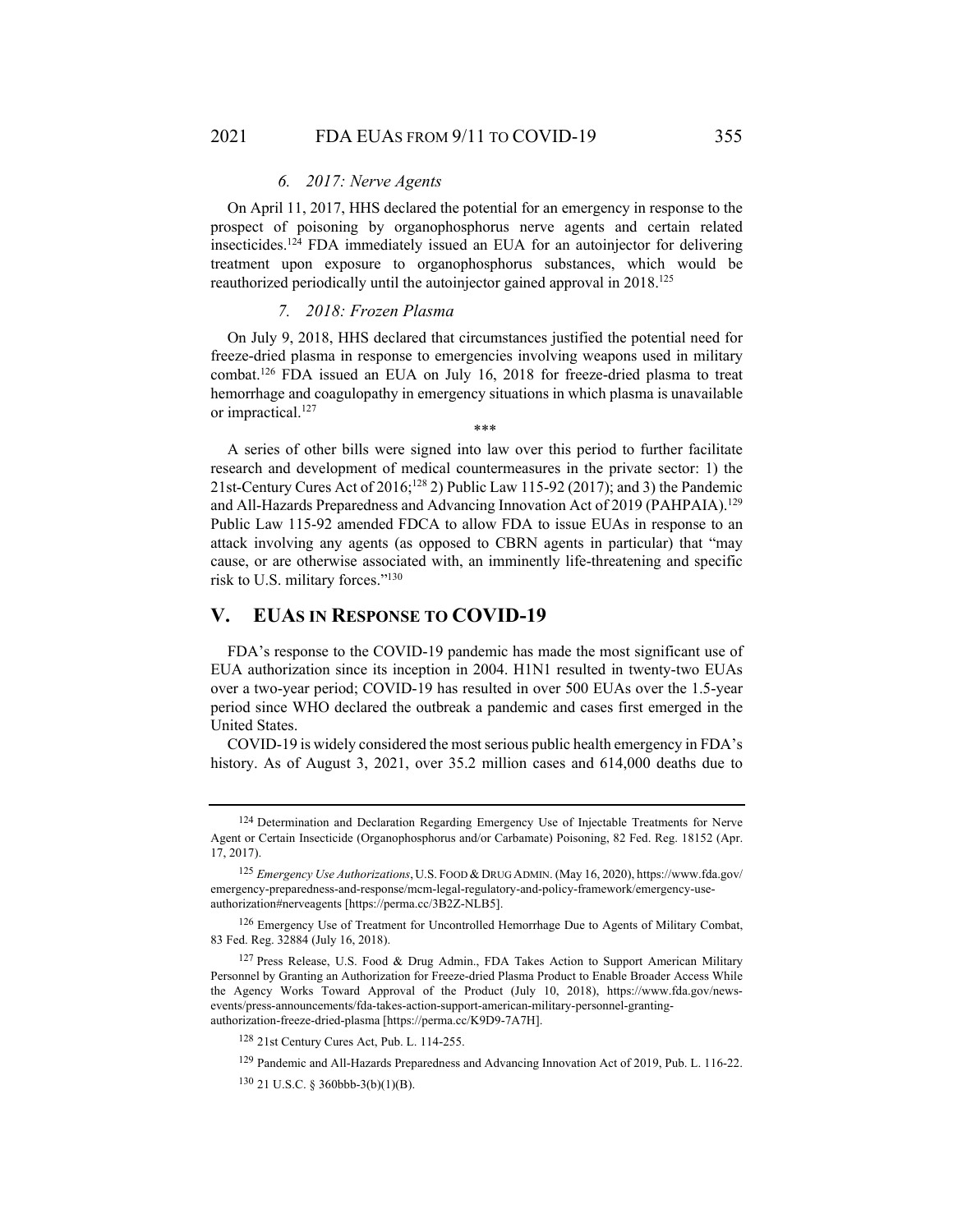COVID-19 have been reported in the United States.<sup>131</sup> The Secretary of HHS declared the COVID-19 pandemic a public health emergency on February 4, 2020, asserting that the circumstances of the outbreak justified authorization of EUAs for in vitro diagnostic devices.132 On March 17, 2020, HHS followed up with a notice of declaration under the PREP Act to provide a liability shield for those responding to COVID-19: immunity would extend to "any claim of loss . . . resulting from the manufacture, distribution, administration, or use of medical countermeasures," excluding cases of willful misconduct.<sup>133</sup> FDA also announced its preparedness to implement guidance documents related to COVID-19 without an opportunity for public comment, explaining that "prior public participation will not be feasible or appropriate" in responding quickly to a developing emergency.<sup>134</sup>

# *A. Categories of EUAs Issued for COVID-19*

FDA has since issued what its website describes as three general categories of EUAs: 1) vaccines; 2) drug and biological therapeutic products; and 3) medical devices. Of particular interest are general categories 1) and 2), as well as the subcategories involving in vitro diagnostic products and personal protective equipment:<sup>135</sup>

|               | In vitro<br>diagnostic<br>products | <b>Personal</b><br>protective<br>equipment<br>and<br>related<br>devices | <b>Other</b><br>medical<br>devices | Drug and<br>biological<br>therapeutic<br>products | <b>Vaccines</b> | <b>Total</b> |
|---------------|------------------------------------|-------------------------------------------------------------------------|------------------------------------|---------------------------------------------------|-----------------|--------------|
| Date of HHS   | February                           | March 2,                                                                | Misc.                              | March 27,                                         | March           |              |
| authorization | 4,2020                             | 2020                                                                    |                                    | 2020                                              | 27, 2021        |              |

*EUAs Issued in Response to COVID-19136*

<sup>131</sup> CTR. FOR SYS. SCI. & ENG'G AT JOHNS HOPKINS UNIV., *COVID-19 Map*, JOHNS HOPKINS UNIV., https://coronavirus.jhu.edu/map.html (last updated Aug. 11, 2021) [https://perma.cc/2PEJ-SNNP].

<sup>132</sup> Determination of a Public Health Emergency and Declaration that Circumstances Exist Justifying Authorizations Pursuant to Section 564(b) of the FDCA, 85 Fed. Reg. 7316 (Feb. 4, 2020).

<sup>133</sup> Declaration Under the Public Readiness and Emergency Preparedness Act for Medical Countermeasures Against COVID-19, 85 Fed. Reg. 15198 (Mar. 17, 2020).

<sup>134</sup> Process for Making Available Guidance Documents Related to Coronavirus Disease 2019, 85 Fed. Reg. 16949 (Mar. 25, 2020).

<sup>135</sup> Six categories were originally listed on FDA's EUA webpage. As of Aug. 3, 2021, several of those categories appear to have been collapsed into medical devices. *See Emergency Use Authorization*, U.S. FOOD & DRUG ADMIN. (July 30, 2021), https://www.fda.gov/emergency-preparedness-and-response/mcmlegal-regulatory-and-policy-framework/emergency-use-authorization [https://perma.cc/ZN39-FNE9].

<sup>136</sup> These estimates are derived from multiple FDA webpages spanning FDA's EUA database. *See id. See also* Press Release, U.S. Food & Drug Admin., Coronavirus (COVID-19) Update: July 30, 2021, https://www.fda.gov/news-events/press-announcements/coronavirus-covid-19-update-july-30-2021 [https://perma.cc/2BVD-VDK2].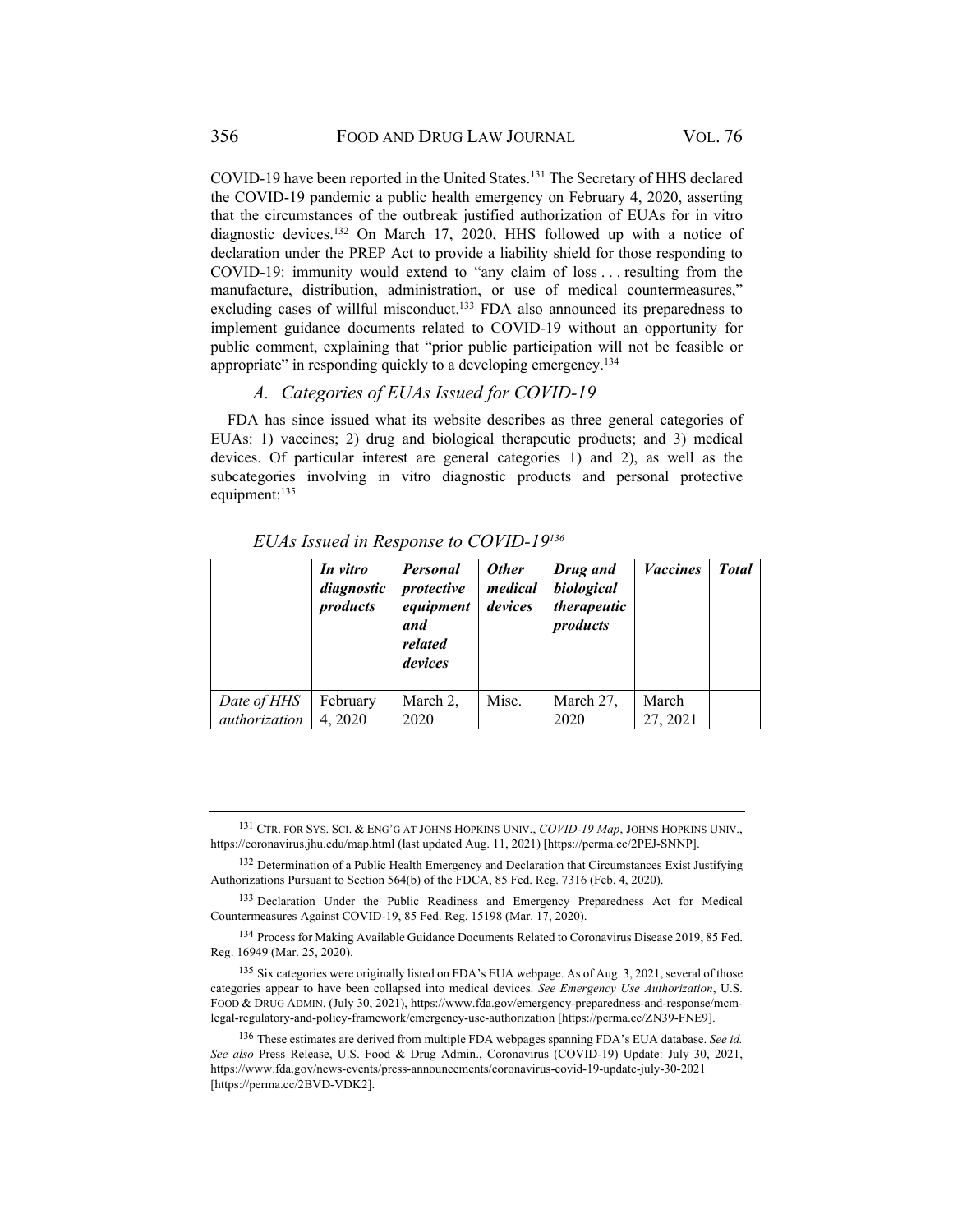| Number of        | 395 | 50 | 65 | 11 | 524 |
|------------------|-----|----|----|----|-----|
| EUAs in          |     |    |    |    |     |
| effect as of     |     |    |    |    |     |
| August 3,        |     |    |    |    |     |
| $2021$ (as       |     |    |    |    |     |
| reported on      |     |    |    |    |     |
| FDA's            |     |    |    |    |     |
| $website)^{137}$ |     |    |    |    |     |

#### *1. In Vitro Diagnostic Products*

A steady stream of authorizations for diagnostic products, laboratory tests, and medical and protective devices has continued since the declaration of emergency. Since the first EUA on February 4 for a CDC-developed in vitro diagnostic test for SARS-CoV-2,<sup>138</sup> new in vitro diagnostic products have received EUAs on a daily basis. HHS granted FDA permission to issue EUAs for laboratory tests under certain conditions on March 31, 2020.139 Rather than wait to give each individual diagnostic provider an EUA, FDA authorized providers to proceed with distributing diagnostic products while FDA reviews those products on a case-by-case basis for individual authorization.140 FDA announced on March 16 that it would allow serology tests "to be marketed with notification to FDA and certain labeling information, but without submission of an EUA . . . based on the considerations that serology tests are not meant to diagnose active SARS-CoV-2 infection and that early availability and use of these tests could help answer critical questions about the prevalence of COVID-19 infections in different communities."141

On April 28, 2020, FDA issued an "umbrella" EUA for antibody tests conducted by laboratories certified under the Clinical Laboratory Improvement Amendments of 1988 and validated by the National Institutes of Health's National Cancer Institute (NIH/NCI).142 FDA followed up with an expanded policy on May 11 "for commercial manufacturers to more rapidly distribute their SARS-CoV-2 diagnostic tests to laboratories for specimen testing after validation, while an EUA is being prepared for submission to FDA."143 FDA revoked this umbrella policy on July 21, 2020,

<sup>137</sup> *Id.*

<sup>138</sup> Letter from Denise M. Hilton, Chief Scientist, U.S. Food & Drug Admin., to Robert R. Redfield, Director, Ctrs. for Disease Control & Prevention (Mar. 15, 2020), https://www.fda.gov/media/ 134919/download [https://perma.cc/5654-CF4Y].

<sup>139</sup> Authorization of Emergency Use of Certain Medical Devices During COVID-19; Availability, 85 Fed. Reg. 34638 (June 5, 2020).

<sup>140</sup> U.S. FOOD & DRUG ADMIN., POLICY FOR CORONAVIRUS DISEASE-19 TESTS DURING THE PUBLIC HEALTH EMERGENCY (May 4, 2020), https://www.fda.gov/media/135659/download [https://perma.cc/ QU6P-XYDL].

<sup>141</sup> *Id.*

<sup>142</sup> U.S. FOOD & DRUG ADMIN., SARS-COV-2 ANTIBODY TESTS (Apr. 28, 2020), https://www.fda.gov/media/137470/download [https://perma.cc/J7EZ-MAGY]; U.S. FOOD & DRUG ADMIN., POLICY FOR CORONAVIRUS DISEASE-19 TESTS DURING THE PUBLIC HEALTH EMERGENCY (May 4, 2020), https://www.fda.gov/media/135659/download [https://perma.cc/2QGM-X4TC] [hereinafter U.S. FOOD & DRUG ADMIN., POLICY FOR CORONAVIRUS DISEASE-19 TESTS].

<sup>143</sup> U.S. FOOD & DRUG ADMIN., POLICY FOR CORONAVIRUS DISEASE-19 TESTS, *supra* note 144.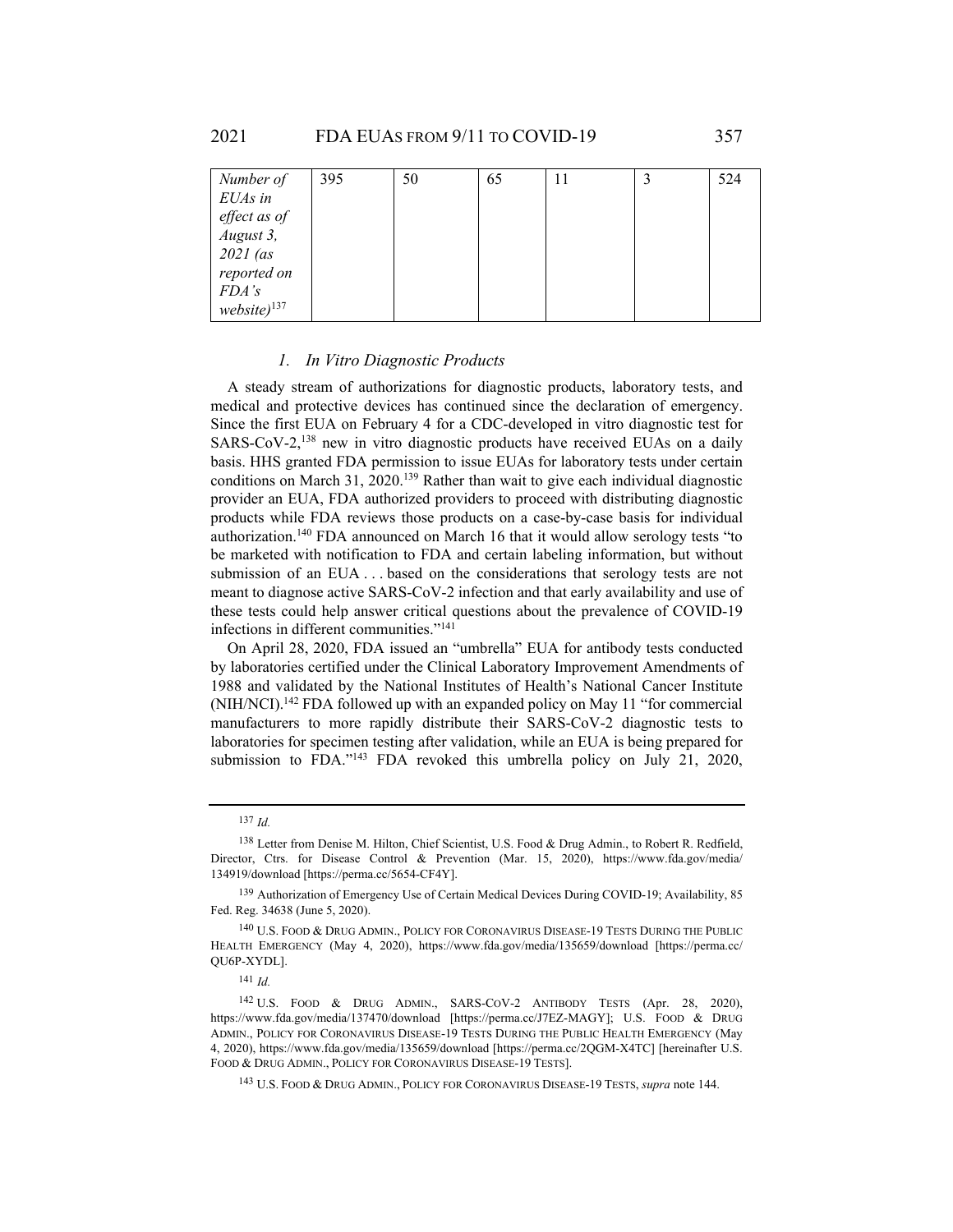announcing that it would begin reviewing individual requests for EUAs for antibody tests on a case-by-case basis to ensure compliance with statutory EUA requirements.<sup>144</sup>

#### *2. Personal Protective Equipment and Related Devices*

FDA issued an EUA on March 2, 2020 for protective devices such as protective barriers, face shields, decontamination systems, and respirators.145 Manufacturers and stockpilers of authorized respirators have been exempted from the standard requirement that they submit a formal request for authorization from FDA, due to the urgent need to address widespread shortages.<sup>146</sup>

On April 3, 2020, FDA issued an umbrella EUA for filtering face-piece respirators manufactured in China that lack approval by the National Institutes of Occupational Safety and Health (NIOSH).<sup>147</sup> FDA later found some of the authorized respirators not to meet performance standards, leading them to issue revised versions of the EUA on May 7, 2020 and June 6, 2020 to include new and stricter eligibility criteria.<sup>148</sup> On October 15, 2020, FDA reinstated the original EUA for non-NIOSH-approved facepiece respirators manufactured in China and revoked the added criteria, citing the need to address shortages of respirators.149

On May 1, 2020, FDA issued an umbrella EUA for protective barrier devices in the context of treating patients with COVID-19,<sup>150</sup> but revoked it on August 20, 2020.<sup>151</sup> Citing findings that protective barrier devices might not be effective at decreasing exposure to airborne particles and might even pose additional risks with respect to intubation procedures, FDA concluded that the known and potential benefits of such devices no longer outweighed the known and potential risks, and that it would instead consider individual EUA requests for protective barrier devices on a case-by-case basis.152

<sup>148</sup> *Id.*

<sup>149</sup> Press Release, U.S. Food & Drug Admin., FDA Reissues Emergency Use Authorization for Certain Non-NIOSH-Approved Filtering Face-Piece Respirators Manufactured in China (Oct. 15, 2020), https://www.fda.gov/news-events/press-announcements/fda-reissues-emergency-use-authorizationcertain-non-niosh-approved-filtering-face-piece-respirators [https://perma.cc/FW5B-GRY4].

<sup>150</sup> Press Release, U.S. Food & Drug Admin., FDA In Brief: FDA Revokes Emergency Use Authorization for Protective Barrier Enclosures Without Negative Pressure Due to Potential Risks (Aug. 21, 2020), https://www.fda.gov/news-events/fda-brief/fda-brief-fda-revokes-emergency-use-authorizationprotective-barrier-enclosures-without-negative [https://perma.cc/E3RA-PVGK].

<sup>151</sup> *See* Letter from Denise M. Hilton, Chief Scientist, U.S. Food & Drug Admin., to Manufacturers of Protective Barrier Enclosures; Health Care Providers; Hospital Purchasing Departments and Distributors; and Any Other Stakeholders (Aug. 20, 2020), https://www.fda.gov/media/141415/download [https:// perma.cc/S8QQ-25J5].

<sup>152</sup> *Id.*

<sup>144</sup> *See* Letter from Denise M. Hilton, Chief Scientist, U.S. Food & Drug Admin., to Manufacturers and Other Stakeholders (July 21, 2020), https://www.fda.gov/media/140351/download [https://perma.cc/ 9YHC-9XWB].

<sup>145</sup> *See* Letter from Denise M. Hilton, Chief Scientist, U.S. Food & Drug Admin., to Robert R. Redfield, Director, Ctrs. for Disease Control & Prevention (Mar. 11, 2020), https://www.fda.gov/media/ 136023/download [https://perma.cc/7W3B-QM4Q].

<sup>146</sup> *See id.*

<sup>147</sup> *Personal Protective Equipment EUAs*, U.S. FOOD & DRUG ADMIN. (Oct. 21, 2020), https://www. fda.gov/medical-devices/coronavirus-disease-2019-covid-19-emergency-use-authorizations-medicaldevices/personal-protective-equipment-euas#nonniosh [https://perma.cc/8XDY-27DW].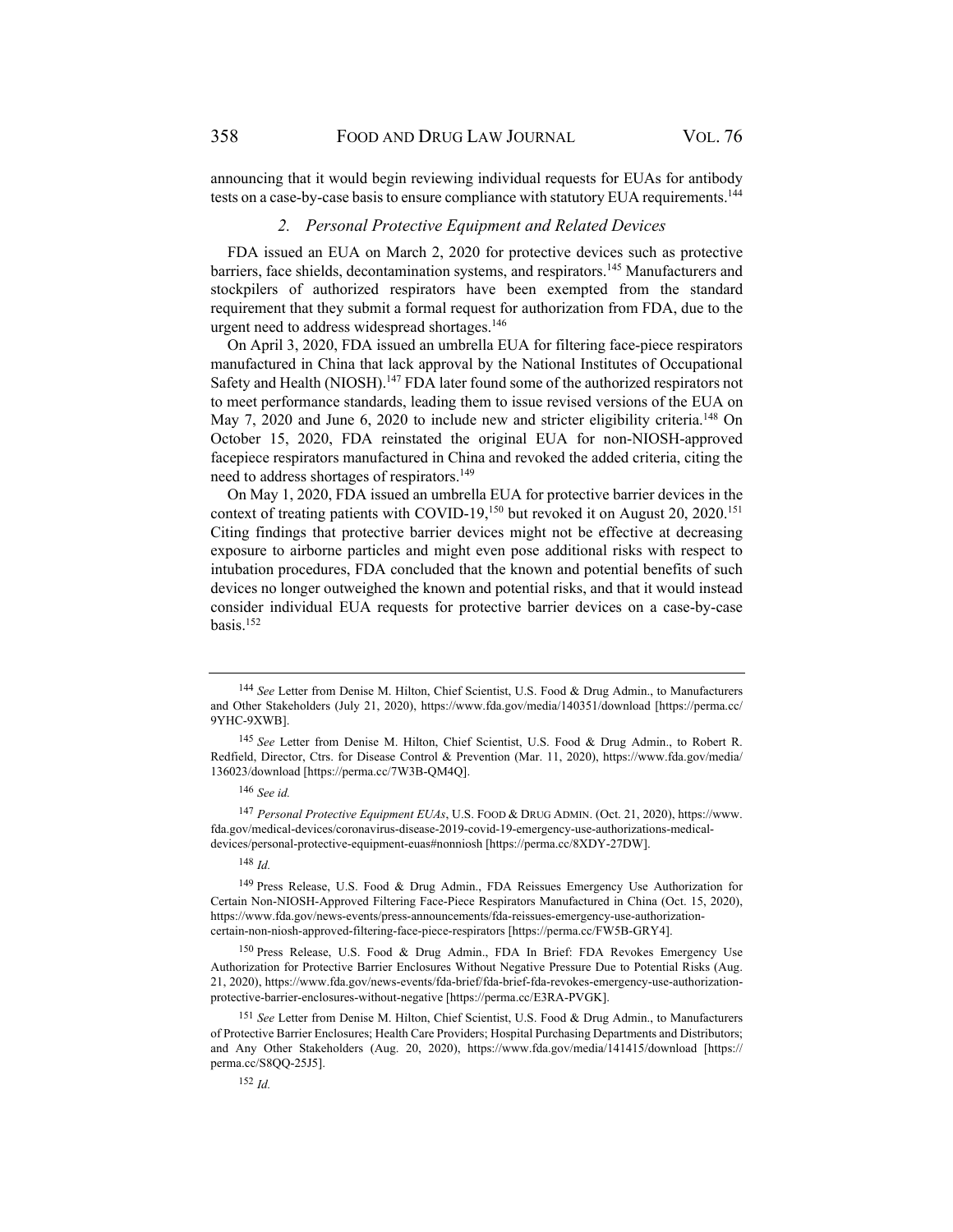#### 2021 FDA EUAS FROM 9/11 TO COVID-19 359

#### *3. Drug and Biological Therapeutic Products*

Emergency use authorizations for drug products have been considerably more limited. This is unsurprising; whereas tests are relatively non-invasive and medical devices are fairly predictable in their design, manufacture, and application, drugs that enter the body carry a substantially higher risk of unintended adverse effects on the patient. A total of eleven EUAs have been issued for drug treatments since the pandemic began—most notably, one on March 28, 2020 for both chloroquine phosphate and hydroxychloroquine sulfate; one on May 1, 2020 for remdesivir; and one on August 23, 2020 for convalescent plasma containing antibodies against SARS-CoV-2.153 In all cases, FDA concluded that the drug in question "may be effective" in combating COVID-19 or its respiratory effects and that its "known and potential benefits . . . outweigh the known and potential risks,"154 finding that "there is no adequate, approved, and available alternative to [emergency use] due to shortages of FDA-approved alternatives during the COVID-19 pandemic."155 As detailed below, two of those drug products have had their EUA revoked, leaving only five with continued authorization.

#### *4. Vaccines*

The development and manufacture of COVID-19 vaccines with unprecedented speed is widely considered one of the United States' few decisive victories against SARS-CoV-2. On December 11, 2020, FDA granted an EUA for the Pfizer-BioNTech COVID-19 vaccine for individuals sixteen years of age and older.<sup>156</sup> FDA then granted an EUA for the Moderna COVID-19 vaccine on December 18, 2021,<sup>157</sup> followed by an EUA for the Janssen COVID-19 vaccine on February 27, 2021.<sup>158</sup> FDA amended the authorizations for the Pfizer-BioNTech and Moderna vaccines on August 12, 2021 to permit a third dose in solid organ recipients and others who are immunocompromised to a comparable degree.<sup>159</sup>

<sup>153</sup> *See Emergency Use Authorization*, U.S. FOOD & DRUG ADMIN. (Oct. 22, 2020), https://www.fda.gov/emergency-preparedness-and-response/mcm-legal-regulatory-and-policy-framework/ emergency-use-authorization [https://perma.cc/8T6G-DJHP].

<sup>154</sup> *See, e.g.*, U.S. FOOD & DRUG ADMIN., REMDESIVIR EUA LETTER OF AUTHORIZATION (May 1, 2020), https://www.fda.gov/media/137564/download [https://perma.cc/B2DQ-C35B].

<sup>155</sup> *See, e.g.*, *id.*

<sup>156</sup> Letter from Denise M. Hilton, Chief Scientist, U.S. Food & Drug Admin., to Elisa Harkins, Pfizer Inc. (Feb. 25, 2021), https://www.fda.gov/media/144412/download [https://perma.cc/3P6V-4UUL].

<sup>157</sup> Letter from Denise M. Hilton, Chief Scientist, U.S. Food & Drug Admin., to Carla Vinals, ModernaTX, Inc. (Feb. 25, 2021), https://www.fda.gov/media/144636/download [https://perma.cc/9X2N-WL7W].

<sup>158</sup> Letter from Denise M. Hilton, Chief Scientist, U.S. Food & Drug Admin., to Ruta Walawalkar, Janssen Biotech, Inc. (Feb. 25, 2021), https://www.fda.gov/media/146303/download [https://perma.cc/ K4UV-ND23].

<sup>159</sup> Press Release, U.S. Food & Drug Admin., Coronavirus (COVID-19) Update: FDA Authorizes Additional Vaccine Dose for Certain Immunocompromised Individuals (Aug. 12, 2021), https://www.fda.gov/news-events/press-announcements/coronavirus-covid-19-update-fda-authorizesadditional-vaccine-dose-certain-immunocompromised [https://perma.cc/42YN-DPQV].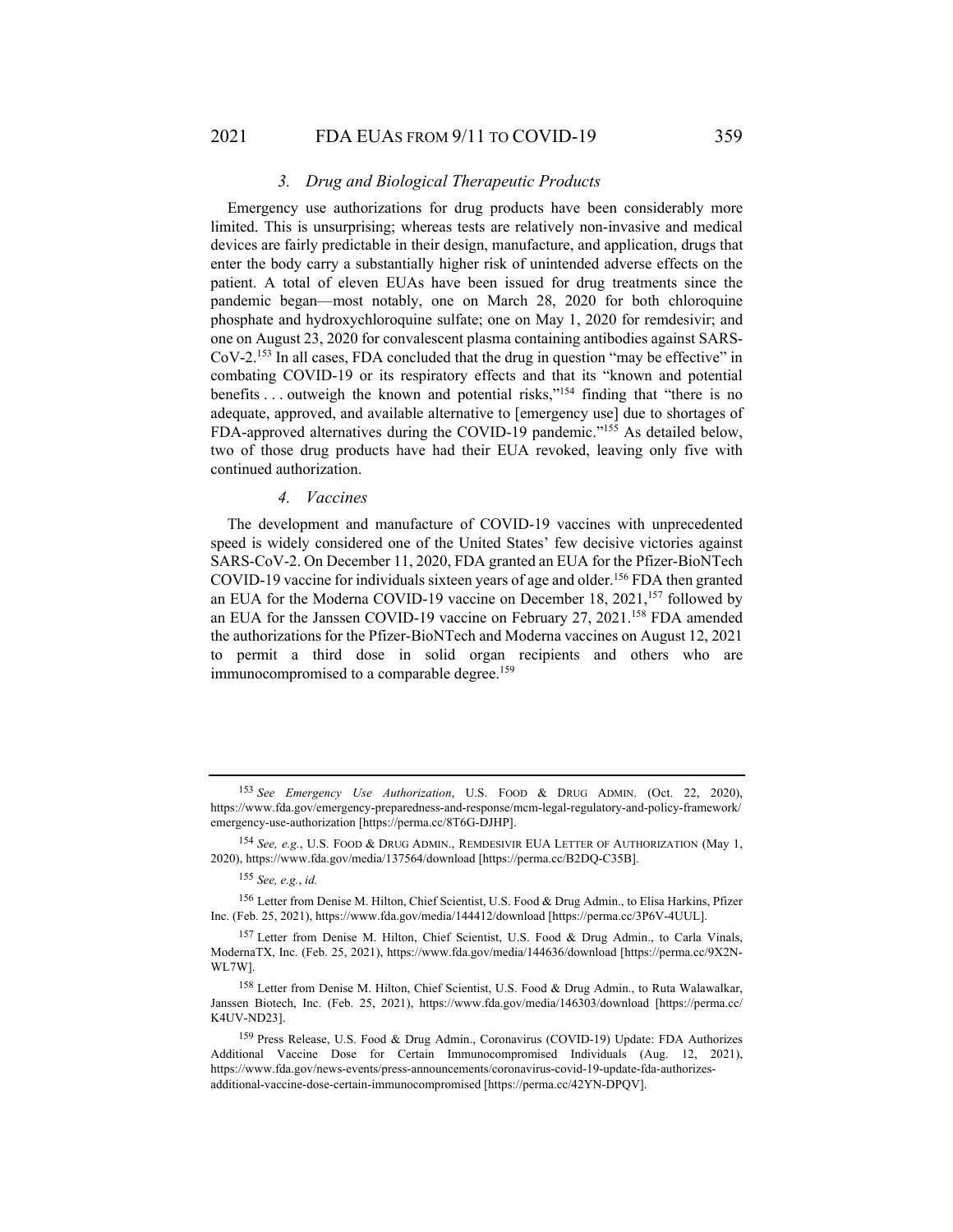#### *B. Major Developments and Controversies*

Unreliable tests and misleading information about testing have posed a problem throughout the pandemic, especially given the prevalence of fraudulent products and unreliable marketing claims by private entities.<sup>160</sup> FDA initially proceeded by issuing umbrella EUAs to address widespread shortages in medical supplies and testing, encouraging providers to bring products to market while FDA reviewed those products on a case-by-case basis. FDA has since revoked several of those umbrella policies and revoked individual EUAs for numerous products found to be unreliable. On May 14, 2020, for instance, FDA reported that a molecular test by Abbott Laboratories was recently reported to demonstrate a high rate of negative results.<sup>161</sup> Regarding antibody tests, FDA acknowledged that "a concerning number of commercial serology tests are being promoted inappropriately . . . or are performing poorly based on an independent evaluation by the NIH."162 FDA reaffirmed that the agency does "not intend to object as described below where commercial manufacturers develop and distribute their serology tests after validation, for a limited period of time, while an EUA is being prepared for submission to FDA."163 On June 16, 2020, FDA revoked an EUA granted to Chembio Diagnostic Systems for its DPP antibody test for COVID-19 under Section  $654(g)(2)(B)$  & (C) of the FDCA.<sup>164</sup> FDA explained that upon reviewing the test, it had determined that "it is not reasonable to believe the product may be effective in detecting antibodies against SARS-CoV2 or that the known and potential benefits of the device . . . outweigh its known and potential risks."165 FDA concluded that "based on the risk to public health from false test results, revocation is appropriate to protect the public health or safety."166

<sup>160</sup> According to a July 30 report, FDA had received over 1,486 reports of fraudulent products related to COVID-19 as of July 15. *See FDA COVID-19 Response: At-A-Glace Summary as of July 30, 2021*, U.S. FOOD & DRUG ADMIN. (July 30, 2020), https://www.fda.gov/media/137005/download [https://perma.cc/ 2X8V-MQYD]. FDA has issued over 180 warning letters to entities believed to have been selling fraudulent products related to COVID-19. *See Fraudulent Coronavirus Disease 2019 (COVID-19) Products*, U.S. FOOD & DRUG ADMIN. (July 22, 2021), https://www.fda.gov/consumers/health-fraud-scams/fraudulentcoronavirus-disease-2019-covid-19-products#Warning%20Letter%20Table [https://perma.cc/Y6N9- KRHE].

<sup>161</sup> Press Release, U.S. Food & Drug Admin., Coronavirus (COVID-19) Update: FDA Informs Public About Possible Accuracy Concerns with Abbott ID NOW Point-of-Care Test (May 14, 2020), https://www.fda.gov/news-events/press-announcements/coronavirus-covid-19-update-fda-informs-publicabout-possible-accuracy-concerns-abbott-id-now-point [https://perma.cc/VKM4-HM5G].

<sup>162</sup> Anand Shah & Jeff Shuren, *Insight into FDA's Revised Policy on Antibody Tests: Prioritizing Access and Accuracy*, U.S. FOOD & DRUG ADMIN. (May 4, 2020), https://www.fda.gov/news-events/fdavoices/insight-fdas-revised-policy-antibody-tests-prioritizing-access-and-accuracy [https://perma.cc/3MQT-SPPF].

<sup>163</sup> U.S. FOOD & DRUG ADMIN., POLICY FOR CORONAVIRUS DISEASE-19 TESTS DURING THE PUBLIC HEALTH EMERGENCY (May 4, 2020), https://www.fda.gov/media/135659/download [https://perma.cc/ YWQ6-2X7Y].

<sup>164</sup> *See* Letter from Denise M. Hilton Chief Scientist, U.S. Food & Drug Admin., to Dr. Louise M. Sigismondi, Chembio Diagnostic Systems, Inc. (June 16, 2020), https://www.fda.gov/media/139109/ download [https://perma.cc/GH3X-47MU].

<sup>165</sup> Press Release, U.S. Food & Drug Admin., FDA Revokes Emergency Use Authorization for Chembio Antibody Test (June 16, 2020), https://www.fda.gov/news-events/press-announcements/ coronavirus-covid-19-update-fda-revokes-emergency-use-authorization-chembio-antibody-test [https://perma.cc/TBV3-UY66].

<sup>166</sup> *Id.*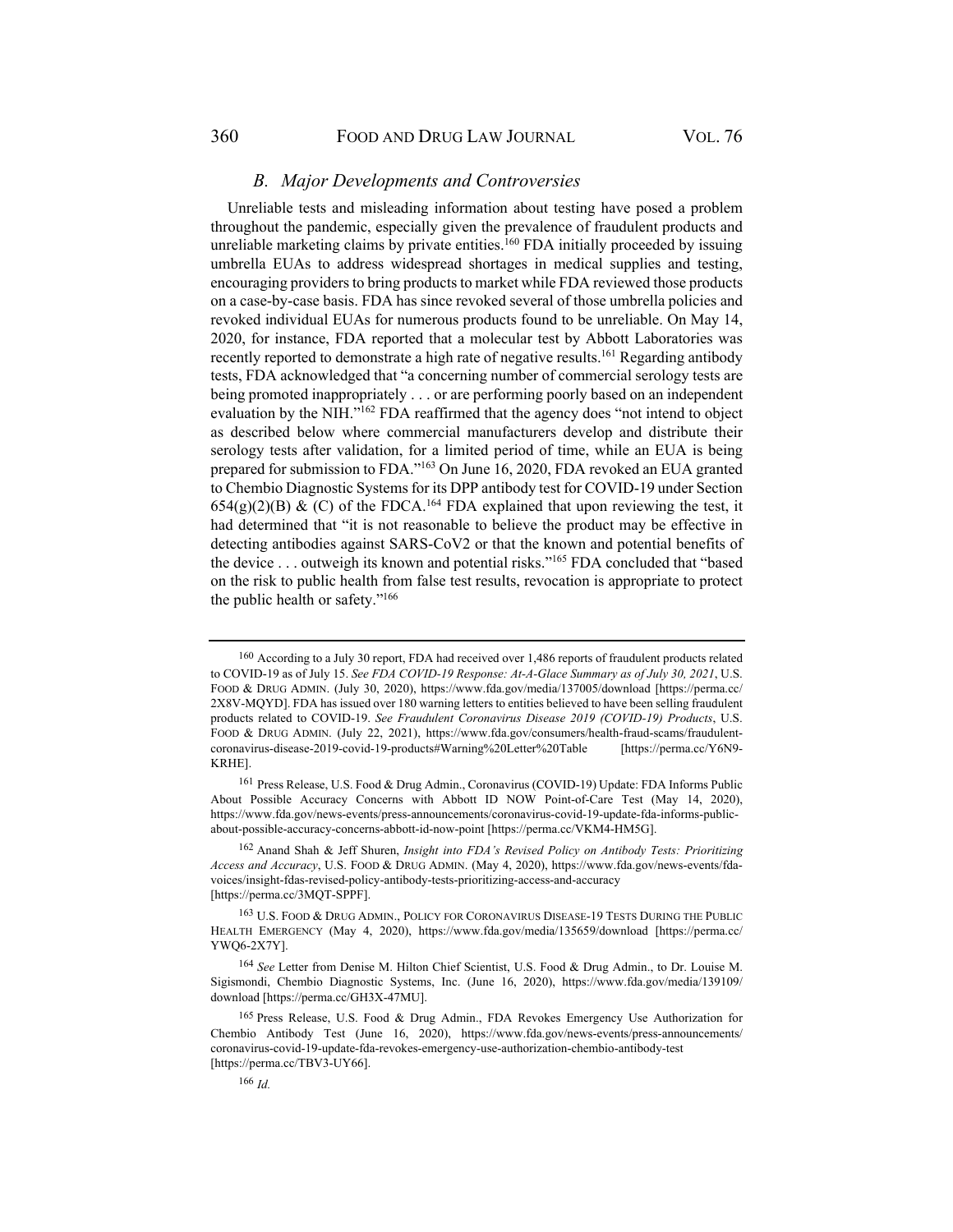A number of politically newsworthy events have subjected FDA's EUA power to criticism. One was FDA's June 15, 2020 decision to revoke the EUA it had issued for chloroquine and hydroxychloroquine on March 29, 2020.<sup>167</sup> The EUA for those unapproved antimalarial drugs had come only eight days after President Donald J. Trump's personal and widely publicized endorsement of those drugs on March 21, 2020,168 with one whistleblower stating that the White House had pressured federal scientists at FDA to prepare the authorization.<sup>169</sup> Yet when clinical trials showed no antiviral effect—and continued research even suggested risks of serious health complications—FDA concluded that it was not reasonable to believe that the drugs' benefits outweighed the risks of authorized use.<sup>170</sup> President Trump responded by publicly urging FDA to reinstate the EUA, calling on them to "Act now" on Twitter.171 The president made these statements around the same time that he publicly criticized CDC for its stringent guidelines for reopening schools; Vice President Mike Pence announced hours later that CDC would be required to issue new guidelines in response to the president's criticism, stating a refusal to allow "the guidance from CDC to be a reason why schools don't open."172 Their statements did not go unacknowledged: the CDC Director responded with a public statement assuring the president and vice president that CDC's guidelines were not meant as a "rationale to keep schools closed."173

Equally striking was the timing of FDA's decision to grant an EUA for COVID-19 convalescent plasma. Although FDA offered a comprehensive memorandum outlining the evidence they used in deciding to grant the EUA, many were unable to ignore that the EUA arrived the night before the Republican National Convention.<sup>174</sup> The timing

171 Aaron Blake, *Trump is Making it Harder and Harder to Escape Blame on the Coronavirus*, WASH. POST (July 8, 2020, 3:42 PM), https://www.washingtonpost.com/politics/2020/07/08/trump-is-making-itharder-harder-escape-blame-coronavirus/ [https://perma.cc/5FJT-AKUY].

172 John Wagner, *CDC Will Issue New Guidance on School Openings, Pence Says, After Criticism from Trump*, WASH. POST (July 8, 2020), https://www.washingtonpost.com/politics/trump-administrationofficials-downplay-guidance-from-health-experts-as-they-push-to-reopen-schools/2020/07/08/236a6c5ec13b-11ea-b178-bb7b05b94af1\_story.html [https://perma.cc/A35W-P6J4].

<sup>173</sup> *Id.*

<sup>167</sup> *See* Letter from Denise M. Hilton, Chief Scientist, U.S. Food & Drug Admin., to Gary L. Disbrow, Deputy Assistant Secretary, Biomedical Advanced Research & Dev. Auth. (June 15, 2020), https://www.fda.gov/media/138945/download [https://perma.cc/4PB4-TX2D].

<sup>168</sup> Elyse Samuels & Meg Kelly, *How False Hope Spread About Hydroxychloroquine to Treat COVID-19—and the Consequences that Followed*, WASH. POST (April 13, 2020, 3:00 AM), https://www.washingtonpost.com/politics/2020/04/13/how-false-hope-spread-about-hydroxychloroquineits-consequences/ [https://perma.cc/RYQ9-Y5Z6]; Andrew Solender, *All the Times Trump has Promoted Hydroxychloroquine*, FORBES (May 22, 2020, 5:01 PM), https://www.forbes.com/sites/andrewsolender/ 2020/05/22/all-the-times-trump-promoted-hydroxychloroquine/#402ed75c4643 [https://perma.cc/TR7F-2XFP].

<sup>169</sup> Toluse Olorunnipa, Eunjung Cha & Laurie McGinley, *Drug Promoted by Trump as Coronavirus "Game Changer" Increasingly Linked to Deaths*, WASH. POST (May 15, 2020, 6:41 PM), https://www. washingtonpost.com/politics/drug-promoted-by-trump-as-coronavirus-game-changer-increasingly-linkedto-deaths/2020/05/15/85d024fe-96bd-11ea-9f5e-56d8239bf9ad\_story.html [https://perma.cc/D29W-VNVJ].

<sup>170</sup> *See* Letter from Denise M. Hilton, Chief Scientist, U.S. Food & Drug Admin., to Gary L. Disbrow, Deputy Assistant Secretary, Biomedical Advanced Research & Dev. Auth. (June 15, 2020), https://www.fda.gov/media/138945/download [https://perma.cc/CHJ7-6R6G].

<sup>174</sup> Paige Winfield Cunningham, *Health 202: Trump Played Up a Coronavirus Treatment on the Eve of the Republican National Convention*, WASH. POST (Aug. 24, 2020), https://www.washingtonpost.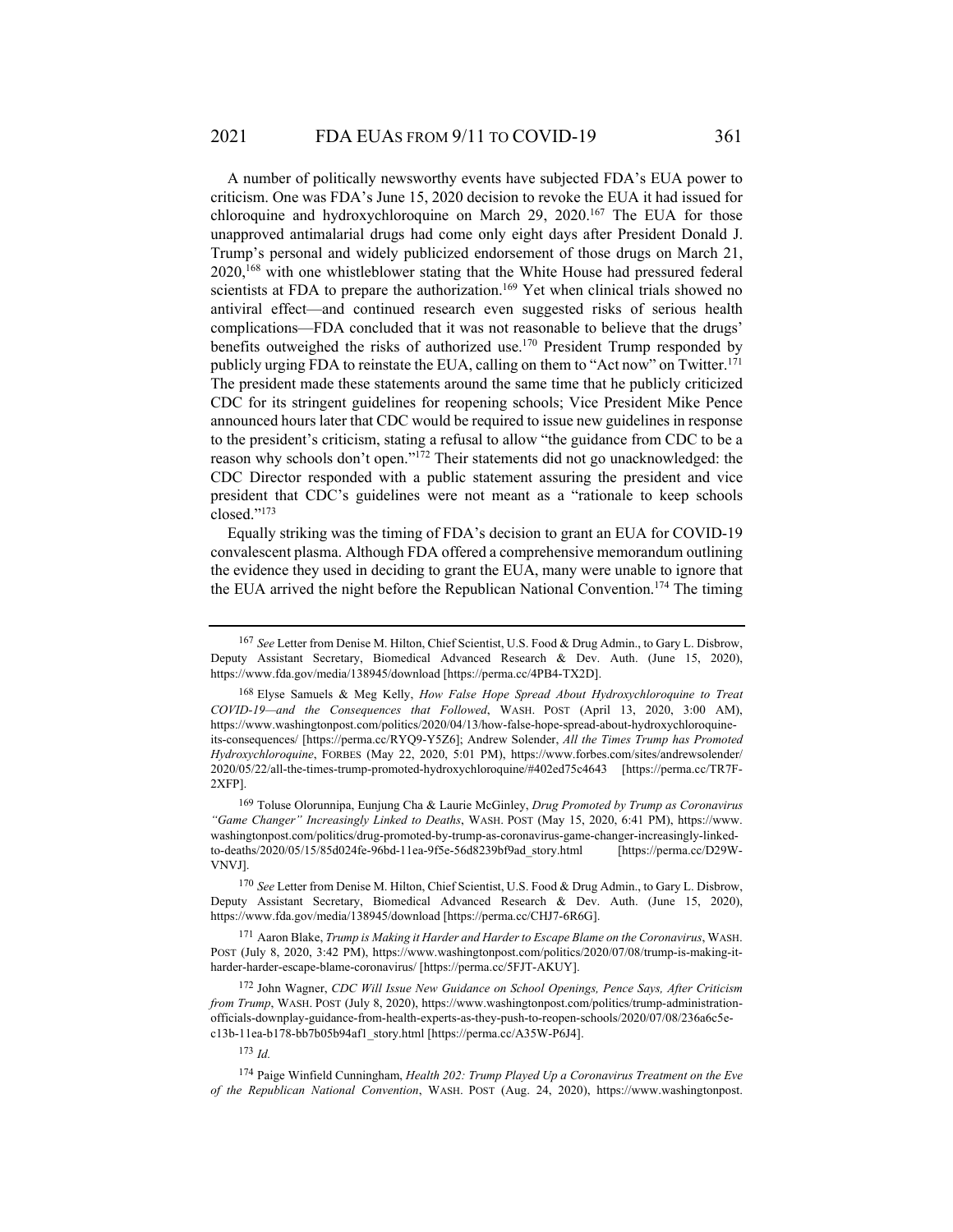of these events led to widespread concern by scientific experts over apparent political interference in public health policy.175

The question of whether, and how, to grant emergency authorization to a potential COVID-19 vaccine also proved controversial. With the health industry racing to develop a vaccine with breakneck speed, the federal government pledged \$500 million to biotechnology company, Moderna, to produce a vaccine.<sup>176</sup> Moderna in turn partnered with Lonza, a foreign manufacturing company, in the hope of manufacturing one billion doses.177 President Trump announced his appointment of several new vaccine-related expert officials on May 15, 2020, one of whom claimed to have "very recently seen early data from a clinical trial" that made him "feel even more confident" about the possibility of preparing a vaccine by the end of  $2020$ .<sup>178</sup> In September of 2020, FDA issued a list of topics for which it intended to offer clearer guidance, including EUAs for vaccines.<sup>179</sup> FDA officials separately announced their intent to provide stricter standards—or "EUA-plus"—in deciding whether to grant emergency authorization to a potential COVID-19 vaccine.<sup>180</sup> President Trump responded by stating that he "may or may not approve" such guidelines, consistent with other statements by the president calling for a vaccine to be ready in time for the upcoming presidential election.<sup>181</sup> These clashes and reversals of policy have engendered criticism among policy experts and scientists alike, raising concerns over health agencies' insulation from political pressure by interested parties and nonexperts in authorizing products whose efficacy and safety have not been confirmed at the usual standard of review.182

<sup>175</sup> *See, e.g.*, Rachel Sachs, *Understanding the FDA's Controversial Convalescent Plasma Authorization*, HEALTH AFF. BLOG (Aug. 27, 2020), https://www.healthaffairs.org/do/10.1377/hblog 20200827.190308/full/ [https://perma.cc/T25Q-DUSK].

176 Jonathan Salzman, *Federal Government Pledges Up to \$483m to Speed Moderna's Coronavirus Vaccine*, BOSTON GLOBE (Apr. 16, 2020, 10:08 PM), https://www.bostonglobe.com/2020/04/16/ business/federal-government-pledges-up-nearly-500m-speed-modernas-coronavirus-vaccine/ [https://per ma.cc/FB5C-AW7G].

<sup>177</sup> *See* Leah Rosenbaum, *Fueled by \$500 Million of Federal Cash, Moderna Races to Make Billion Doses of an Unproven Cure*, FORBES (May 8, 2020, 6:30 AM), https://www.forbes.com/sites/ leahrosenbaum/2020/05/08/fueled-by-500-million-in-federal-cash-moderna-races-to-make-1-billiondoses-of-an-unproven-cure/#13af72b479dc. [https://perma.cc/2ZRQ-58V3].

178 David Smith, *Trump Unveils "Warp-Speed" Effort to Create Coronavirus Vaccine by Year's End*, THE GUARDIAN (May 16, 2020, 11:45 PM), https://www.theguardian.com/us-news/2020/may/15/trumpcoronavirus-warp-speed-vaccine-white-house [https://perma.cc/S4NQ-MHJ5].

<sup>179</sup> *See* U.S. FOOD & DRUG ADMIN., GUIDANCE AGENDA: GUIDANCE DOCUMENTS CBER IS PLANNING TO PUBLISH DURING CALENDAR YEAR 2020 (Sept. 2020), https://www.fda.gov/media/120341/ download [https://perma.cc/4V5L-2SGN].

180 Sarah Owermohle, *Marks: Prepare for "EUA-Plus" for Covid Vaccines*, POLITICO (Sept. 11, 2020, 12:06 PM), https://www.politico.com/newsletters/prescription-pulse/2020/09/11/marks-prepare-foreua-plus-for-covid-vaccines-790343 [https://perma.cc/XG5R-4YEM].

<sup>181</sup> *See* Sheryl Gay Stohlberg, *Trump May Reject Tougher F.D.A. Standards, Calling them "Political,"* N.Y. TIMES (Sept. 23, 2020), https://www.nytimes.com/2020/09/23/us/politics/coronavirusscience.html [https://perma.cc/3V58-LYME].

<sup>182</sup> *See* Robert P. Baird, *Can Trump Really Speed Approval of Covid Treatments?*, N.Y. TIMES (Oct. 10, 2020), https://www.nytimes.com/2020/10/10/health/covid-vaccine-treatment-fda-emergency.html [https://perma.cc/AN7S-3D8Y]; *see also* Kyle Thompson & Herschel Nachlis, *Emergency Use* 

com/politics/2020/08/24/health-202-trump-played-up-coronavirus-treatment-eve-republican-convention/ [https://perma.cc/BD37-W2QH].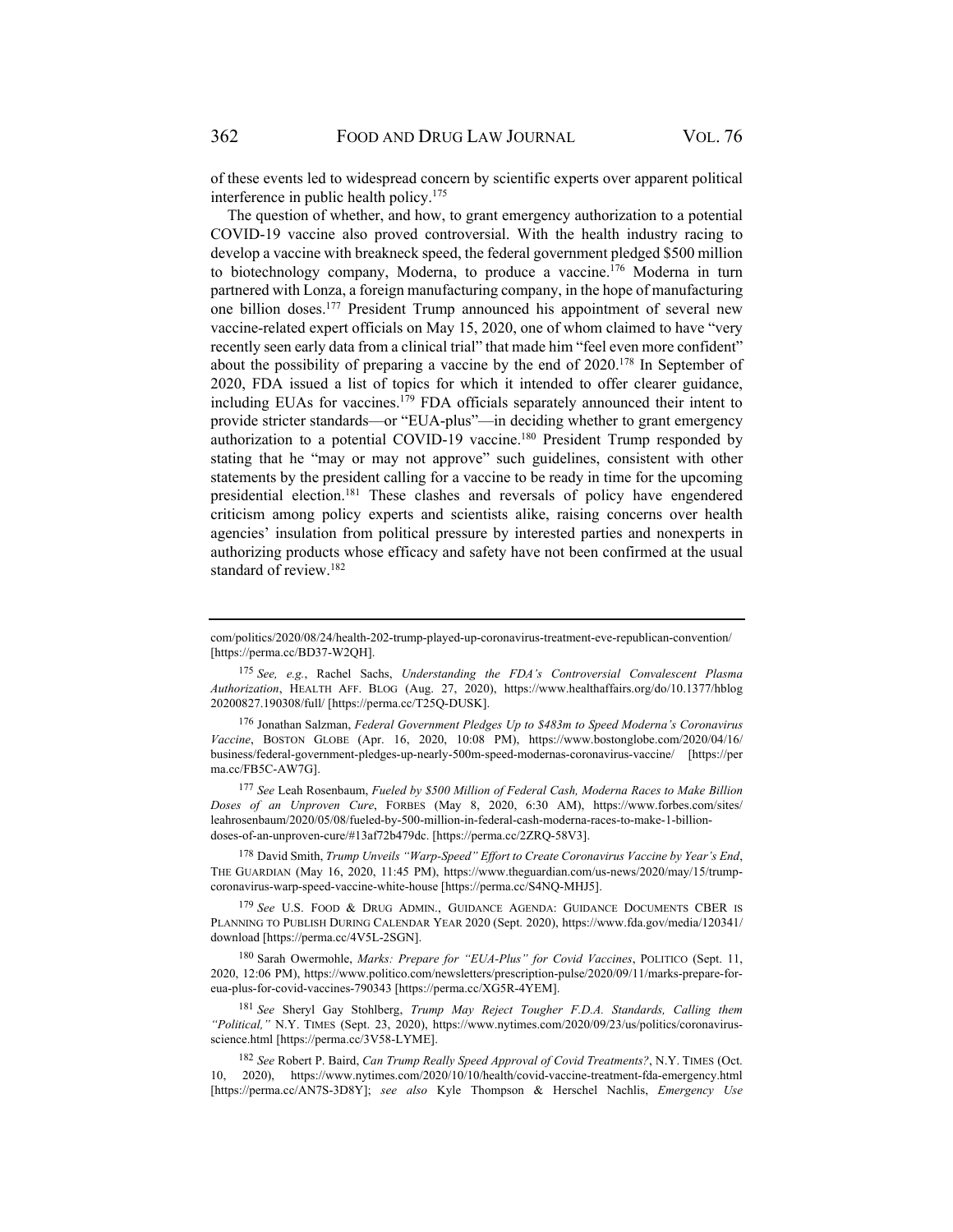## **VI. REFLECTIONS**

#### *A. The Legacy of the War on Terror*

The first two decades of the 21st Century have seen a shift toward swifter measures for getting urgently needed drugs and medical devices to market. The impetus within the federal government to prepare for the risk of infectious diseases largely reflected a broader anxiety about public health and safety emergencies in light of the September 11 terror attacks. The 2001 attacks had a tremendous effect on the federal government's health policy outlook, resulting in comprehensive changes oriented to the threat of a bioterror attack. NIAID divided pathogens into three priority categories, with pathogens such as anthrax, smallpox, and plague—all prime suspects for being weaponized into bioterror agents—being given highest priority under Category A.<sup>183</sup> Prospects of an anthrax attack in particular were on the American mind. Anthrax was considered such a pressing concern that NIAID director Anthony Fauci was reported to have taken an active role since 9/11 in funding startup companies' efforts to develop an anthrax vaccine—even drawing some criticism for his aggressive efforts at funding rival companies to compete with one another.<sup>184</sup>

Discussing Project BioShield on the House floor, Representative Billy Tauzin made clear how thoroughly rooted these proposals were in concerns about terrorism:

As my colleagues will recall, right after 9/11 it became clear to us as a Nation that we were under serious threat of attacks from agents like anthrax or perhaps even such horrible agents as botulism toxin or ebola or other similar viruses and that we were so unprepared in this country for that kind of attack that we got together . . . and immediately passed an act to bolster the competence and the ability of the Center for Disease Control and of agents across the country to better respond to an attack of that nature.

Since the passage of those two very important actions that have better armed our country for this danger that we face perhaps even more increasingly as years go by, it has come to our attention that there were some holes even in that great act. The most important hole which this act seeks to fill is the concern we have that when it comes to some of these agents, whether they be a botulism toxin agent, ebola, or whether it is a radioactive type of attack we have to deal with in this country, that we have not done enough research and development into the antidotes, the vaccines, the treatments that victims of these attacks might find are critically necessary to save lives and prevent injury.185

*Authorization During the COVID-19 Pandemic: Lessons From Hydroxychloroquine for Vaccine Authorization and Approval*, 324 JAMA 1282, 1282 (2020).

<sup>183</sup> *See* Bernard Wysocki, Jr., *Agency Chief Spurs Bioterror Research—and Controversy*, WALL STREET J. (Dec. 6, 2005, 12:01 AM), https://www.wsj.com/articles/SB113383825463714813 [https:// perma.cc/MX38-GD46].

<sup>184</sup> *See id.*

<sup>185 150</sup> CONG. REC. H5730 (daily ed. July 14, 2004) (statement of Rep. Tauzin).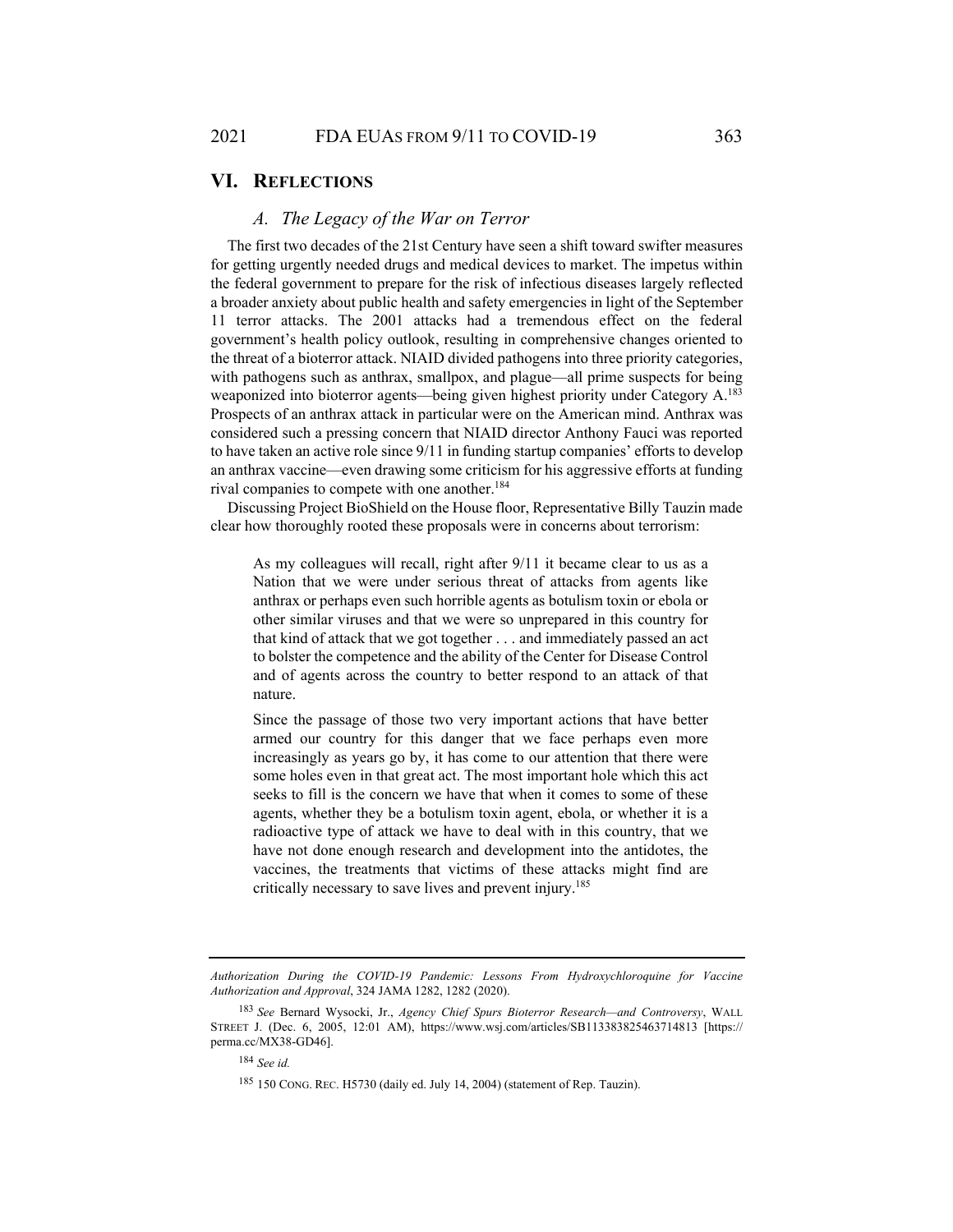Tauzin characterizes Project BioShield as a follow-up on and revision to prior legislation focused exclusively on the threat of bioterrorism. By describing BioShield as one component of a more comprehensive legislative response to the September 11 terror attacks, he places BioShield and its underlying legislative intent firmly within the post-9/11 paradigm of the War on Terror. His appeal to the importance of medical responses to infectious diseases, by phrasing them in terms of "attacks" akin to "a radioactive type of attack," further underscores Congress's counterterrorist mindset.

Even a liberal Democrat like then-Representative Sherrod Brown, in calling for caution, referred to Project BioShield as a "promising weapon in the battle against terrorism" and commended the legislation on the basis that "[t]he United States, and the global community, can only benefit from the development of bioterrorism countermeasures."186 However, Brown went on to warn against devoting excessive funding to bioterrorism at the expense of research areas such as cancer and Parkinson's Disease, asserting that "bioterrorism . . . is just one enemy in a much broader war against disease and disability."187 By associating Project BioShield with bioterrorism in contrast to a "much broader war against disease," Brown seemed to portray Project BioShield as a counterterrorism measure specifically, rather than a general-purpose protection against public health emergencies that included pandemics of both human and natural origin.<sup>188</sup> This phrasing suggests that even among more skeptical reviewers, the emergency measures comprising Project BioShield were viewed primarily, if not exclusively, through the counterterror lens of the time.

Other legislators also saw the prospect of future infectious disease outbreaks through the lens of bioterrorism. Representative Joe Barton, for example, stated that the bill was intended "to deal with those . . . agents that pose a material threat to our national security. This list includes anthrax, the plague, ebola and other similar viruses, many of which lack any effective treatment or antidote today."189 To the extent that Congress considered infectious outbreaks, their foresight was limited to viruses being deliberately weaponized for acts of terrorism, as opposed to influenza or other naturally occurring viruses with a more extensive history of destruction. (Even Representative Brown's reference to diseases of non-terrorist origin made no mention of viral pandemics—only chronic diseases.) It is striking to look back from our current place in epidemiological history at Representative Tauzin's statement that "[w]e know the attack may come in a place we do not know, in a place we are unprepared for, and it might involve . . . some horrible virus or some agent the likes of which we are unprepared to deal with."<sup>190</sup>

Meanwhile, testimony by government scientists at congressional hearings demonstrated how concerned the public health community had become about the threat of a global pandemic, particularly in light of a steady international rise in avian flu cases. Some argued that the United States' emphasis on combating bioterrorism specifically—and its focus on the War on Terror—had distracted the federal government from taking a broader and more realistic stance on national emergencies of natural origin. In the words of Dr. Martin Blaser, President of the Infectious

<sup>186 150</sup> CONG. REC. H5730 (daily ed. July 14, 2004) (statement of Rep. Brown).

<sup>187</sup> *Id.*

<sup>188</sup> *Id.*

<sup>189 150</sup> CONG. REC. H5729 (daily ed. July 14, 2004) (statement of Rep. Barton).

<sup>190 150</sup> CONG. REC. H5730 (daily ed. July 14, 2004) (statement of Rep. Tauzin).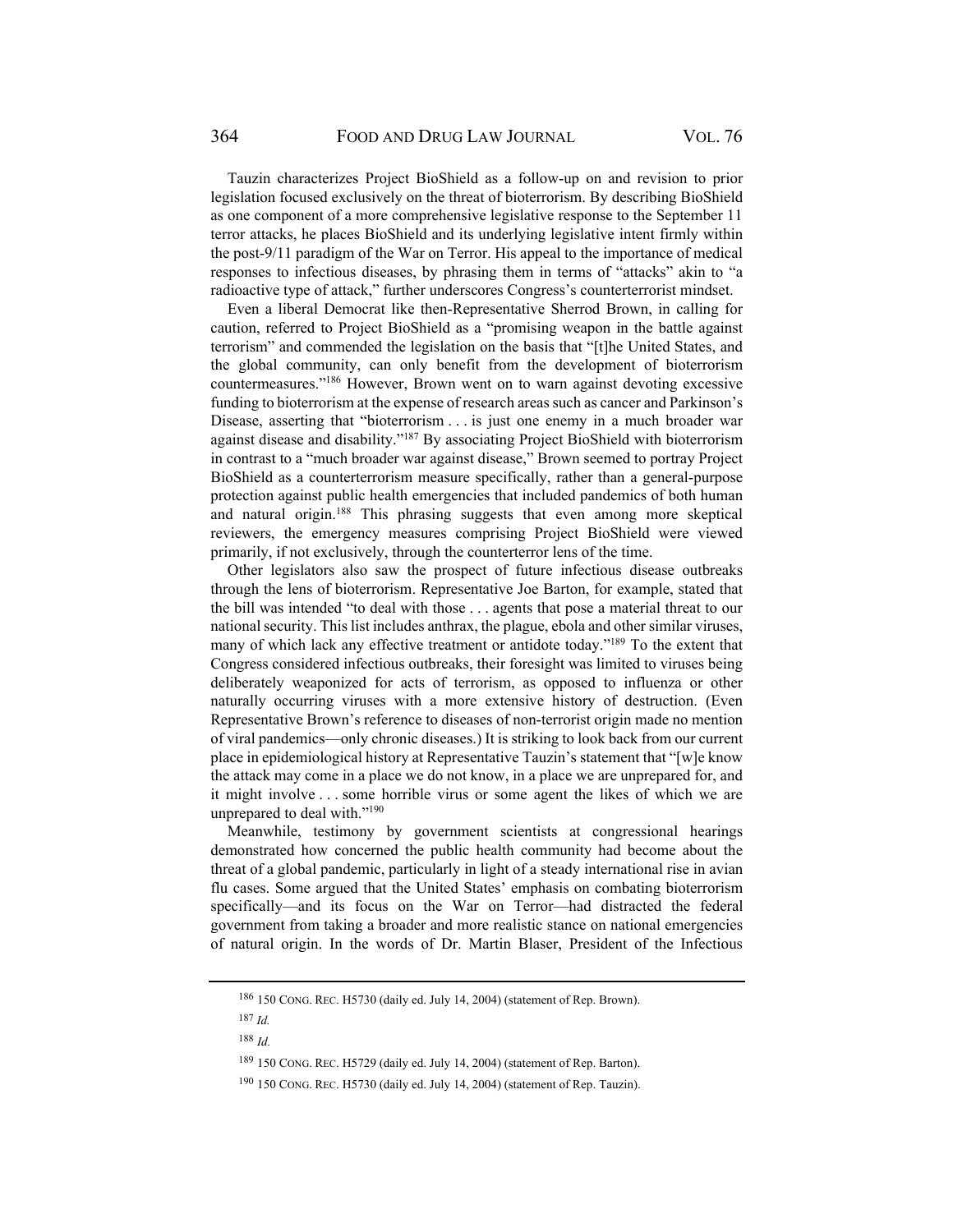Diseases Society of America, in testimony before the Subcommittee on Health of the House Committee on Energy and Commerce:

Policymakers have recognized the urgent need to spur biodefense R&D, which led to the establishment of Project BioShield. While concern about bioterrorism is appropriate, it is important to keep things in perspective. Not one American has died from bioterrorism since President Bush first announced Project BioShield in February of 2003, but drug-resistant bacterial and other infections have killed hundreds of thousands of Americans in hospitals and communities across the United States and millions of people across the world during that same short period of time.<sup>191</sup>

In 2005, President George W. Bush called on Congress to direct \$7.1 billion dollars in appropriations toward preparing for an influenza pandemic, almost all of which would be directed to HHS to research and stockpile drugs and vaccines.<sup>192</sup> Many health experts praised the President's generally proactive stance, though Democrats in the Senate argued that more spending would be needed to address the threat.<sup>193</sup>

In March 2006, the Council of State and Territorial Epidemiologists testified before the Subcommittee on Labor, Health and Human Services, Education, and Related Agencies of the House Committee on Appropriations. Urging the Committee to direct more extensive funding to research on influenza pandemics, they asserted that they were not alone in their concerns. In his 2006 testimony, Dr. Blaser urged the Committee "to extend [Project BioShield's] scope beyond products intended to address bioterrorism-related pathogens and apply current incentives to products to be used against naturally occurring infectious diseases," and to update Project BioShield to "eliminate disincentives and to spur infectious diseases product development both related to naturally occurring infections and biodefense."<sup>194</sup>

Turning to the risk of pandemics in particular, Dr. Blaser went on to explain that "vaccines and diagnostics are needed across the spectrum of infectious disease medicines, including to address the growing threat of pandemic flu."195 He offered a grim and prescient warning about the rise of pandemics—and about the United States' level of readiness:

The impact of an influenza pandemic cannot be overstated. The CDC estimates that between 100,000 and 250,000 U.S. deaths would result from a "mild" pandemic, and that 900,000—2 million Americans will die

<sup>191</sup> *Project Bioshield Reauthorization Issues: Hearing Before the J. Comm. on Energy & Commerce*, 109th Cong. 60 (Apr. 6, 2006) (statement of Dr. Martin Blaser, President, Infectious Diseases Society of America).

<sup>192</sup> Gardiner Harris, *Bush Announces Plan to Prepare for Flu Epidemic*, N.Y. TIMES (Nov 2, 2005), https://www.nytimes.com/2005/11/02/politics/bush-announces-plan-to-prepare-for-flu-epidemic.html [https://perma.cc/GEH9-XQWR].

<sup>193</sup> *Id.*

<sup>194</sup> *Project Bioshield Reauthorization Issues: Hearing Before the J. Comm. on Energy & Commerce*, 109th Cong. 59 (Apr. 6, 2006) (statement of Dr. Martin Blaser, President, Infectious Diseases Society of America).

<sup>195</sup> *Id.*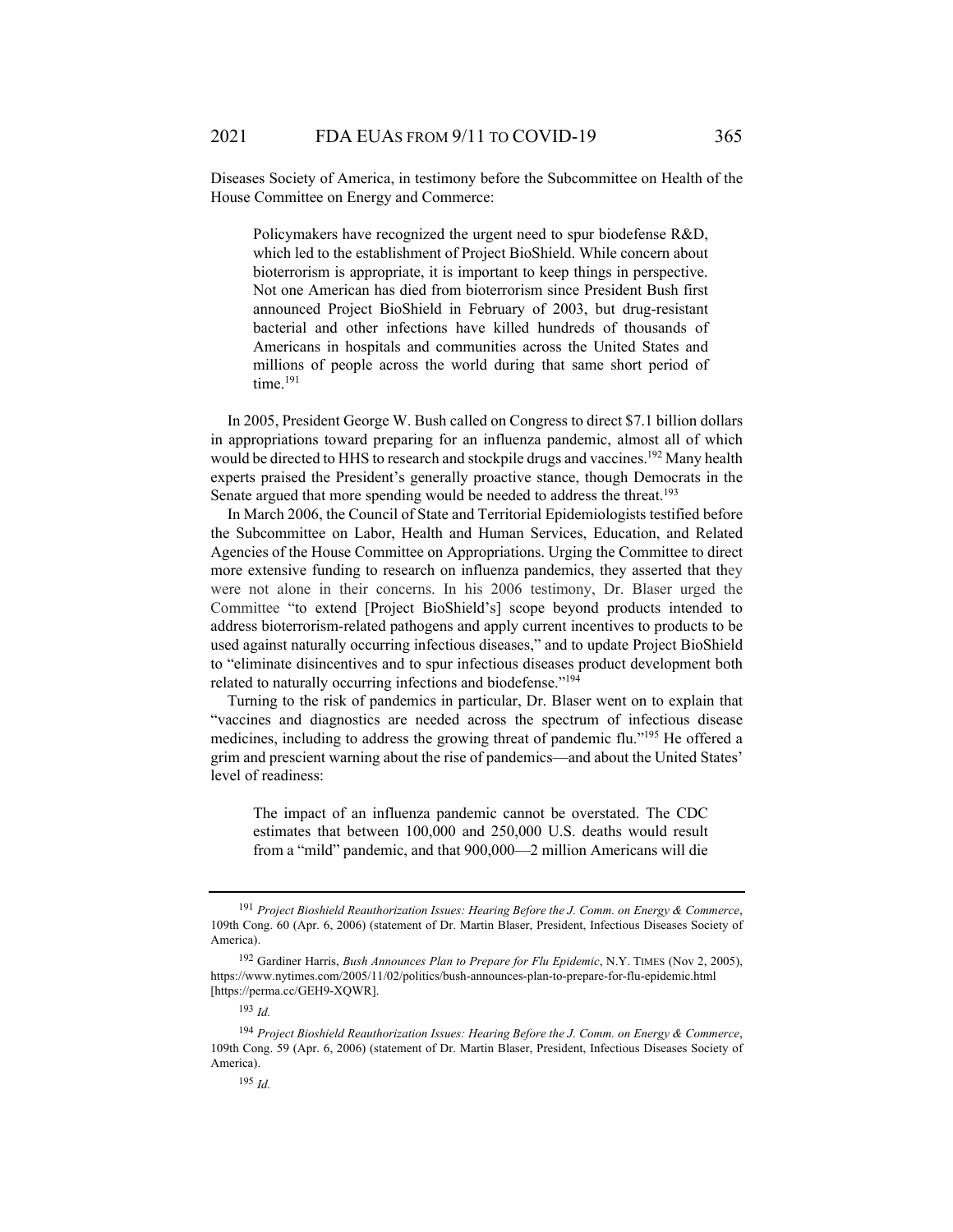from a virus as bad as the 1918 virus. . . . H5N1 avian influenza has spread rapidly in the past few months to more than 40 countries in Asia, Africa, the Middle East and Europe. Experts agree that it is only a matter of time before it appears among birds in North America. . . . Fortunately, the virus is not yet capable of easily spreading from person to person; should this happen, a dramatic pandemic will occur. Despite the increased attention and progress that has been made in preparing for an influenza pandemic, the Institute of Medicine and virtually all experts conclude that the United States is woefully unprepared to sufficiently respond to pandemic flu and many gaps and challenges remain.<sup>196</sup>

\*\*\*

In 1978, Harvey Feinberg and Richard Neustadt reflected on the federal government's missteps in 1976 in preparing for a swine flu epidemic that never materialized. They worried that because of both the government's reaction to the threat and the ensuing backlash, "the lessons of the crash program [were] learned too well too literally—producing stalemate in the face of the next out-of-routine threat from influenza. Someday there will be one."<sup>197</sup>

Is it possible that the United States overlearned the lessons of the apparent failure of the 1976 swine flu effort—becoming too complacent about the prospects of future pandemics—and that it had taken a different sort of national security crisis to mobilize the efforts needed to achieve an adequate level of readiness? One could argue that the government's focus on terrorism was a classic case of myopia and misguided attention, driven by jingoistic tropes of Western Judeo-Christian heroes versus Islamic villains, at the expense of scientifically informed preparedness for more credible health emergencies. Yet one also wonders whether, given the background lack of national attention to pandemics, adequate steps would have been taken without the response to 9/11—the anxiety about disasters in densely populated areas, the eagerness to reallocate money and create new legal authorizations, and indeed, the introduction of national emergencies as an organizing principle in foreign and domestic policy. It might well have taken this more sensational type of national emergency (one of human origin) to compel the federal government to ready itself for large-scale health-related emergencies of any kind.

It is hard to convince the general public of high-magnitude threats with low probabilities. The same arguably is true for their elected representatives—who, given the recency of the 9/11 attacks, were more focused on combating a salient specter of terrorism than on more plausible threats for which they lacked the relevant scientific expertise.<sup>198</sup> The United States had not confronted a pandemic since the Spanish flu of

<sup>196</sup> *Id.* at 61.

<sup>197</sup> RICHARD E. NEUSTADT & HARVEY V. FINEBERG, THE EPIDEMIC THAT NEVER WAS: POLICY-MAKING AND THE SWINE FLU SCARE AT XXVI (1st ed. 1983).

<sup>&</sup>lt;sup>198</sup> This is especially striking when one tries to compare the number of lives lost during the terror attacks on 9/11 to that of COVID-19. By December 2020, the U.S. was averaging about as many COVID-19-related deaths per day as the total number of deaths related to 9/11: 3,124 deaths from COVID-19 on December 9, 2020, compared to 2,977 deaths on September 11, 2001. *See* Dylan Scott, *America's Failures Have Led to a New Daily Record in COVID-19 Deaths*, VOX (Dec. 30, 2020, 1:50 PM), https://www.vox.com/coronavirus-covid19/2020/12/3/22150299/us-covid-19-deaths-yesterday-record-9- 11 [https://perma.cc/6VGK-W5EH]; Heather Hollingsworth, *One-Day US Deaths Top 3,000, More than D-Day or 9/11*, U.S. NEWS & WORLD REP. (Dec. 10, 2020), https://www.usnews.com/news/health-news/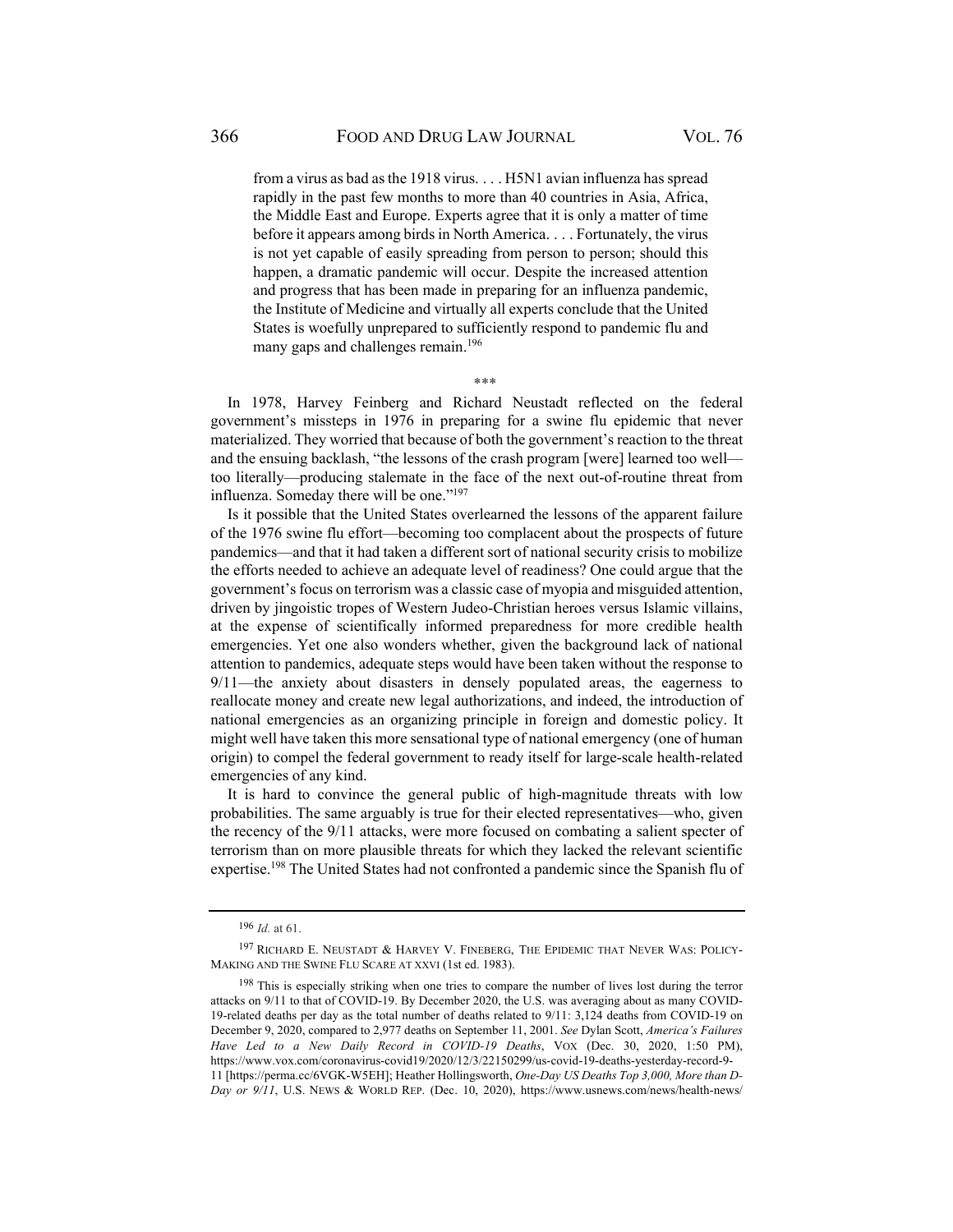1918, but it had just suffered a violent terrorist attack claiming thousands of lives. In Fineberg's words, "the public, like many experts, has a hard time separating likelihood from severity. Estimation of risk is difficult when the observable instances are widely separated in time, as with pandemic influenza."199 That became less of an issue for pandemic influenza in light of the swine flu crisis of 2009; only then does governmental rhetoric appear to have ramped up its focus on combating infectious diseases of natural origin.

#### *B. The Legacy of H1N1*

There is reason to think that H1N1, as the first U.S. public health emergency since the emergence of EUA authority, altered the federal government's outlook on the range of threats to public health and the associated framework of emergency laws tracing back to Project BioShield. Public health officials had been keeping a watchful eye on avian flu (H5N1) developments abroad for years; one CDC official described the appearance of H5N1 in China as a "wake-up call" that galvanized the U.S. government to prepare for a similar outbreak.200 Even so, the difficulties faced by the United States in responding swiftly to H1N1 in 2009 might have helped to shift the government's view of threats to public health away from bioterrorism and toward naturally occurring infectious diseases.

One prominent example comes from the Biomedical Advanced Research and Development Authority (BARDA). Congress had established BARDA as part of the 2006 Pandemic and All-Hazards Preparedness Act (PAHPA) to coordinate privatesector production of medical countermeasures in preparation for public health emergencies.201 Years later, BARDA offered a reflection on the federal government's efforts to address the swine flu crisis:

The recent response to 2009 H1N1 shows that we are still hampered by the limits of current technology. The first domestic cases of 2009 H1N1 influenza were identified in April and the pandemic peaked about six months later, in late October. Despite an intensive effort to develop a pandemic vaccine, the 2009 H1N1 vaccine arrived too late to have a significant effect on the dynamics of the fall disease wave. Influenza vaccines licensed in the United States use egg-based technology that is more than 50 years old and a substantial portion of the manufacturing capacity is based overseas.202

articles/2020-12-10/one-day-us-deaths-top-3-000-more-than-d-day-or-9-11 [https://perma.cc/WY23- Z9GM].

<sup>199</sup> Harvey V. Feinberg, *Preparing for Avian Influenza: Lessons from the "Swine Flu Affair,"* 197 J. INFECTIOUS DISEASES S14, S17 (2008).

<sup>200</sup> Donald G. McNeil, Jr., *Avian Flu Fears Said to Help U.S. Prepare for Swine Flu*, N.Y. TIMES (June 4, 2009), https://www.nytimes.com/2009/06/05/health/policy/05flu.html [https://perma.cc/WQ48- BZ5R].

<sup>201</sup> P.L. 109-417 (2006); 42 U.S.C. § 247d-7e(c) (2012).

<sup>202</sup> BIOMEDICAL ADVANCED RESEARCH & DEV. AUTH., BARDA STRATEGIC PLAN 2011–2016 (2011), http://www.phe.gov/about/barda/Documents/barda-strategic-plan.pdf [https://perma.cc/6YYZ-P77K] [hereinafter BARDA, BARDA STRATEGIC PLAN 2011–2016].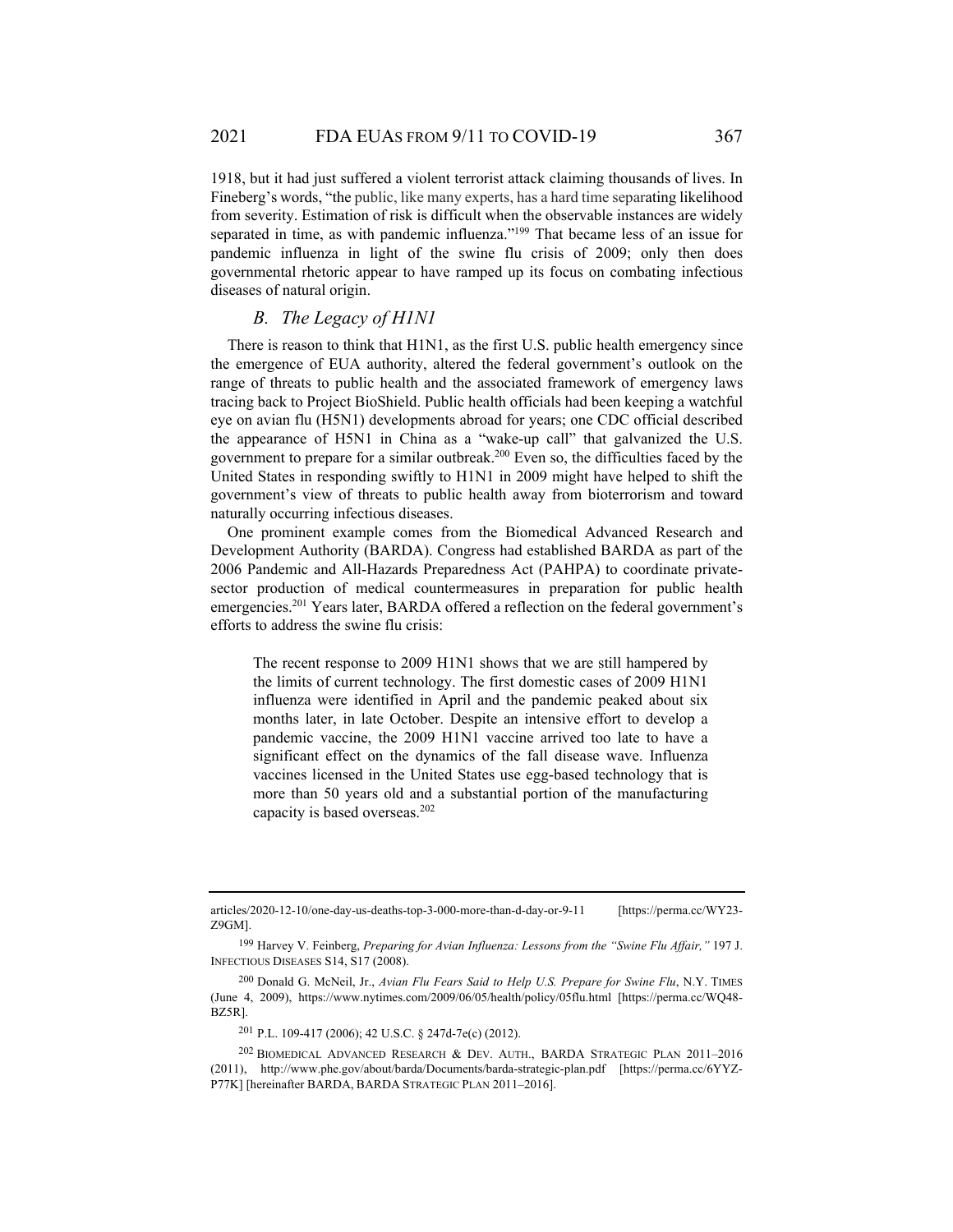BARDA states on its website that its overall approach to combating infectious diseases is informed by, among other things, "the many lessons learned from the 2009 H1N1 influenza pandemic response."<sup>203</sup> And the introductory message to BARDA's Strategic Plan 2011–2016, written by director Robin A. Robinson, indicates a shift in national health policy outlook away from focusing primarily on bioterrorism: his message reflects on the country's ten-year effort to prepare for "catastrophic events such as bioterrorist events and pandemic influenza," as well as BARDA's vision of offering "medical countermeasures for Chemical, Biological, Radiological, and Nuclear threats, pandemic influenza, and emerging infectious diseases."204 Similarly, the document's introduction reflects on a decade of "naturally emerging outbreaks of high-consequence infectious diseases, including pandemic influenza and SARS," as well as "the dramatic spread of antimicrobial resistance and community outbreaks of multidrug-resistant bacteria that had previously been confined to hospitals."205 If BARDA's overarching language offers any indication, the federal government—or, at least, crucial constituent agencies—had begun by 2011 to shift its general focus away from the strictly counterterrorist mindset of the post-9/11 decade toward a more watchful emphasis on the prospect of a microbial war on multiple fronts.

# **VII. THE FUTURE OF EMERGENCY USE AUTHORIZATION**

Having reviewed the history of EUAs, what lessons can we learn regarding the ethical and political context of EUA authority? And what are the ethical implications of deciding whether—and, if so, on what conditions—to implement an EUA for a high-stakes medical product, such as a vaccine?

# *A. The Fog of War*

It is hard not to look back at the counterterror origins of FDA emergency authority and wonder whether traces of that mindset live on today. EUA legislation had its origins in the threat of bioterrorism. The introductory language of Project BioShield states that the statute's purpose is "to provide protections and countermeasures against chemical, radiological, or nuclear agents that may be used in a terrorist attack against the United States  $\dots$   $\cdot$   $\cdot$  The surrounding rhetoric likewise reflects a pervasive association of public health emergencies with terror attacks. The most consistent issuance and renewal of EUAs has been for countermeasures against bioterror and military emergencies. Furthermore, the enactment of the PREP Act in 2005 points to a Congress that appears to have been more interested in shielding providers of emergency countermeasures from liability than in ensuring a well-funded compensation system for injured parties. One might wonder whether any of those members of Congress, steeped in the counterterror mindset of the time, might have justified a diminished concern for injured parties by viewing those parties as "casualties of war."

<sup>203</sup> *BARDA Strategic Plan 2011–2016*, U.S. DEP'T HEALTH & HUM. SERVS., http://www.phe. gov/about/barda/Pages/2011barda-stratplan.aspx [https://perma.cc/3TKF-DT8Y] (last visited June 5, 2021).

<sup>204</sup> BARDA, BARDA STRATEGIC PLAN 2011–2016, *supra* note 205.

<sup>205</sup> *Id.*

<sup>206</sup> Pub. L. No. 108-276, 118 Stat. 835 (2004).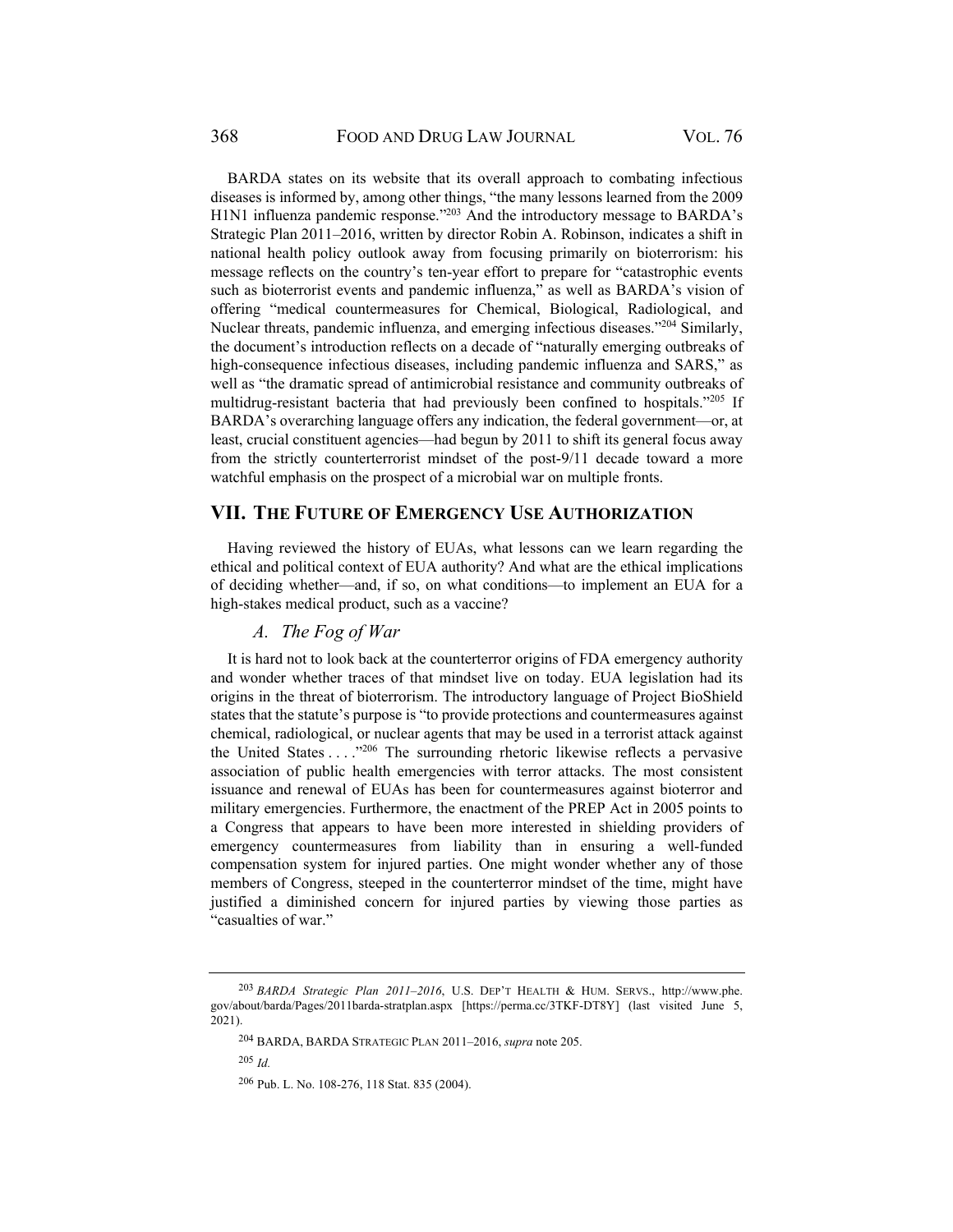Put differently, does the historical context of EUA authority point to a preoccupation with terrorism and an analogy to war that could affect the way policymakers conceptualize public health crises? While the notion of the "fog of war" might indeed apply to the difficulty and uncertainty involved in making public health decisions during an emergency, could it also lend hasty justification to unnecessary sacrifices made in the interest of a quick victory? Framing national emergencies in the language of war, enemies, and victory should not lead to an excessively cavalier handling of the risks involved in combatting a pandemic. It is important that the logic of war not lead policymakers to strike a regrettable tradeoff between conquering the enemy (e.g., a virus) and minimizing collateral damage (adverse side effects of a drug treatment or vaccine and lack of access to compensation).

#### *B. Increasing Regularization of EUAs*

Issuances of EUAs were significant in the early years of Project BioShield and the PREP Act. PAHPRA significantly enhanced EUA protocol to make it easier and more powerful to use, and issuance of repeated EUAs preemptively and during protoemergencies began to develop a precedent of more regular use. With the explosion of EUAs during the current COVID-19 crisis, EUAs might well become standard practice, especially if pandemics grow increasingly common or severe in the future.<sup>207</sup>

It is worth considering how best to regulate these channels once the current crisis ends. Having the option to authorize emergency uses might well come in handy in times of crisis. If it is increasingly relied on, however, regulators and private parties might grow too accustomed to its use—and too relaxed about applying it in situations that only questionably fit the bill. The worry is that emergency use might offer too tempting an opportunity for future parties to cut corners in bringing their products to market, either in the absence of an emergency or in the name of one.<sup>208</sup> Requiring a declaration of emergency from HHS—a different agency—should in theory help to keep EUA power in check. Even so, one is reminded of the old saying that "whatever can happen, will happen." An attractive passageway seldom stays hidden from passing ships. History might rarely offer direct lessons, but if it teaches us anything, it might be that short-term solutions tend to have long-lasting effects—specifically, that people rarely underuse a known shortcut, and such channels, once opened, tend to invite exploitation.

## *C. Protecting Against Political Pressure*

Examples of such exploitation require little imagination. We have already witnessed two presidents who pushed hard during their reelection campaigns for quick fixes to

<sup>207</sup> Helen Regan, *Future Pandemics Will Be Deadlier If We Don't Change Our Behavior, Scientists Say*, CNN (Apr. 28, 2020, 3:31 AM), https://www.cnn.com/world/live-news/coronavirus-pandemic-04-28- 20-intl/h\_61c2b7cb27f1154b533d41bab08dfb48 [https://perma.cc/6KFU-6DHX].

<sup>208</sup> As an analogy, some worry that FDA's "generally recognized as safe" policy for food additives has morphed from an occasional exception to standard protocol into a common shortcut through an overburdened/backlogged system. *See, e.g.*, Ctr. for Pub. Integrity, *Why the FDA Has Never Looked at Some of the Additives in Our Food*, NPR (April 14, 2015, 3:28 PM), https://www.npr.org/sections/thesalt/2015/ 04/14/399591292/why-the-fda-is-clueless-about-some-of-the-additives-in-our-food [https://perma.cc/ 7HZJ-XJY2]. Others have complained that loopholes in the Orphan Drug Act similarly have allowed pharmaceutical companies to take advantage of provisions that supposedly apply only to drugs meant to treat rare diseases. *See, e.g.*, GERALD POSNER, PHARMA: GREED, LIES, AND THE POISONING OF AMERICA 520 (2010).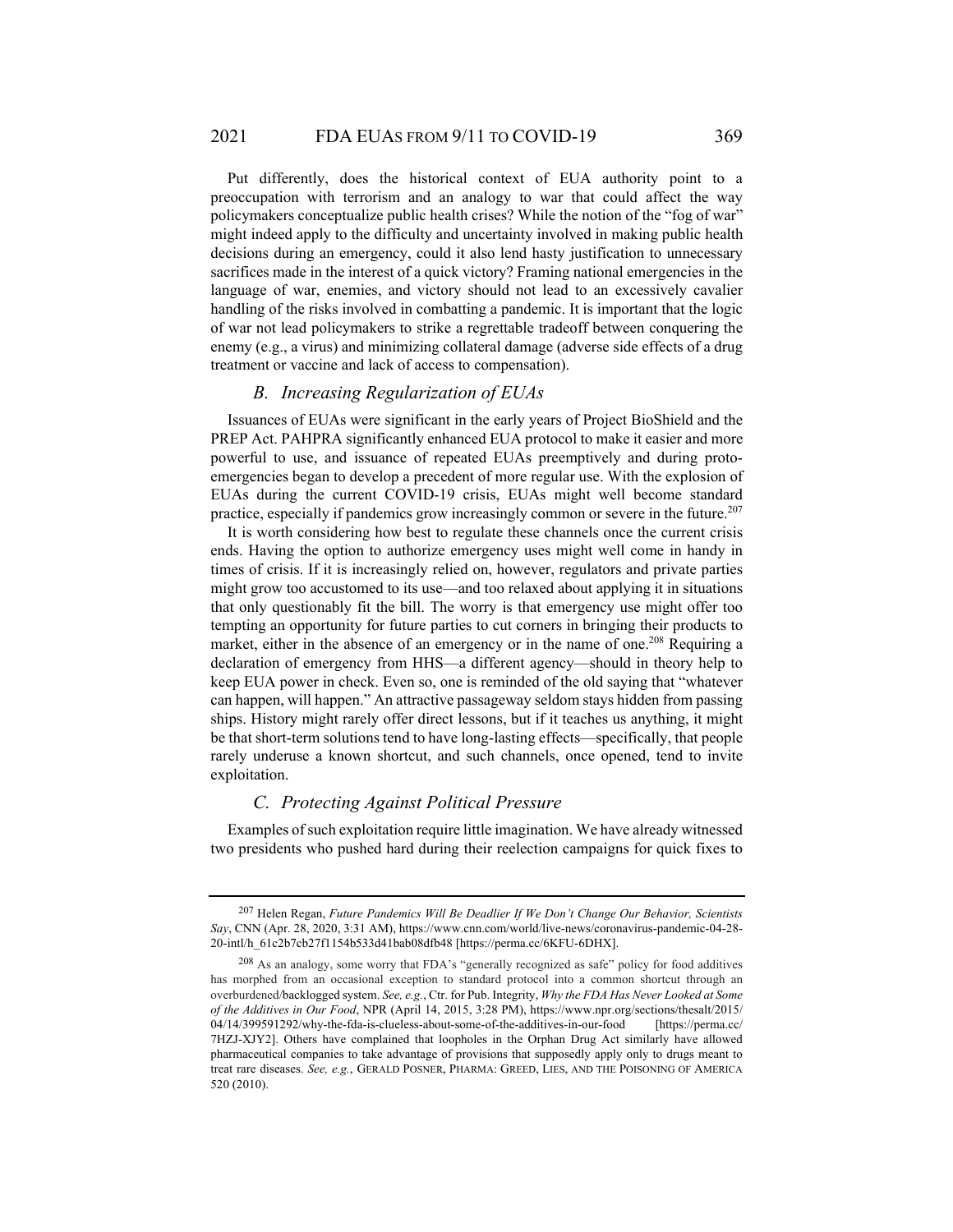real or anticipated public health emergencies. Gerald Ford insisted on preparing a national swine flu vaccine on the eve of an election. Donald Trump initially refused to acknowledge the existence of a major public health threat and refused to make use of available administrative resources to address COVID-19—out of apparent concern that doing so might depress a rising stock market<sup>209</sup>—yet later made aggressive efforts to use certain of those resources in time for an upcoming election. His call to authorize chloroquine and hydroxychloroquine was particularly public and forceful, $210$  as was his pushback against FDA's proposed "EUA-plus." Given these experiences, Congress might consider whether further measures could be used to insulate the process from political influence and hold decisionmakers accountable without compromising the streamlined nature of the EUA process. Additional safeguards might help to prioritize scientific expert authority and protect the integrity of FDA's decision making against political pressure, including from the White House.<sup>211</sup>

# *D. The Limits of EUA Efficacy*

Although the United States' response to COVID-19 has been weighed down by shortages of supplies such as masks and ventilators, the federal government had in place a statute capable of mobilizing a significant effort against a pandemic. From a strictly regulatory standpoint, the federal government, and FDA in particular, was remarkably well-prepared for the current crisis. Whether government officials as a whole were adequately coordinated or took the threat seriously enough—whether they made the best and earliest possible use of the available resources—is a separate question.<sup>212</sup> If the pre-EUA past has taught us the value of having emergency shortcuts, the present is teaching us a pointed and somber lesson of equal magnitude. It might be true that responsible and well-intentioned government actors can be only as effective as the law enables them to be. Yet the reverse is also true: the existing mechanisms of rapid response, emergency powers included, are only as effective as the government actors putting them to use. Authorization to distribute drugs and devices from a national stockpile can succeed only if policymakers are willing to build and maintain that stockpile and deploy it prudently. A successful emergency response depends on several variables, including funding, time to prepare, and, crucially, willingness among public officials to take action. FDA's EUA authority, rather than being sufficient to handle a health crisis, is one among a panoply of necessary conditions.

<sup>209</sup> *See generally* BOB WOODWARD, RAGE (2020).

<sup>210</sup> President Trump tweeted on March 21 that "HYDROXYCHLOROQUINE & AZITHROMYCIN, taken together, have a real chance to be one of the biggest game changers in the history of medicine" and that they should be "put in use IMMEDIATELY. PEOPLE ARE DYING, MOVE FAST, and GOD BLESS EVERYONE!" The President's tweet tagged the Twitter handles for FDA Commissioner Stephen M. Hahn, FDA, CDC, and the Department of Homeland Security. Andrew Solender, *All the Times Trump has Promoted Hydroxychloroquine*, FORBES (May 22, 2020, 5:01 PM), https://www.forbes.com/sites/ andrewsolender/2020/05/22/all-the-times-trump-promoted-hydroxychloroquine/#402ed75c4643 [https://perma.cc/8AWS-E446].

<sup>211</sup> Lest the risk of political pressure seem remote, see Laurie McGinley, Josh Dawsey, Yasmeen Abutaleb & Carolyn Y. Johnson, *Trump Rails Against 'Medical Deep State' After Pfizer Vaccine News Comes After Election Day*, WASH. POST (Nov. 12, 2020, 12:08 AM), https://www.washingtonpost. com/politics/2020/11/11/trump-angry-about-pfizer-vaccine/ [https://perma.cc/PQY6-F7Y4].

<sup>212</sup> *See, e.g.*, Garrett M. Graff, *An Oral History of the Warnings Trump Ignored*, WIRED MAG. (Apr. 17, 2020, 6:00 AM), https://www.wired.com/story/an-oral-history-of-the-pandemic-warnings-trumpignored/ [https://perma.cc/HQT4-YH8L].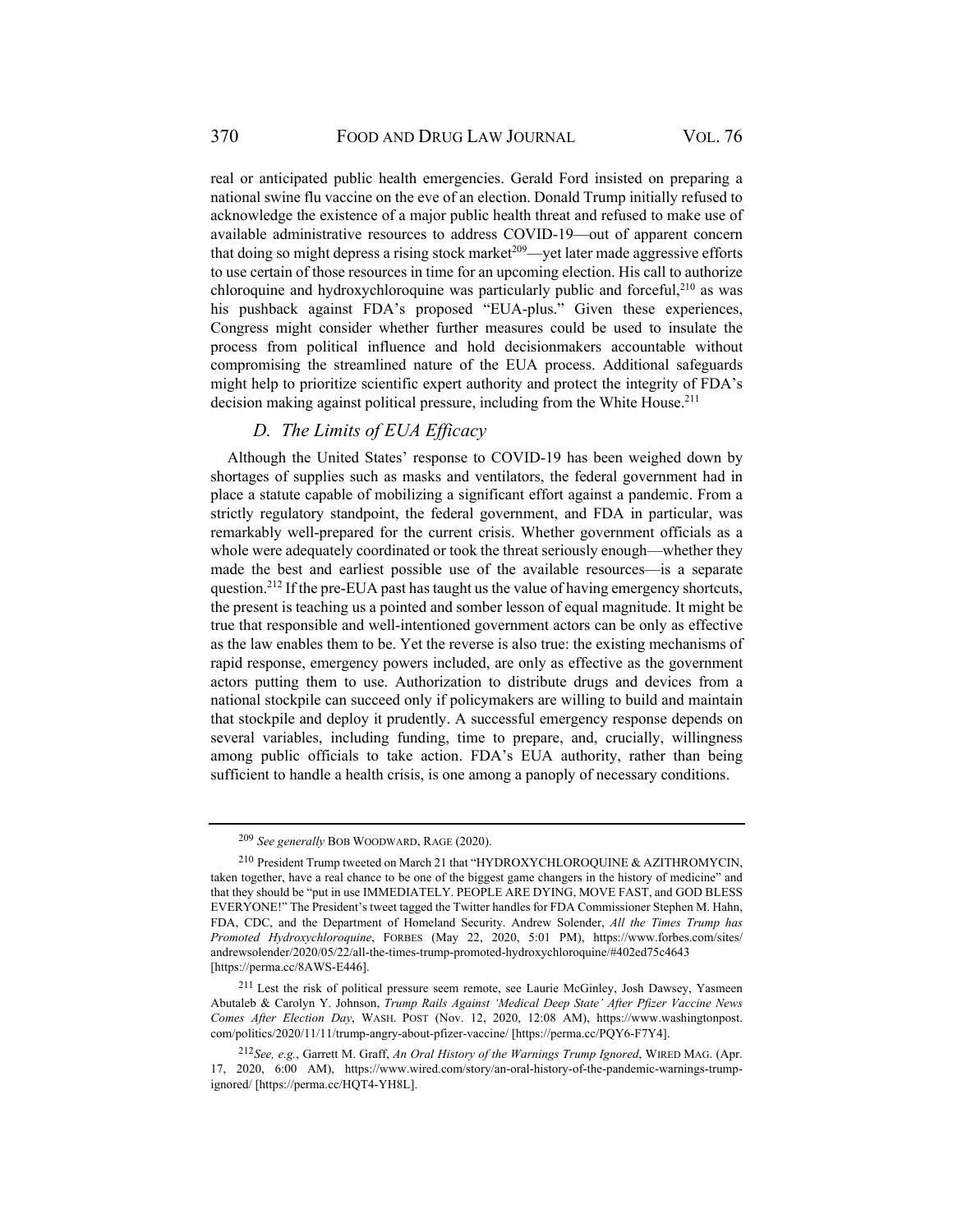One cannot ignore the context in which EUAs were developed and are being applied. They are part of an overarching policy scheme toward pandemics that involves multiple interrelated components—not only prevention, diagnosis, and treatment, but also arrangements to compensate those affected by unintended consequences, and incentives and protections for suppliers of countermeasures. Congress must decide what its policy will be. One related question is whether FDA will be given permission to strike tradeoffs different from those it usually strikes between caution and speed. Other concerns, such as those involving vaccine liability and compensation, do not directly address EUA authority but do interact with it. If companies are shielded from liability against injured parties, that eliminates a natural incentive to ensure high standards of care to minimize the risk of damaging side effects; there may accordingly be greater reason for caution in reducing the stringency of review when testing those products for safety and efficacy. One cannot evaluate the proper use of FDA's emergency authorization powers without considering the broader policy ecosystem in which they operate.

## *E. Policy and Ethical Issues for COVID-19 and Beyond*

The controversy over DDI during the AIDS crisis exemplified a core ethical dilemma: when do the circumstances justify taking risks in times of emergency, especially when the nature, magnitude, and likelihood of those risks are unknown? This incident embodied the clash between cautious restraint on the one hand, and pragmatism driven by urgency and desperation on the other—between following protocol and saving lives faster. Some would channel the famous phrase, "better the devil you know than the devil you don't." Others might argue that when the stakes are high enough, the opposite becomes true.

This applies to FDA's response to COVID-19 as well. Antimalarial drugs that were initially granted EUAs for COVID-19 patients are now believed to have considerable side effects.213 Although FDA ultimately revoked its EUA for chloroquine and hydroxychloroquine, the decision to do so was unexpected and by no means certain to happen. Even when FDA revokes an EUA for a given drug, countless patients could receive that drug and experience adverse side effects in the time it takes FDA to implement the revocation. Other drugs with their own possible risks are likely to come under consideration as the COVID-19 pandemic continues and will surely come under consideration in emergencies to come. They will pose similar questions as to how best to evaluate tradeoffs in uncertain and high-stakes situations.

#### *1. Essential Policy and Ethical Considerations*

FDA's EUA authority raises a number of fundamental and challenging policy and ethical questions. How to weigh the practical efficiency of emergency powers against the possibility that reduced safeguards would increase the risk of harm to individuals? How to weigh the value of using emergency powers against the risk that they will open the door to undue political influence? And if the risks of harm or abuse are sufficiently real, should such emergency powers even be available to the agency in the first place?

The history of EUA authority raises several key considerations bearing on these questions. Debates over the administration of DDI during the AIDS crisis reflected the

<sup>213</sup> U.S. FOOD & DRUG ADMIN.*,* FACT SHEET FOR PATIENTS AND PARENT/CAREGIVERS: EMERGENCY USE AUTHORIZATION (EUA) OF REMDESIVIR FOR CORONAVIRUS DISEASE 2019 (COVID-19) (June 2020), https://www.fda.gov/media/137565/download [https://perma.cc/DDH8-T79P].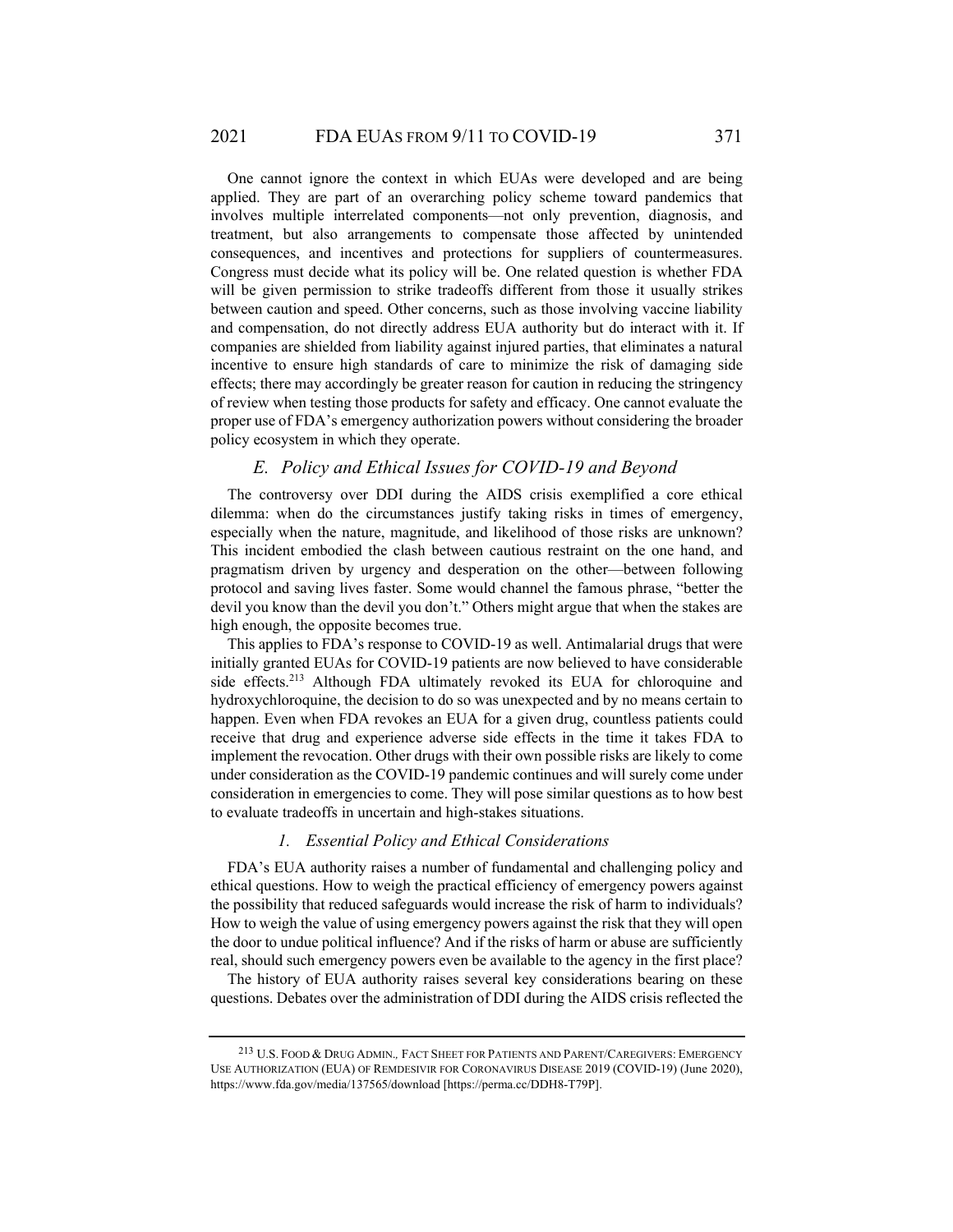sense of urgency posed by public health emergencies in light of the apparent value of bringing unapproved products to market for practical reasons.<sup>214</sup> Yet instances of governmental haste in seeking to vaccinate the public in time for a presidential reelection underscore the need to proceed with caution, because the risk of undue political influence on agency scientists' decision-making process is not merely theoretical. In addition, past efforts at mandatory vaccination among the military in the case of AVA point to thorny questions about personal autonomy.

It may be helpful to consider three alternative frameworks or approaches through which to analyze the ethics of EUAs, taking into account the EUA experience to date. These approaches apply both with respect to the possible issuance of EUAs for specific products in specific circumstances and with respect to the broader question of whether to allow EUAs at all:

- *Outcome-oriented:* The first approach would maintain that FDA should weigh the total benefits and risks of making the product in question available on an accelerated basis against the benefits and risks of waiting for formal approval. This entails a costbenefit analysis of the sort typically employed in social and economic policy debates.215 Under this approach, FDA would assess the nature of the emergency and how much is known about the product, assess the feasibility of any alternatives to granting the EUA, and weigh the known and unknown risks of administering the product against the risks of letting the emergency continue, and potentially worsen, while waiting for formal approval.
- *Principle-oriented:* The second approach endorses the principle that government has a duty to protect citizens from undue risks to health and safety by adhering to rigorous and traditional procedures and practices—and that this duty to protect should have unconditional primacy. History has already demonstrated how easily the rush to address emergencies can lead to judgments that prove regrettable in hindsight. It would be one thing if the nature, probability, and magnitude of risks posed by a given product were reasonably known; in many such cases, FDA would already have been in a position to decide whether or not to grant formal approval. But when dealing with far greater uncertainty, one could argue that FDA should instead avoid compromising its usual standards of integrity in the interest of expediency.
- *Autonomy-oriented:* The third approach would prioritize individual autonomy. Under this approach, FDA should make products available to the public more readily than under current standards, with full and ample disclosure of the relevant data.

<sup>214</sup> *See supra* Section II.B.

<sup>215</sup> *See, e.g.*, CASS R. SUNSTEIN, THE COST-BENEFIT REVOLUTION (2018) (arguing for a quantitative cost-benefit approach to analyzing policy issues rather than reliance on intuition or ideological values).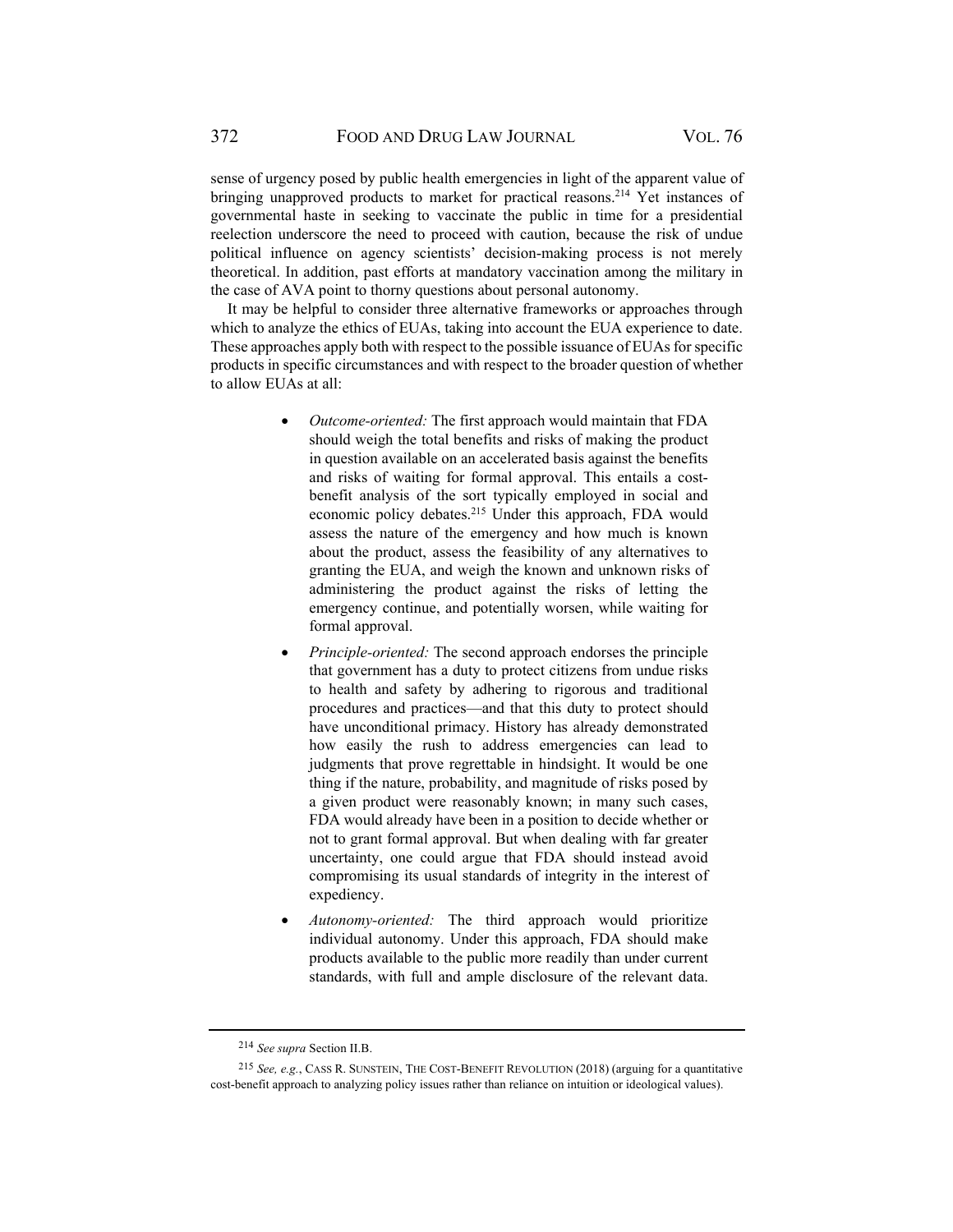Individuals are then free, at least in theory, to make an informed choice for themselves and their families.

Whichever framework one chooses to adopt, history points to several other considerations for decision makers to apply in deciding whether to grant an EUA. These involve the institutional context of EUA authority and should be considered alongside more straightforward medical and epidemiological questions:

- Should the product be made available on a limited or conditional basis to a specific population or sub-population?
- Would granting an EUA interfere with FDA's ability to complete its ordinary investigative protocol—for example, by eliminating individuals' incentive to volunteer for clinical trials?
- What is the risk of political interference with the EUA process, both in deciding whether to grant an EUA and in determining how that EUA would be applied?
- What precedent would that EUA set for future FDA decision making?
- What effect would the circumstances surrounding that EUA have on public trust in FDA and willingness to comply with public health guidance, regarding both the emergency at issue and future emergencies?

Keeping these factors in mind might help to ensure that decisions regarding EUAs are made with an eye not just to practical and epidemiological considerations, but also to the long-term integrity and reliability of the EUA and larger FDA process in general.216 Although the short history of EUA authority might not point to any clearcut conclusions, it suggests a variety of ethical dimensions and causes for potential concern that can warn and inform policy makers, regardless of what specific approach they adopt.

#### *2. Granting EUAs for Vaccines*

These considerations might be useful in evaluating whether and how to grant an EUA for a vaccine in future emergencies. Vaccines are especially hard to evaluate: rather than being used on already-sick patients with perhaps somewhat less to lose, they impose new risks on the majority of the public who have yet to contract the illness and who, in many cases, might be expected to remain healthy otherwise. When we face the next pandemic, FDA will be required to confront several key ethical questions:

#### *i. Should FDA Grant an EUA for a Vaccine at All?*

After analyzing the nature of a potential vaccine and the state of a given public health crisis as of that time, FDA might well conclude that the benefits of authorizing a vaccine with reasonable effectiveness potentially outweigh the costs of waiting if

<sup>216</sup> For more on the importance of maintaining FDA's credibility and perceived legitimacy in ensuring widespread compliance with public health measures, see DANIEL CARPENTER, REPUTATION AND POWER: ORGANIZATIONAL IMAGE AND PHARMACEUTICAL REGULATION AT THE FDA 33 (2010).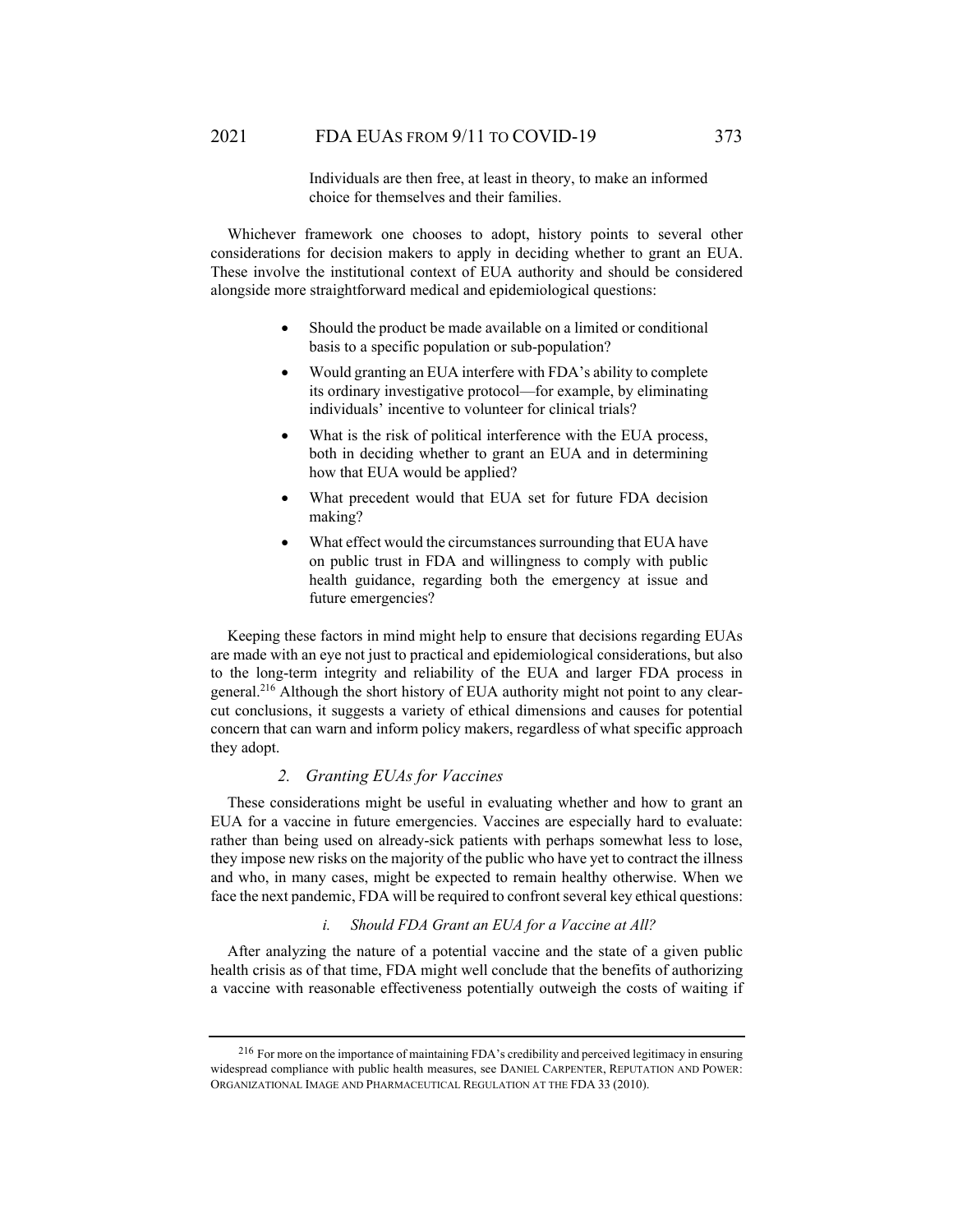alternative means of preventing further infection are unsuccessful. Accordingly, one might also argue that alternative measures are not effective enough. Consider the COVID-19 pandemic: while many people have followed social distancing and masking protocol, others have not, and consequently the virus has continued to spread. (Those who disobeyed protocol arguably did so at their own risk and accepted the potential consequences; the problem, however, is that their behavior put others at risk, even when those third parties acted reasonably by wearing masks and practicing social distancing.) Alternatively, FDA might conclude that the risk of widespread side effects is too great, both in probability and magnitude, to proceed with an uncertain vaccine.

FDA might also channel the autonomy-based approach: an EUA should be granted so that members of the public can freely decide whether or not to take a vaccine, and as long as informed consent is provided, those that choose to take the vaccine accept the risk. Of course, one could respond that those individuals might then abandon health precautions (such as social distancing) prematurely—and risk exposing third parties to the pathogen at hand in the event a vaccine proves ineffective. This is a serious possibility when dealing with a vaccine that has not met FDA's traditional approval standards, and the risk posed to third parties might be deemed sufficiently hard to justify that it overcomes the argument for autonomy.

Each of these arguments in turn depends on various institutional considerations, which appeal to administrative and political issues involving the EUA process itself. One institutional argument against granting an EUA for a vaccine is the risk of political interference with the quality or safety of such a vaccine. Highly publicized statements by the Trump White House endorsing a speedy COVID-19 vaccine development process have raised widespread concern that political pressure could compromise the vaccine manufacturing and distribution process. On the other hand, several highprofile vaccine manufacturers pledged not to release a vaccine without adhering to rigorous testing standards and demonstrating safety and efficacy in large clinical trials, suggesting that in some cases, private-sector parties might comport with good practices and follow protocol.<sup>217</sup>

A second institutional argument against a vaccine EUA is that granting an EUA could interference with FDA scientists' ability to assess such a vaccine over the long term. As raised in the case of DDI during the AIDS crisis, offering short-term access to an investigational medical product removes an incentive for individuals to volunteer for clinical trials. This limits scientists' ability to collect information about that product for purposes of evaluating its efficacy and safety under the formal approval process. When facing the next pandemic, FDA will have to analyze the circumstances of the spread of the pathogen and weigh the risk of allowing it to spread in the short term against the risk of exposing the public to a vaccine about which relatively little is known.

A third institutional argument is that a hasty and controversial vaccine deployment program—especially one that appears to the public to be tainted by political interests would weaken FDA's credibility and further erode public trust in health organizations. For one thing, people might not take such a vaccine at all, in which case the program would backfire; that might even make members of the public unnecessarily hesitant to take a subsequent vaccine that receives formal FDA approval. Lack of public trust in

<sup>217</sup> Bill Chappell, *Nine Drugmakers Sign Safety Pledge in Rush to Develop Covid Vaccine*, NPR (Sept. 8, 2020, 12:37 PM), https://www.npr.org/sections/coronavirus-live-updates/2020/09/08/910671322/9 drugmakers-sign-safety-pledge-in-race-to-develop-covid-19-vaccine [https://perma.cc/L48W-3M3R].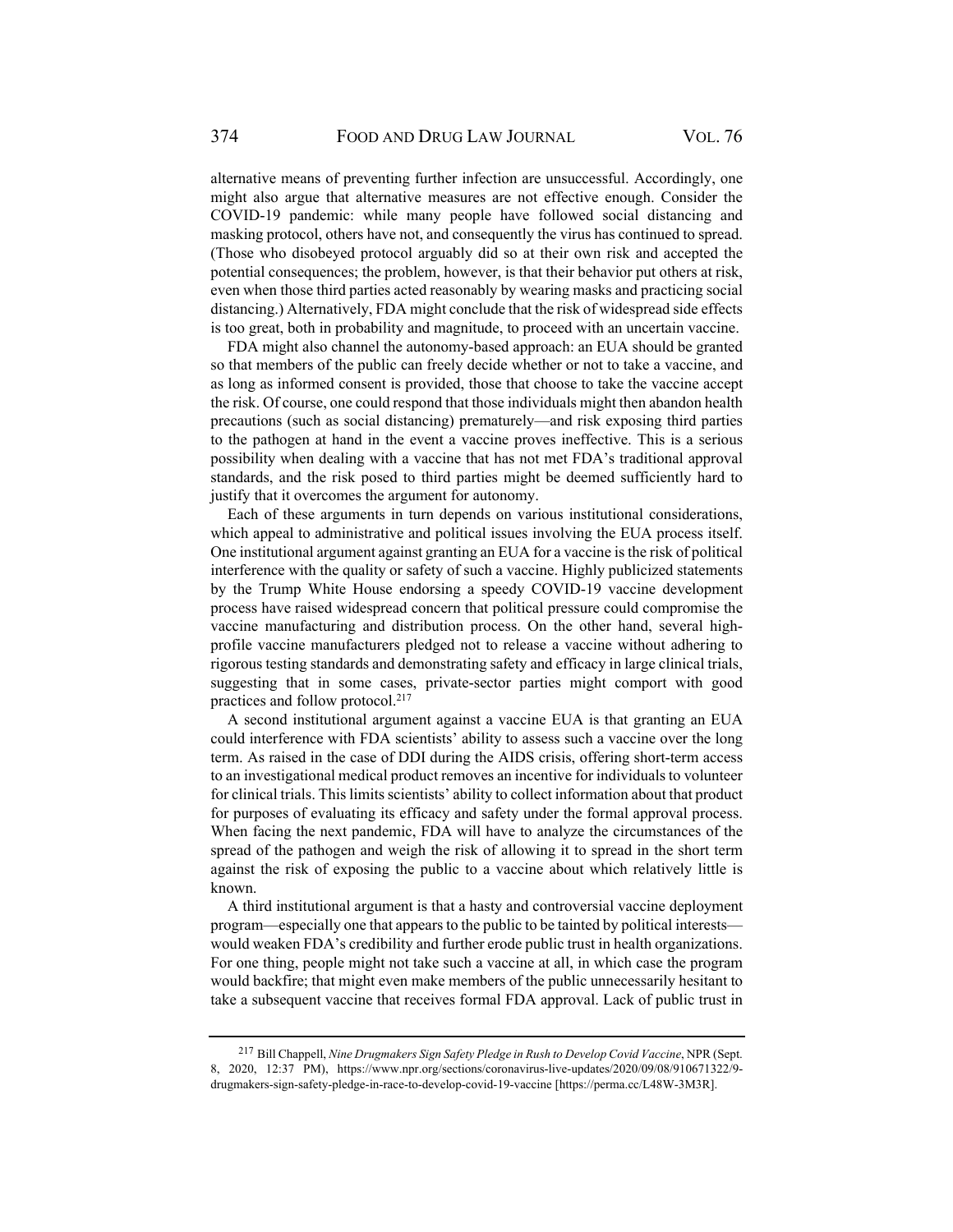FDA's independence and integrity can make the public generally more skeptical of health agencies—and could risk doing even further damage to health advocates' efforts to raise public awareness of the benefits of vaccines—beyond COVID-19 and into the next public health crisis.

#### *ii. How Quickly Should an EUA Be Administered?*

Were FDA to go forward with granting an EUA for a new vaccine, the next question would be at what point to do so. How long a follow-up period should FDA require to assess efficacy and safety before granting the EUA? Given the extensive existing precedent with respect to vaccine trials, scientists would be in a particularly authoritative position to answer this question. For example, a number of medical experts have recommended that FDA require a median two-month follow up with trial participants before granting an EUA for a COVID-19 vaccine, given that vaccine side effects usually take approximately six weeks to manifest.<sup>218</sup>

# *iii. Who Should Receive the Vaccine First Under an EUA?*

There is also the question of whether FDA should narrow the scope of a vaccine EUA, either based on limited supply or based on weighing prudence against exceptional need. One pragmatic form of a solution would be to start by first administering a vaccine only to medical practitioners involved in treating patients directly (who therefore are at greater risk of both contracting and spreading the disease). Given FDA's latitude in issuing and defining the scope of EUAs, it would be possible for FDA to impose such a limitation, which might be a reasonable compromise between using EUAs unconditionally and not at all.

One argument in favor of granting an EUA to health practitioners (especially first responders) takes an outcome-oriented approach: health practitioners are at particular risk both of being infected by patients and of infecting new patients, so giving them the vaccine would protect them and limit the spread of a dangerous pathogen to others. Doing so would have the added benefit of providing field data on potential side effects among vaccinated practitioners. One could also argue as a matter of principle that they deserve extra protection for putting their lives at risk.

Arguments that take the outcome-oriented approach and autonomy-oriented approach could also cut the other way. Health practitioners typically are young and healthy, arguably having a lower level of underlying risk of complications from illnesses such as COVID-19 than do other members of the public. This means that the risk of suffering health complications from the vaccine might not be as valuable a tradeoff for them as it would for others who are at greater underlying risk due to illnesses such as COVID-19. Furthermore, health practitioners arguably have a duty and have made an autonomous choice—to risk their health in serving others, and so limited supplies of an effective vaccine should go to those whom they have committed to serving. (On the other hand, as argued above, the fact that such a vaccine would come with great uncertainty might itself be a reason to administer it to health practitioners first—effectively putting them on the "front lines" of uncertainty about the vaccine.)

<sup>218</sup> *See, e.g.*, Philip R. Krause & Marion F. Gruber, *Emergency Use Authorization of Covid Vaccines— Safety and Efficacy Follow-Up Considerations*, NEW ENG. J. MED. (Nov. 5, 2020), https://www.nejm. org/doi/full/10.1056/NEJMp2031373 [https://perma.cc/LB3N-2W2B].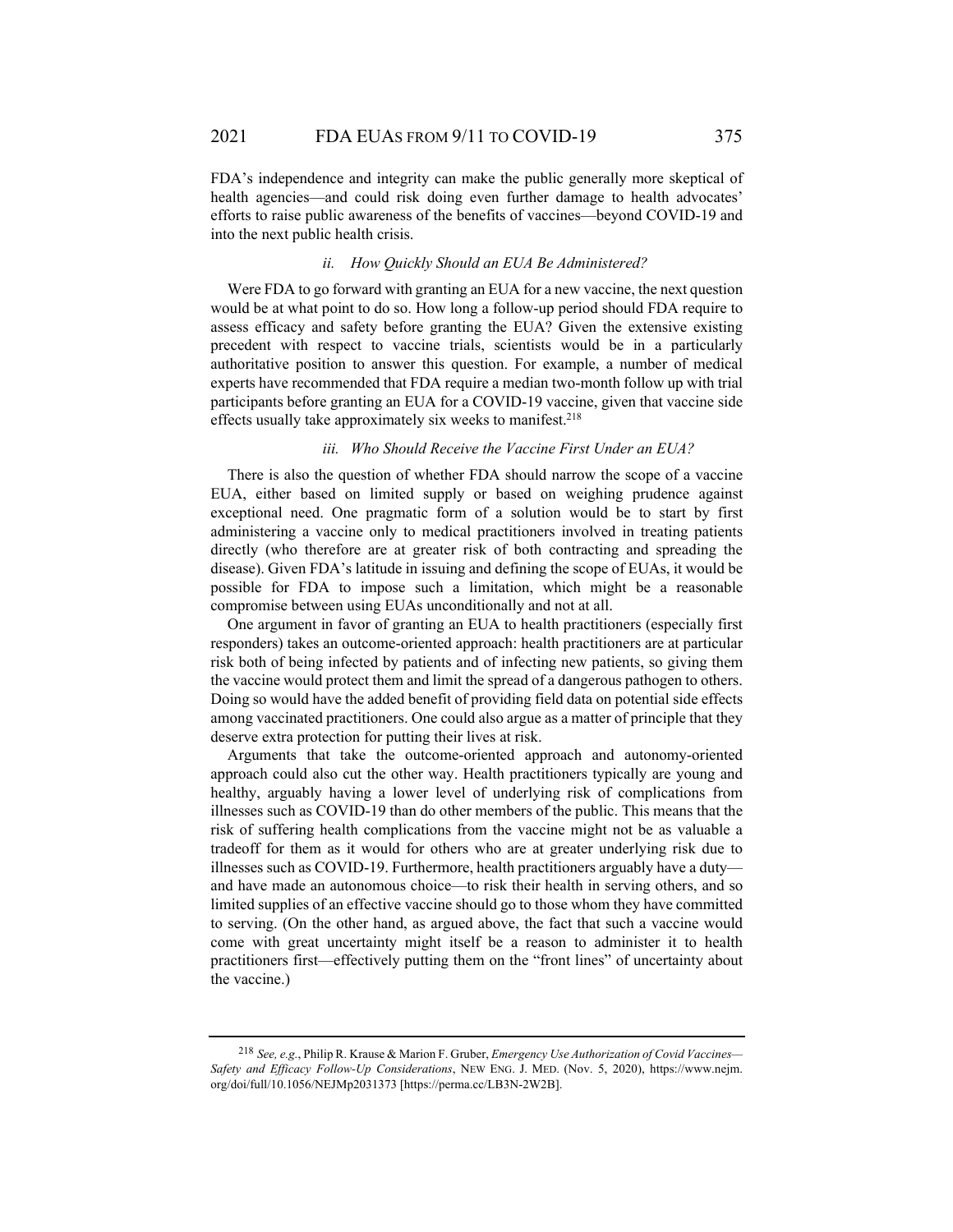## *iv. Should Vaccination Under an EUA Be Mandatory or Voluntary?*

That in turn would raise further ethical questions: if a new vaccine were to be granted an EUA for use among medical practitioners, should vaccination be made mandatory, as was initially done with military personnel receiving AVA in 2005? Or should vaccination simply be voluntary? Should a middle ground again be struck by making vaccination a default with the ability to opt out, or should it merely be made available on an opt-in basis? These questions are equally relevant whether applied to health practitioners or to members of the public in general.

Whether someone prefers mandatory or voluntary vaccination with respect to an EUA might depend on the threshold question of whether they believe in mandatory vaccination in general—with respect to vaccines with formal approval. For those who believe that ordinary vaccines ought to be mandatory, an argument could be made that the grounds are weaker, at least in theory, for a vaccine that has been subjected to anything other than the standard process of formal approval—all the more so for those who oppose making even formally approved vaccines mandatory. On the other hand, it might be that much more urgent to give people a vaccine given the stakes of the emergency at hand.

Whether to make a vaccine voluntary or mandatory depends at least partly on the nature of the risks to the individual and to the collective. These include the risk of a given pathogen infecting fewer or more people, the risk of harm resulting from the vaccine, and the risk that people would not vaccinate themselves voluntarily. Each pandemic likely will entail a different set of risks (such as rate of transmission and degree of severity), and answering this question thus requires looking to the particular circumstances of each public health emergency rather than relying too heavily on principles in the abstract.

Recent events relating to mandatory countermeasures point to another possible consideration bearing on the issuance of EUAs. As of August 2021, a public debate has erupted in the United States over whether to mandate vaccination against COVID-19 with the three vaccines that have received EUAs.<sup>219</sup> Opponents of mandatory vaccination have attempted to support their positions by appealing to the fact that the three vaccines have been granted only emergency authorization rather than full formal approval.220 A number of organizations suggested that they intended to wait until the vaccines are fully approved before making vaccination mandatory for their members.<sup>221</sup>

<sup>221</sup> *See* Shannon Pettypiece, *Vaccine Mandates More Likely Once FDA Grants Full Approvals, Health Experts Say*, NBC NEWS (July 20, 2021), https://www.nbcnews.com/politics/white-house/vaccinemandates-more-likely-once-fda-grants-full-approvals-health-n1274288 (reporting that even organizations

<sup>&</sup>lt;sup>219</sup> The debate over vaccine mandates is taking place against a backdrop of vaccine hesitancy among a substantial minority of the American public. In March 2021, 28% of surveyed American adults expressed hesitation about receiving a COVID-19 vaccine; that number has dropped to 15%, though 13% remained opposed to receiving the vaccine. *See* Alexa Lardieri, *Vaccine Hesitancy Declines, But Barriers Prevent Some Americans from Receiving Shot: Survey*, U.S. NEWS & WORLD REP. (July 28, 2021), https://www.usnews.com/news/health-news/articles/2021-07-28/vaccine-hesitancy-declines-but-barriersprevent-some-americans-from-receiving-shot-survey.

<sup>220</sup> *See* David Leonhart, *Why Aren't the Vaccines Approved?*, N.Y. TIMES (July 21, 2021), https://www.nytimes.com/2021/07/21/briefing/covid-vaccines-fda-approval.html (summarizing how some might view the lack of formal approval for COVID-19 vaccines as indicating that FDA has not collected enough data to guarantee the safety of those vaccines) [https://perma.cc/UCK6-HCBJ].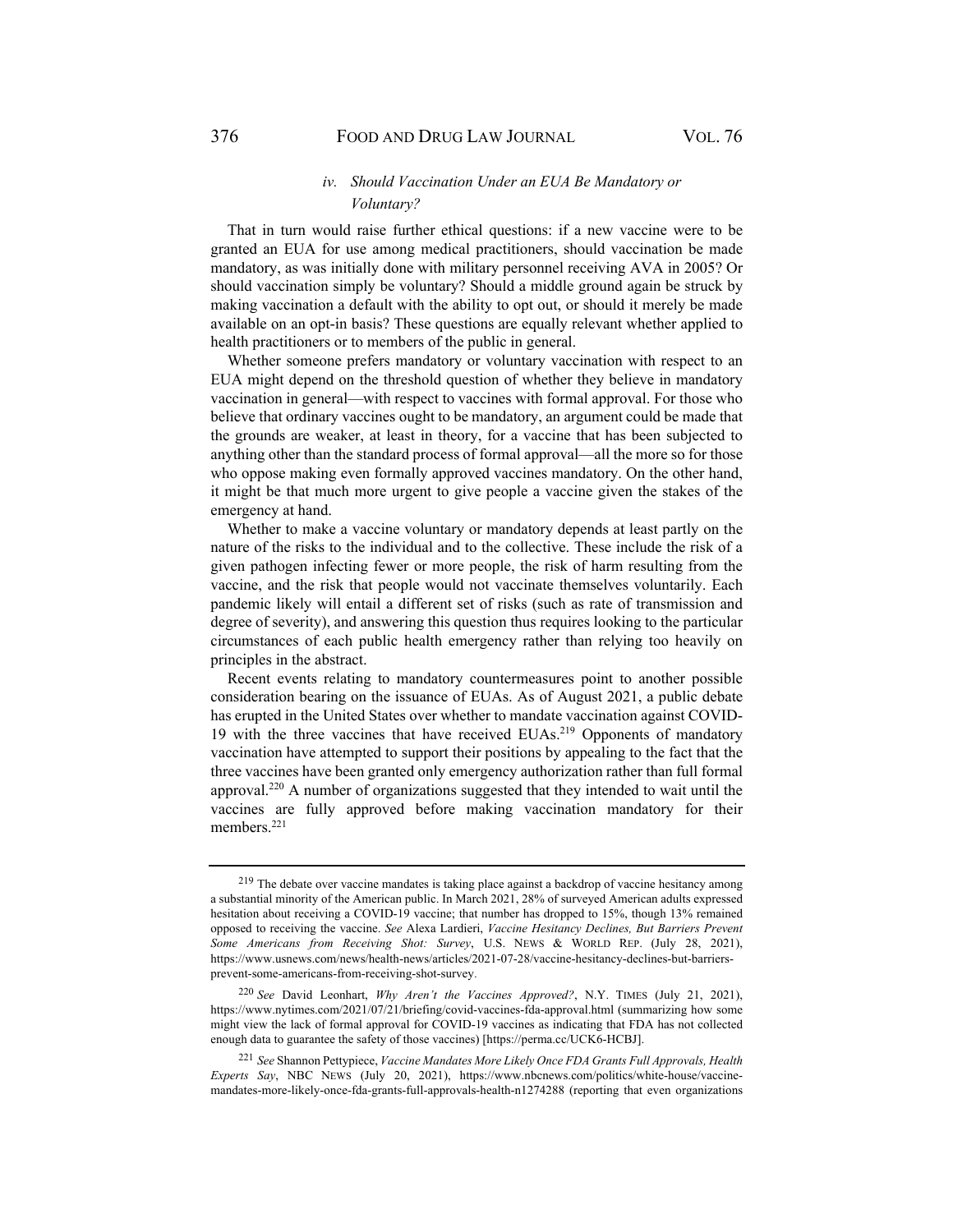This raises the question of whether FDA's decision-making pertaining to the issuance of EUAs should factor in the risk of lower public take-up if a given countermeasure receives an EUA rather than full formal approval. Some might argue that the potential impact on public trust in those countermeasures could be a valid concern in deciding whether to issue an EUA while simultaneously pursuing the formal approval process. Others might object that, if the EUA process is as reliable as formal approval, FDA should not dignify unfounded and politically motivated arguments to the contrary by taking them into account. The answer depends in part on whether the emergency at hand involves third-party risks, as in the case of an infectious disease. It might also depend in large part on whether issuing an EUA is deemed likely to expedite, delay, or not affect the timing of a subsequent formal approval. If issuance of EUAs would otherwise be appropriate and not delay formal approval, then should FDA take into account a concern that attacks on the credibility of EUAs by vaccine skeptics might permanently taint public attitudes toward the vaccine even after it has been fully approved? It would be hard to argue that such a concern could possibly justify withholding from others the benefits of EUAs that were otherwise determined to meet EUA standards.

One hopes that future public health emergencies will not be subjected to the same exceptional degree of politization as COVID-19 and that the current pandemic will prove to have been an outlier. Still, the debate over EUA status and vaccine mandates exemplifies the range of institutional considerations potentially in play, such as EUAs' and FDA's credibility with the general public and the public's understanding of FDA procedures. \*\*\*

EUAs for vaccines largely remain uncharted territory. AVA was the only vaccine ever granted an EUA prior to the three vaccines authorized for use against COVID-19, but it had already received formal approval for use against anthrax in other contexts.222 By contrast, the vaccines currently authorized against COVID-19 have yet to be formally approved at all. There is reason to worry that in the event of a future pandemic, there would be tremendous public and political pressure to authorize a vaccine with even a chance of being effective—even though relatively little might be known about any such vaccine. As noted earlier, it is hard to ignore that FDA initially authorized chloroquine and hydroxychloroquine only weeks after an unusual endorsement of those drugs by President Trump.<sup>223</sup> The White House's highly publicized pushback against FDA for promising to apply stricter standards before granting an EUA for a vaccine has done little to assuage health policy experts' concerns.

One might be concerned that political pressure might unduly influence FDA officials' judgement—or already has had that effect. If so, the stakes would be especially high with respect to a vaccine intended for otherwise-healthy individuals. Issuing an EUA for an unapproved vaccine could set a precedent with the potential to influence future EUAs in uncertain ways. Whether a vaccine succeeds or fails—and whether it causes serious adverse side effects—could also have extensive ramifications

that might support vaccine mandates face legal and public relations hurdles regarding mandates for vaccines lacking formal approval) [https://perma.cc/4YA6-H3BY].

<sup>222</sup> *See supra* Section III.B.

<sup>223</sup> *See supra* Section V.B.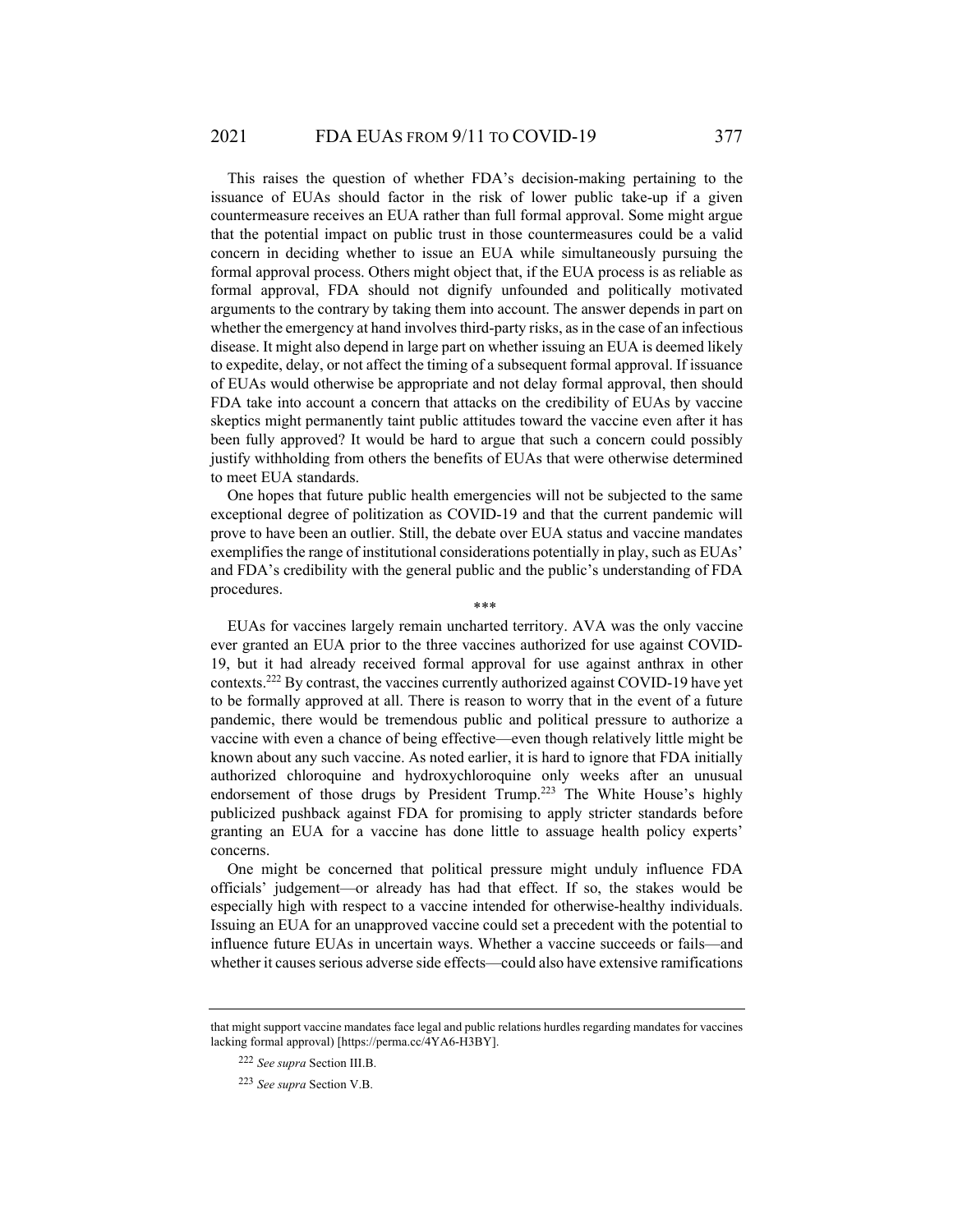for the public's trust in public health officials, including willingness to comply with governmental directives in public health emergencies.

#### *3. Liability Shields and Compensation*

The intense political clashes over vaccine liability described earlier reveal a parallel dilemma: how to weigh the interest in swift access to countermeasures against the interest in preventing injury and ensuring compensation to individuals in cases of injury. Low-risk side effects of a given vaccine will predictably result in occasional injury; such incidents are almost inevitable when administering a vaccine on a national scale. Solutions to large-scale emergencies often can be viewed as a sort of lottery, and whether subjecting individual members of the public to such a lottery is justified depends on whether one is willing to engage in outcome-oriented cost–benefit analysis.

The historical back-and-forth over liability immunity and no-fault compensation has resulted in an imperfect system—one that has left potential injured parties at a disadvantage while also enabling vaccines to be made available on the scale needed to address a public health emergency. This speaks to an essential tradeoff between maximally safeguarding the rights of those who might suffer harm and taking imperfect steps toward better outcomes for the greater good.

Although other nations offer more extensive compensation schemes, none offers the extent of immunity from liability enjoyed by providers in the United States. That said, one could argue that the extensive protection from liability is one of the reasons so many companies have stepped up to invest hundreds of millions into developing vaccines and drug products. In the event of another pandemic, any vaccines that survive initial clinical trials will potentially need to be readied to produce enough doses for a population of hundreds of millions. Of the various economic risks involved for vaccine providers, one from which they are almost entirely safe is ruinous liability.

## *4. Testing Tests*

After first resolving to address widespread testing shortages by authorizing whole "umbrella" categories of diagnostic products without individual EUAs, FDA faced the task of going back through the available products to evaluate them. Some of those tests, as documented earlier, have been found to be unreliable: offering either false positives that make people believe incorrectly that they are infected, or false negatives that fail to disclose the infection.<sup>224</sup> It presumably can be hard to know how to weigh the need for speed against the need for prudence, especially in the fog of war. Although FDA's decision risks allowing faulty or fraudulent tests to come to market, that might simply be an unavoidable consequence of taking a pragmatically permissive approach to emergency response. How one views FDA's decision, both during this pandemic and in emergencies to come, will reflect one's views on the balance of costs and benefits—and on the tradeoff between carefully following protocol on the one hand and responding quickly with a solution that entails a risk of adverse side effects on the other.

<sup>224</sup> *See supra* Section V.B.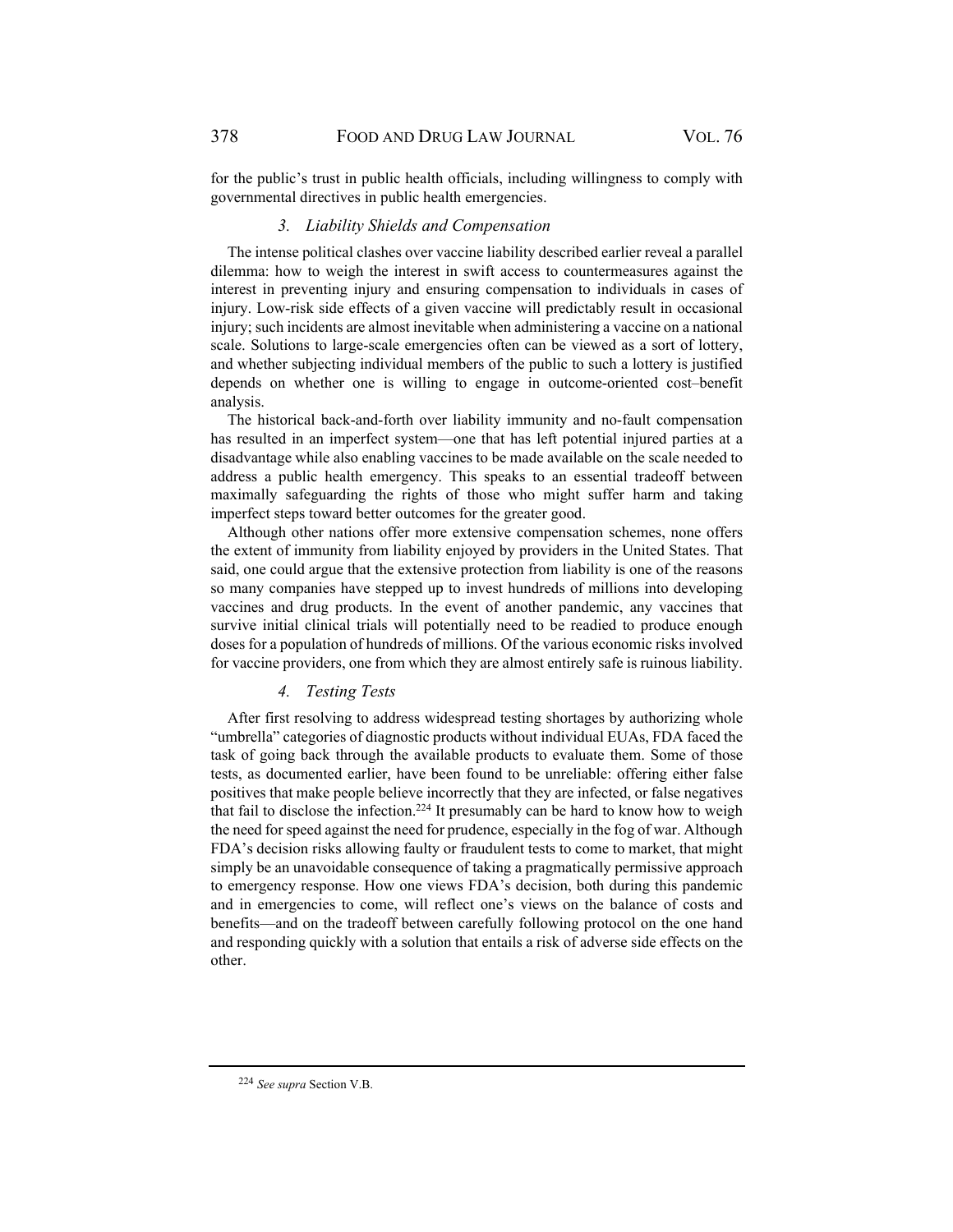# *5. Two Categories of EUAs: "High-Downside" and "Low-Downside"*

The history of EUAs (including similar approaches prior to Project BioShield) points to two general scenarios. First, there are those in which products such as DDI, DryVax, and hydroxychloroquine come with conspicuous downsides involving a risk of potentially serious adverse health effects. Second, there are those in which products such as AVA are reasonably certain not to pose a risk of serious side effects—based on prior experience or formal approval for other uses—yet might prove ineffective. Arguably there is some degree of indirect or second-order risk associated even with countermeasures that are merely ineffective—for example, creating a false sense of safety or crowding out alternative measures that might prove more effective. However, we might view this form of risk as being either less important than or qualitatively different from the more direct risk of damage to patients' health caused by taking a given product.

It might be useful for regulators to consider how to more clearly distinguish and weigh these two types of risks as part of the EUA decision-making process. For example, one can imagine creating two subcategories of EUAs: "high-downside" EUAs, for which there is reason to suspect a direct risk of adverse effects, and "lowdownside" EUAs, for which the only tangible risk is lack of effectiveness. (A "moderate-downside" category may also be appropriate.)

This difference would usefully improve the decision-making calculus when considering a product for emergency authorization. In situations involving lowdownside countermeasures—potentially including a vaccine—regulators might set a lower bar for granting an EUA, being more inclined to authorize use of a countermeasure where, at least as a first approximation, there is little or nothing to lose. By contrast, health officials might take a more cautious approach to highdownside countermeasures—and might consider them only when the stakes of the underlying emergency and the efficacy of the given countermeasure are both sufficiently high. Regulators might, among other things, include additional safeguards or investigative steps in cases involving downside risks, and perhaps even make the process simpler and faster for products that appear to have low downsides on first impression.

Does the public debate over the credibility of COVID-19 vaccine EUAs in contrast to FDA's formal approval process suggest that FDA and Congress should consider the possibility of a broader restructuring of those processes? For example, would it help ameliorate public concern—and make it harder to raise unfounded doubts about the EUA process—if EUAs were nominally assimilated into the formal approval process? One could imagine stratifying the formal approval process into multiple categories along a spectrum, including replacement of the separate "EUA" designation with something along the lines of an "Approval Category A" (the "emergency category," or highest level of urgency) that would preserve the EUA process. Such a restructuring might be challenged as a purely cosmetic move, though that would depend on whether it also entailed desirable substantive reforms. And some would maintain that even a cosmetic change could be justified if it helped shore up the public credibility and positive impact of emergency authorizations.